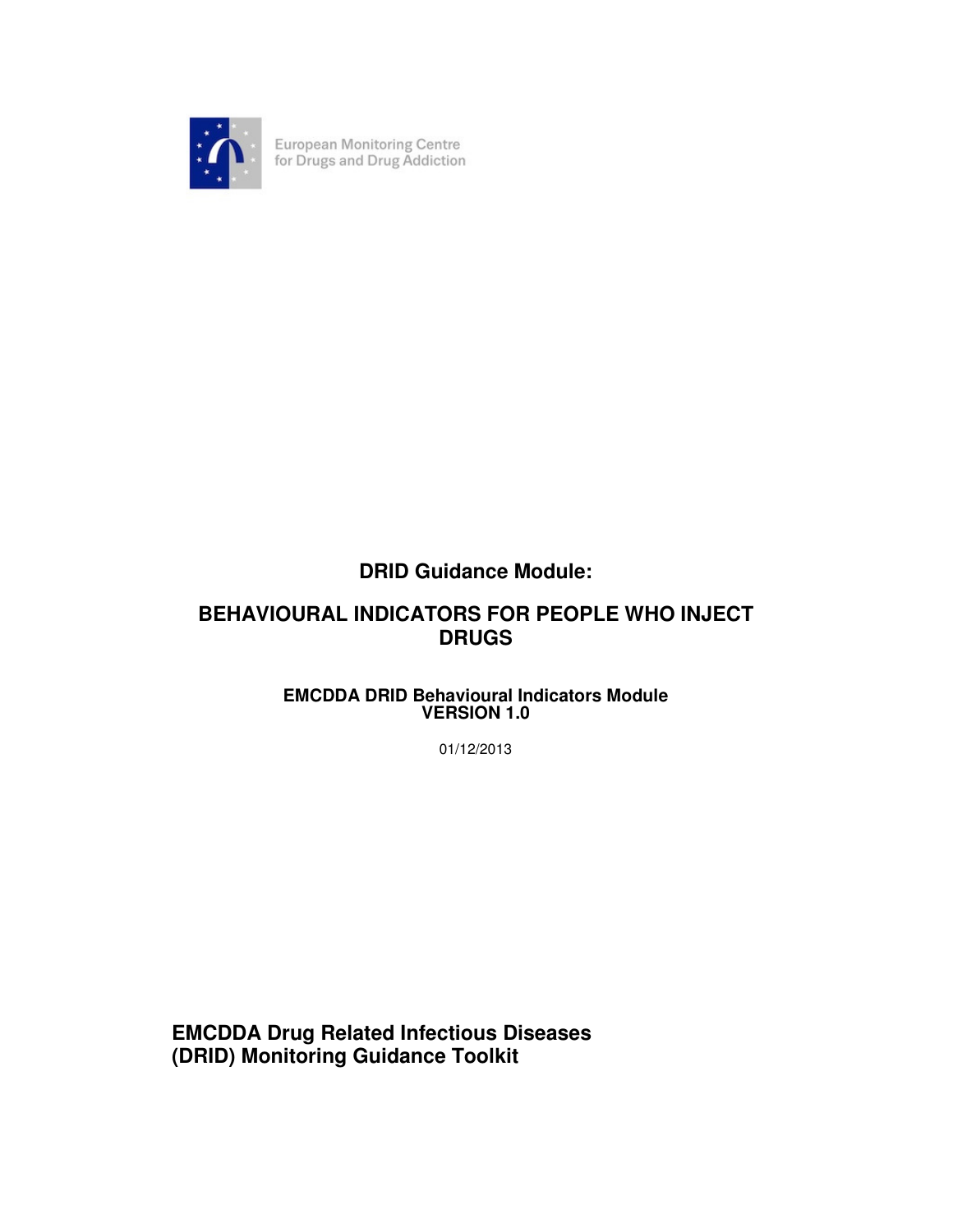## **Contents**

| Preface        |                                                                          |  |  |  |  |  |
|----------------|--------------------------------------------------------------------------|--|--|--|--|--|
|                |                                                                          |  |  |  |  |  |
|                |                                                                          |  |  |  |  |  |
| 1.             |                                                                          |  |  |  |  |  |
| 2.             |                                                                          |  |  |  |  |  |
|                |                                                                          |  |  |  |  |  |
|                |                                                                          |  |  |  |  |  |
|                |                                                                          |  |  |  |  |  |
| 3.             |                                                                          |  |  |  |  |  |
| $\overline{4}$ |                                                                          |  |  |  |  |  |
|                |                                                                          |  |  |  |  |  |
|                |                                                                          |  |  |  |  |  |
|                |                                                                          |  |  |  |  |  |
|                |                                                                          |  |  |  |  |  |
|                |                                                                          |  |  |  |  |  |
|                |                                                                          |  |  |  |  |  |
|                |                                                                          |  |  |  |  |  |
|                |                                                                          |  |  |  |  |  |
|                |                                                                          |  |  |  |  |  |
|                |                                                                          |  |  |  |  |  |
|                |                                                                          |  |  |  |  |  |
|                |                                                                          |  |  |  |  |  |
|                |                                                                          |  |  |  |  |  |
|                |                                                                          |  |  |  |  |  |
|                |                                                                          |  |  |  |  |  |
|                |                                                                          |  |  |  |  |  |
|                |                                                                          |  |  |  |  |  |
|                |                                                                          |  |  |  |  |  |
|                |                                                                          |  |  |  |  |  |
|                |                                                                          |  |  |  |  |  |
|                |                                                                          |  |  |  |  |  |
|                |                                                                          |  |  |  |  |  |
|                |                                                                          |  |  |  |  |  |
|                |                                                                          |  |  |  |  |  |
|                |                                                                          |  |  |  |  |  |
|                |                                                                          |  |  |  |  |  |
|                |                                                                          |  |  |  |  |  |
|                |                                                                          |  |  |  |  |  |
| Annex 1.       |                                                                          |  |  |  |  |  |
| Annex 2.       | Main changes in the DRID Guidance Module in comparison to the 2006 pilot |  |  |  |  |  |
|                |                                                                          |  |  |  |  |  |
| Annex 3.       |                                                                          |  |  |  |  |  |
| Annex 4.       | Behavioural information in other areas of EMCDDA monitoring 64           |  |  |  |  |  |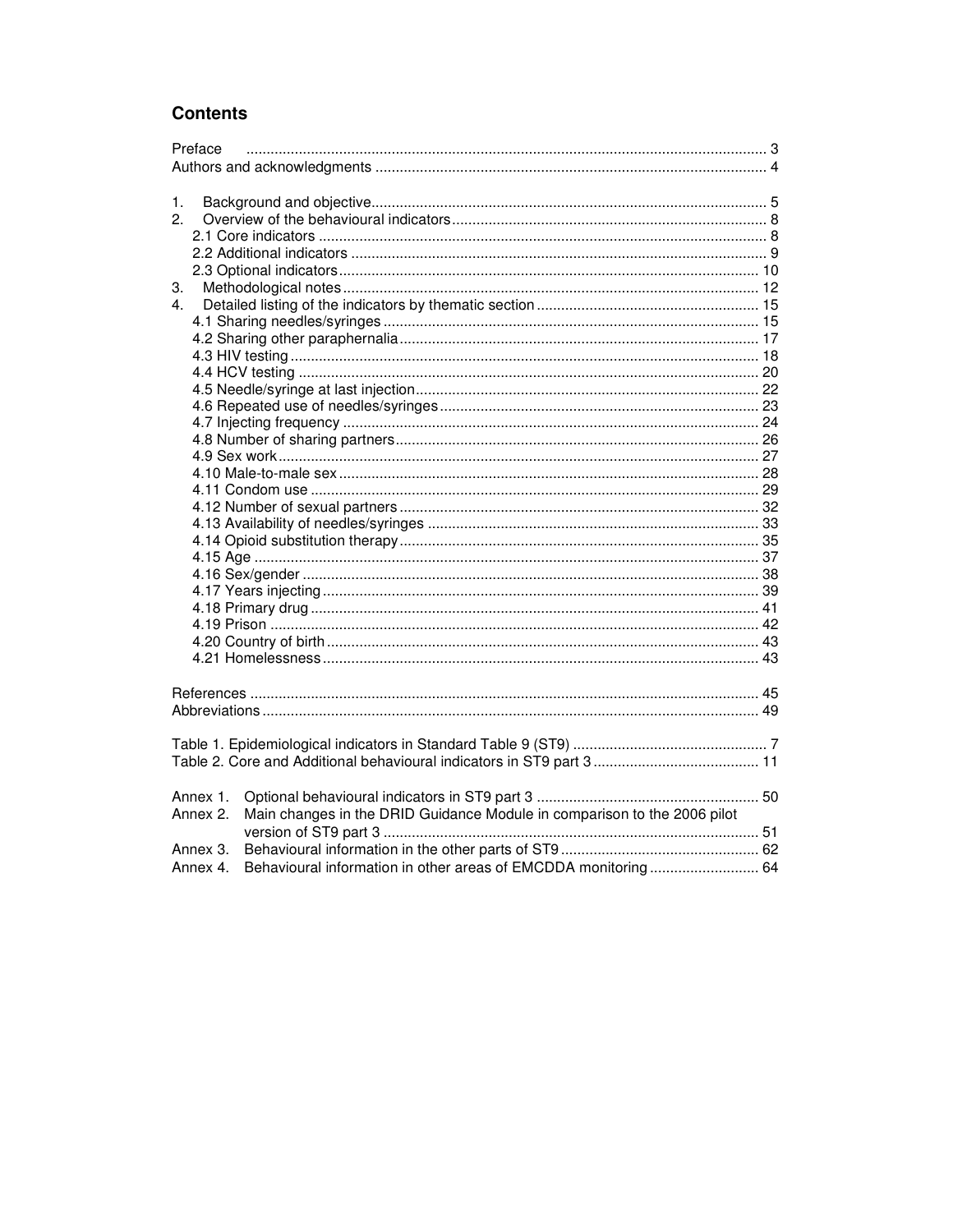## **Preface**

This module forms part of the drug related infectious diseases (DRID) 'Toolkit', a series of modules providing guidance on different aspects of DRID monitoring. This Toolkit will form an updated version of the 2006 draft DRID protocol (EMCDDA, 2006) and earlier European Monitoring Centre for Drugs and Drug Addiction (EMCDDA) guidance (EMCDDA, 2000a) including the Standard Table 9 (ST9) reporting formats. www.emcdda.europa.eu/themes/key-indicators

Specifically, this module and the corresponding Fonte template provide an update to the pilot version of ST9 part 3 that was developed by the EMCDDA in 2006 and that has been used since. The improved definitions and indicators herein reflect the growing consensus in the European DRID research community regarding the need for comparable indicators and data on infectious diseases among people who inject drugs. Notwithstanding, indicators have, as much as possible, been maintained unchanged in order to facilitate continued data collection over time. For many - but not all - of the indicators proposed here, data comparison will be directly possible between the 2006 version of ST9 part 3 and the formats proposed in this module. The main changes are that better-defined formats are proposed — principally to adhere to one preferred recall period of either '4 weeks' or '12 months' as well as defining more precisely the indicator components — while a number of more precise 'Optional' indicators has been added to the original list of indicators. For a detailed overview of changes to the 2006 pilot version see Annex 2.

While the list of indicators may seem long it is not intended to be prescriptive, and in order to make the list more user friendly it follows a three-level hierarchy of priorities. Thus it includes:

- A limited number of four 'Core' indicators for systems that do not specialise in drug use and where only a limited number of variables on drug users can be collected.
- A longer list of 14 'Additional' indicators that may be included in most specialised systems. Although most of them already existed in the 2006 version of ST9 part 3, and some in ST9 part 2 (as breakdowns of the prevalence of infection), all of them have been gathered into ST9 part 3 for consistency, as they are often not reported in ST9 part 2 when infection prevalence is low. Therefore most of these (including the basic demographic variables age, sex, years injecting, primary drug and ever in prison) do not imply additional data collection.
- A further list of 'Optional' indicators that might only be included in specific studies with larger questionnaires and with more time per interview. These indicators are mostly not requested by the EMCDDA — although countries are encouraged to consider using some or most of them at the national level, where this is feasible. There are 26 Optional indicators in total, consisting mostly of a population mean or median that may be easily provided once the Core or Additional indicator (these are formatted as a percentage) is already collected. In most cases, these Optional indicators do not imply that respondents are asked extra questions.

This module is closely linked to the module 'Example questionnaire for bio-behavioural surveys in people who inject drugs' (EMCDDA, 2013), which provides examples of questions that could be used to derive the data for these indicators. Those questions are copied into this module at the end of each indicator section; however, to see them in conjunction and to understand how they could be embedded in a longer (study) questionnaire, refer to the 'DRID Example Questionnaire' module.

This module is numbered version 1.0 as some future changes and updates may be necessary, even if the general principle is maintained of not changing indicator formats if not really necessary. In further work, for example, the inclusion of indicators on HIV and HCV antiviral treatment may be considered. At present this is believed to be difficult due to lack of information regarding valid and reliable indicators of self-reported antiviral treatment uptake.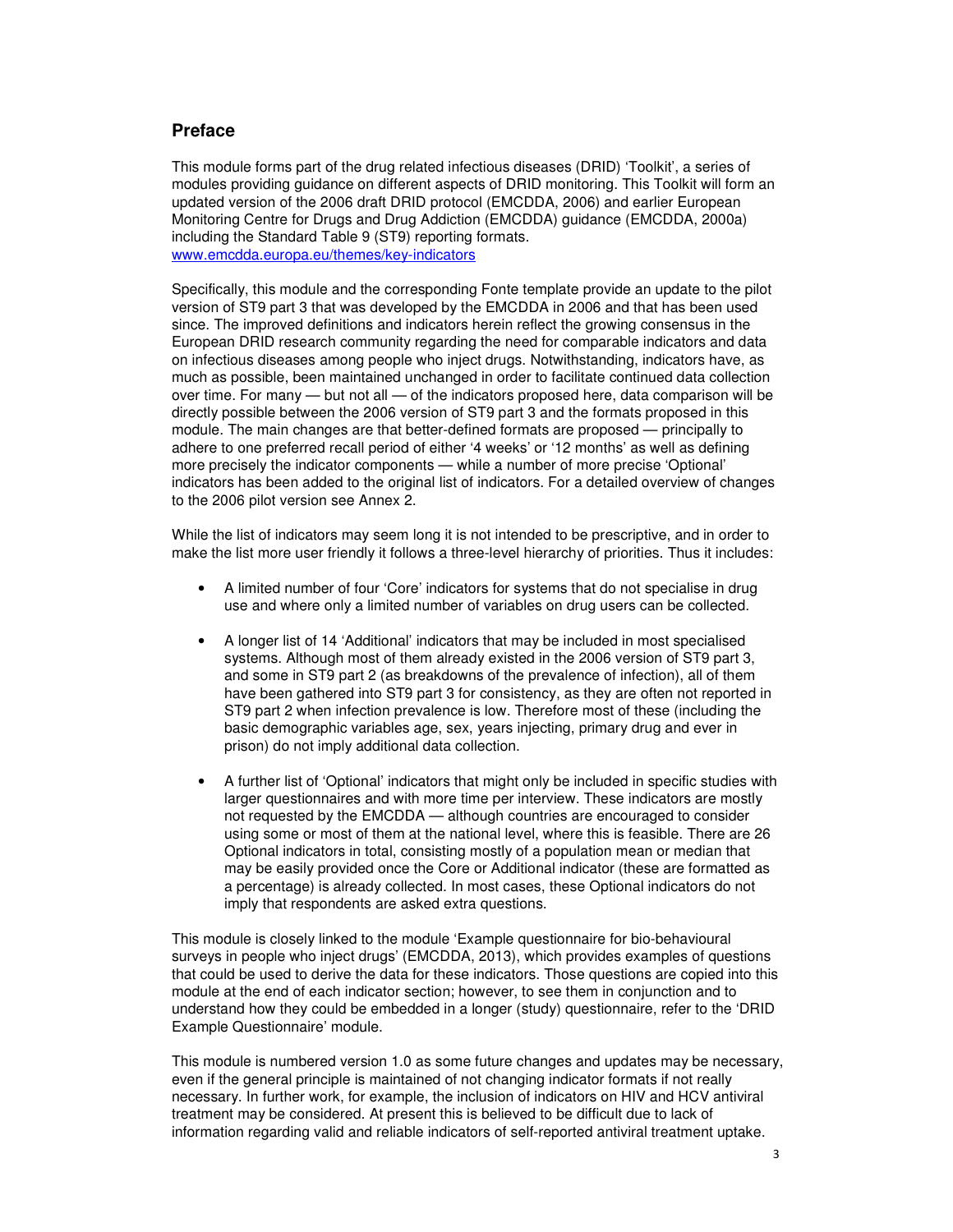### **Authors and acknowledgments**

This module was written by Lucas Wiessing (EMCDDA) and María José Bravo (ISCIII-CIBERESP).

Substantial input was given by (in alphabetical order): Anastasios Fotiou\*, Don Des Jarlais\*, Doris Radun\*, Leonie Prasad\*, Mirjam Sabin\*, Robert Heimer\*, Viktor Mravcik\*, Vivian Hope\*.

We are also grateful for important input from: Catharina Matheï\*, Esther Croes\*, Lisa Johnston\*, Magdalena Rosinska\*, Marcis Trapencieris\*, Marie Jauffret-Roustide\*.

Respondents to the 2010 survey of European experts on these indicators were: Alain Origer, Anastasios Fotiou\*, Andrea Tramarin, Andrei Botescu, Anna Tarján, Ave Talu and Katri Abel-Ollo, Don Des Jarlais\*, Doris Radun\*, Esther Croes\*, Cinta Folch, Gabor Gazdag, Gianfranco Spiteri, Hans Blystad\* and Ellen Amundsen, Henrikki Brummer-Korvenkontio, Raina Ilieva, Ilonka Horvath and Martin Busch, Irena Klavs\*, Marie Jauffret-Roustide\*, José Pádua, József Rácz, Niklas Karlsson, Leonie Prasad\*, Magdalena Rosinska, Mária Dudás, María José Bravo\*, Natasa Savvopoulou, Vlastimil Necas, Robert Heimer\*, Sharon Hutchinson\*, Slávka Lenerová, Tiphaine Canarelli, Vivian Hope\*, Vitomir Burek, Vytautas Gasperass.

We also thank ECDC (Anastasia Pharris\*, Mika Salminen\*, Erika Duffel), UNAIDS (Miriam Sabin\*) and WHO (Jesus García Calleja\*, Martin Donoghoe), and EMCDDA colleagues Alessandra Bo, Alessandro Pirona, Andre Noor, Anna Gyarmathy, Bruno Guarita, Cecile Martel, Dagmar Hedrich, Danica Klempová, Dominique Lopez, Eleni Kalamara, Isabelle Giraudon, Jane Mounteney, Julian Vicente, Katerina Skarupova, Klaudia Palczak, Linda Montanari, Luigi Nisini, Marica Ferri, Paul Griffiths, Sandrine Sleiman, Teodora Groshkova and Ulrik Solberg for their comments and suggestions.

We are grateful for additional input from other colleagues, including the participants of the EMCDDA DRID expert meetings 2007–11, who have provided additional comments and suggestions during the discussions and workshops in these meetings: Alain Origer, Ana Martins, Anda Karnite, Andrea Tramarin, Anneli Uuskula, Arzu Dalmış, Asena Mateeva, Barbora Orlikova, Blanca Castillo, Bogdan Gheorghe, Branko Kolarić, Canan Yilmaz, Caroline Semaille, Catharina Matheï, Charlotte Wirl, Colin Taylor, Dmitry Chernyshev, Elena Alvarez, Elsa Maia, Eva Machova, Eva Ščerba, Fortune Ncube, Frida Hansdotter, George Peschanskih, Gianfranco Spiteri, Giedrius Likatavicius, Giuseppe Salamina, Graça Vilar, Heiko Jahn, Irma Caplinskiene, Jan Fouchard, Jean Long, Jenneke van Ditzhuijzen, Jevgenia Epštein, John V. Parry, Kaat Bollaerts\*, Kari Grasaasen, Katerina Skarupova, Keith Sabin, Ksenia Eritsyan, Kuulo Kutsar, Leonie Prasad, Lillebil Nordén, Lucian Suditu, Mª Encarnación Monzó Castellano, Marc Rondy, Marcis Trapencieris, Mária Dudás, Maria Spyropoulou, Mário Castro, Mario Cruciani, Marita van de Laar\*, Marko Markus, Marta Struzik, Martin Donoghoe\*, Maud Pousset, Mehmet Akgun, Milica Georgescu, Mirjam Kretzschmar, Monica K. Nordvik, Moses Camilleri, Natasa Savvopoulou, Nathalie Deprez, Noel Craine, Peter Vickerman, Peyman Altan, Rafael Mikolajczyk, Riku Lehtovuori\*, Robert Broadhead\*, Rui Pedro, Russell Barbour, Ruth Zimmermann, Silvia Slezakova, Silvia Zanone, Sofia Lopes da Costa, Stine Nielsen, Susan Cowan\*, Suzi Lyons, Svetlana Sidyak, Tanja Kustec, Tessa Windelinckx, Tommi Asikainen, Viktor Mravcik, Vyatcheslav Baturin, Ziv Shkedy.

The work described here builds on the 'pilot version of ST9 part 3', developed by the EMCDDA in 2006. In addition, this work substantially benefited from the work on the draft DRID protocol, and in particular on the 'DRID example questionnaire' included in that protocol, produced by the Greek national focal point and the EMCDDA in 2006 (EMCDDA, 2006). The development of the draft DRID protocol was coordinated by Katerina Kontogeorgiou and Manina Terzidou (Greek National Focal Point) and Lucas Wiessing, Danica Klempova, Colin Taylor and Paul Griffiths (EMCDDA), with contributions from Clive Richardson, Anastasia Drymousi, Georgia B. Nikolopoulou, Maria Hadjivassiliou, Irene Vafiadi-Zoubouli, Viktor Mravcik, Maria Jose Bravo, Anneke Krol, Lubomir Okruhlica, Vivian Hope and Françoise Dubois-Arber.

\* Member of the DRID Protocol Advisory Group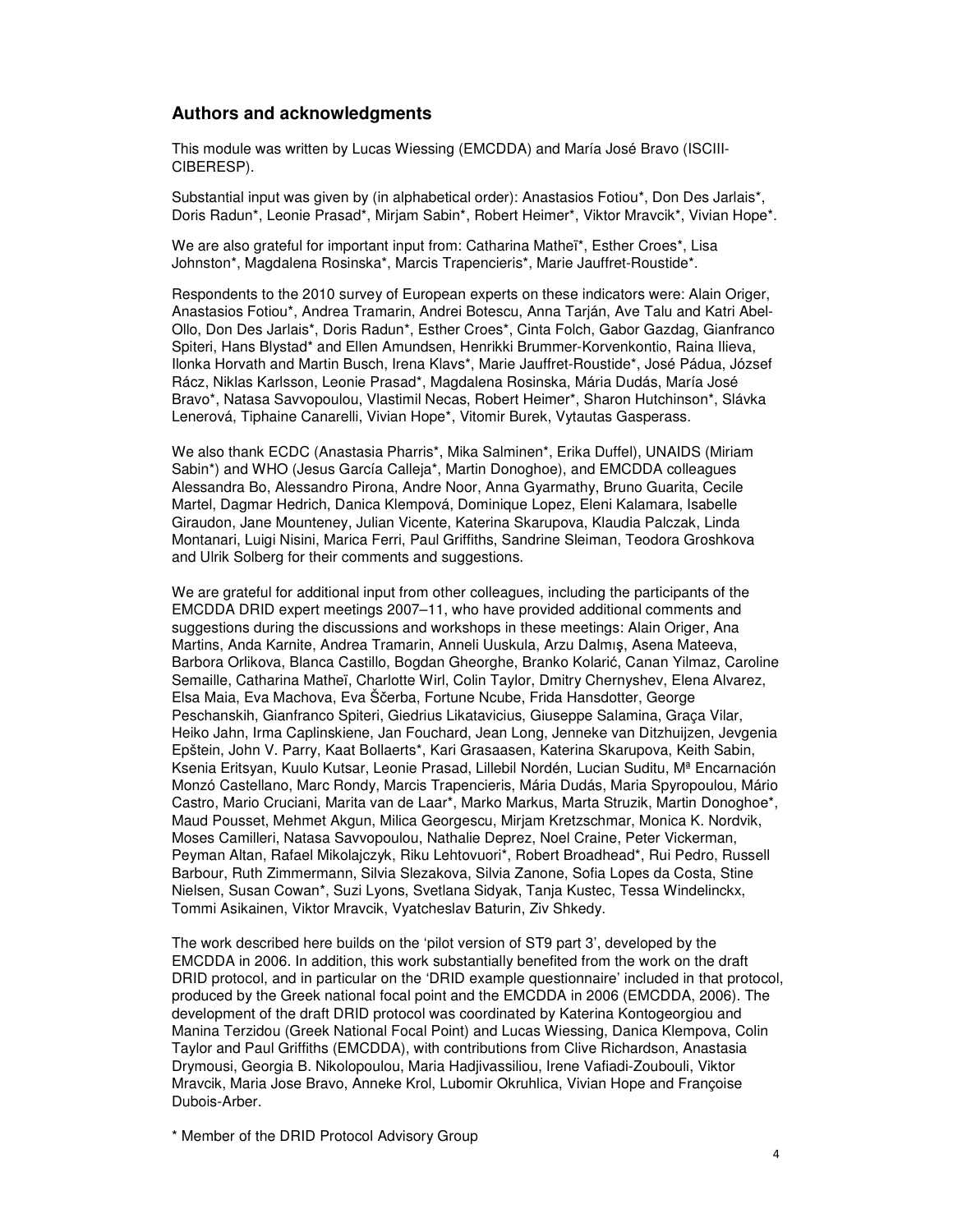## **1. Background and objective**

Behavioural and sociodemographic information are very important in the context of human immunodeficiency virus (HIV), hepatitis B virus (HBV) and hepatitis C virus (HCV) monitoring, given that transmission in people who inject drugs (injecting drug users/IDUs) and other risk groups strongly depends on specific risk behaviours such as needle sharing and unprotected sex, as well as on socioeconomic, policy and other environmental factors such as marginalisation and availability of and contact with services. In addition, information regarding contact with services is key for evaluating drug and infectious diseases prevention and treatment policies.

Despite its importance, behavioural and sociodemographic information regarding blood borne infections and other infections in IDUs has not, to date, been systematically collected at the European level, even if in some countries various national or sub-national studies have been collecting such information already for many years (ECDC, 2009; Hope et al., 2011b).

With this document the EMCDDA aims to propose a set of indicators that allow comparable, reliable and policy-relevant data to be collected on behavioural and sociodemographic aspects of the epidemiology of blood-borne infections in IDUs in Europe. These indicators form an updated and revised version of a pilot set of indicators introduced in 2006 (EMCDDA, 2006).

Box 1.

Objective: to propose a set of indicators that allow comparable, reliable and policy-relevant data to be collected on behavioural and sociodemographic aspects of the epidemiology of bloodborne infections in IDUs in Europe.

One of the reasons why these data are still not fully collected at the European level is the wide diversity of indicators and formats of data collection that have been used in many different studies. Since about 2004, discussions in the annual DRID expert meetings have led to growing consensus regarding the formats and indicators that could be used at the European level, which are reflected in this document.

Injecting drug use has driven the HIV epidemic in many countries. As a consequence, since the mid-1980s different national and international institutions have defined many surveillance indicators to monitor the changes in IDUs' risk behaviours and their access to health service. Thus, HIV and other blood-borne infections surveillance among IDUs has been mainly focused on the following areas:

- injecting risk behaviour;
- sexual risk behaviour;
- health services access:
	- o blood-borne testing uptake;
	- o drug dependence treatment access (opioid substitution therapy);
	- o sterile needle/syringe access;
- sociodemographic conditions: gender, age, homelessness or other risk factors for HIV infection that allow the surveillance data to be contextualised.

Since its inception in 1995, and together with its national partners, the EMCDDA has been monitoring HIV and viral hepatitis (B and C) prevalence in IDUs in Europe, in order to provide sound data for drug and public health policies (EMCDDA, 2012a; Wiessing and Nardone, 2006; Wiessing et al., 2004, 2008a, 2008b, 2011).

Data are collected through its Standard Table 9 (ST9) reporting templates within the online data collection system 'Fonte'. This forms part of its drug-related infectious diseases (DRID)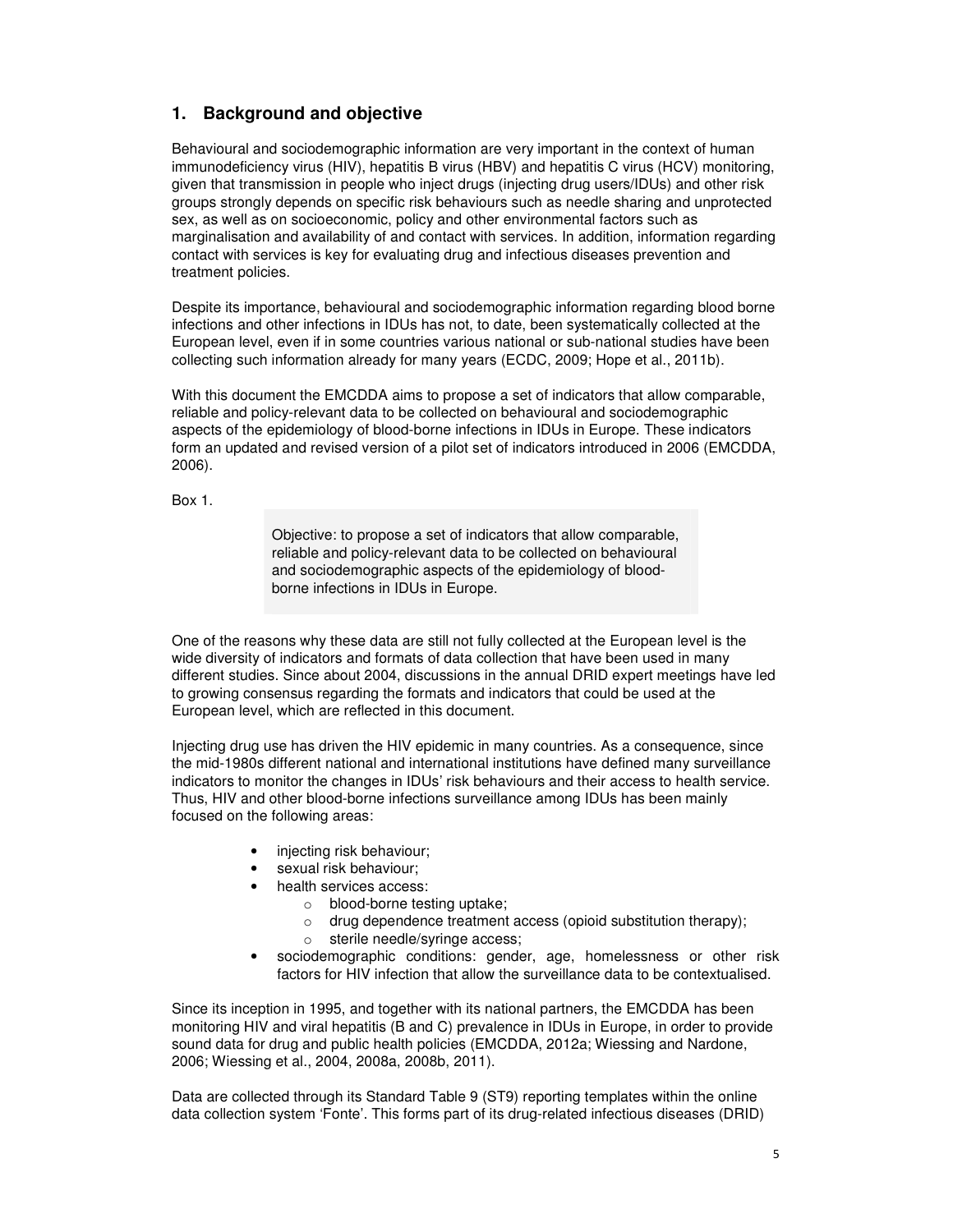activities, which are one key aspect ('key epidemiological indicator') of the drugs problem and its consequences (www.emcdda.europa.eu/themes/key-indicators).

Aggregated data on study methods (ST9 part 1) and biological test results (ST9 part 2) from existing bio-behavioural studies in IDUs have been collected and reported through ST9 (www.emcdda.europa.eu/stats10/drid). Since 2003 notifications data has also been collected for hepatitis B and C (ST9 part 4). In addition, a need was expressed in DRID expert meetings to start collecting information on behavioural and sociodemographic variables from the seroprevalence (biological) studies already reported, which often also collect behavioural data (ST9 part 3).

International thinking around HIV/AIDS surveillance has similarly evolved, from an approach centred on monitoring sero/biological and case reporting data to a broader 'second generation' concept. This takes into account more data sources, including behavioural information (WHO and UNAIDS, 2000), as was already standard practice in many epidemiological research studies. The EMCDDA aims to extend this broader monitoring approach to neighbouring DRID areas relevant for IDUs, including monitoring and understanding risks and behaviours linked to viral hepatitis (B and C) and potentially to other infectious diseases (e.g. other viral hepatitis, sexually transmitted infections, tuberculosis, other bacterial infections) in people who inject drugs (Reintjes and Wiessing, 2007).

This module provides an overview of the behavioural indicators collected through ST9. These are mostly concentrated in ST9 part 3; however, some behavioural information is additionally collected through ST9 part 2 as breakdown variables of the sero/biological data, and in part 1 as part of the information on study methods and characteristics. Thus, for a bio-behavioural study the Fonte templates for ST9 parts 1, 2 and 3 would be filled in, whereas for a behavioural study where no biological results are being collected only parts 1 and 3 may be used. In addition, hepatitis B and C notification data are collected in ST9 part 4. These are not discussed here, given the very different nature of those data, which may be dealt with in a separate module (see draft DRID Toolkit outline) (<sup>1</sup>). For an overview of the different areas of data collection through ST9 see Box 2 and Table 1.

Given the developmental nature of ST9 part 3 and the extra resource implications of the data provision through this template it remains for the time being voluntary. Nevertheless, countries are strongly encouraged to take part. The first data collection based on the 2006 pilot version of ST9 part 3 is already providing important data, especially with regard to countries where HIV incidence among IDUs is high or at risk of rising (Wiessing et al., 2011; Pharris et al., 2011; DRID expert meetings and joint ECDC/EMCDDA risk assessment meetings in 2011 and 2012).

Box 2.

 $\overline{a}$ 

Overview of HIV and HBV/HCV second generation surveillance data collected by the EMCDDA through ST9 and Fonte (see Table 1):

- study method and settings, ST9 part 1;
- biological indicators, ST9 part 2;
- behavioural indicators, ST9 part 3;
	- o Core indicators;
	- o Additional indicators;
	- o Optional indicators;
- hepatitis B and C notification indicators and methods/ definitions, ST9 part 4.

<sup>1</sup> Since 2012 the ECDC has collected these data as well. In order to avoid duplicate reporting, both agencies are working together to hand over data collection from the EMCDDA to ECDC on this topic.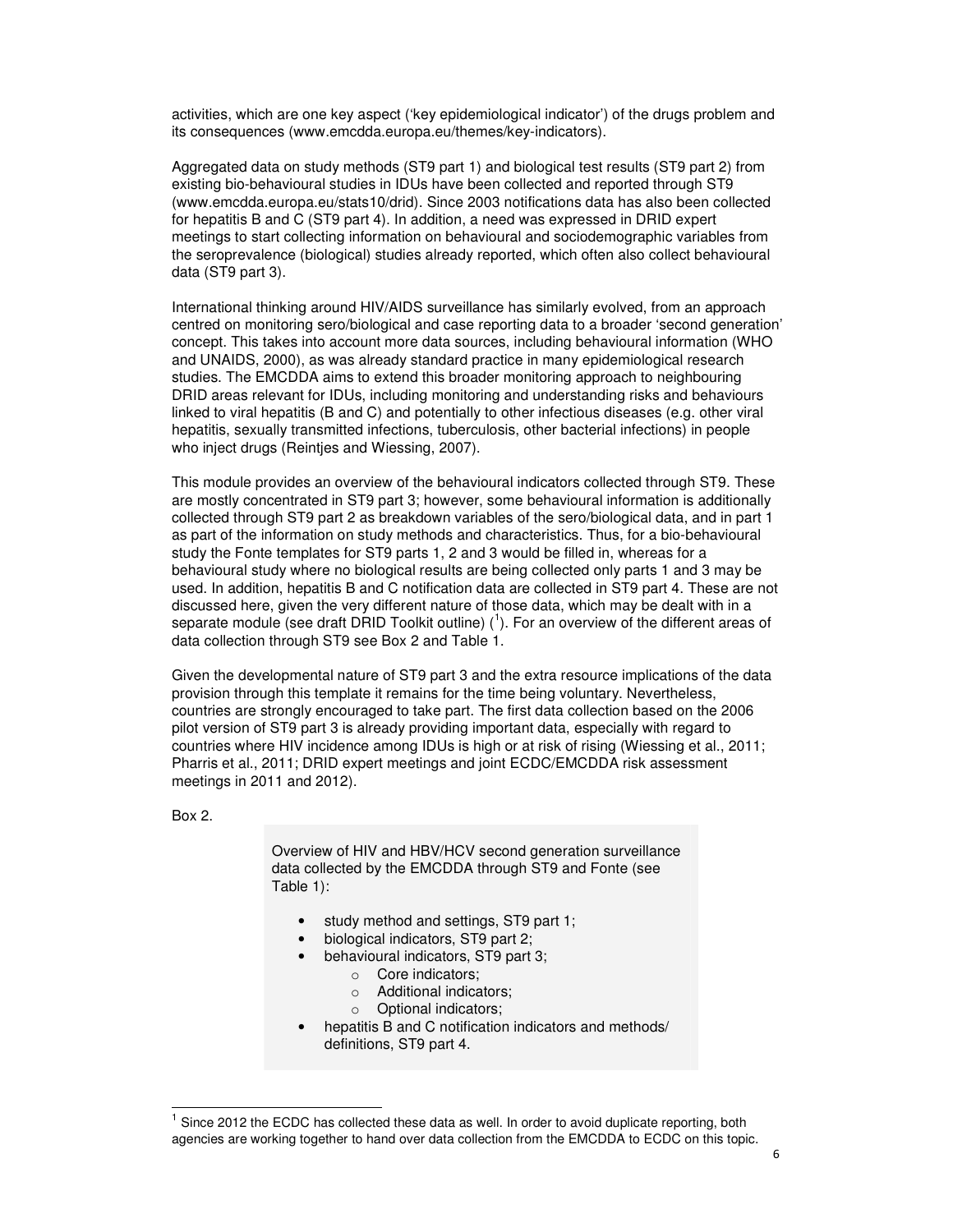Table 1. Epidemiological indicators in Standard Table 9 (ST9)

|                                                                                                     | Definition of injectors (ever IDUs, current IDUs, IDU status not known)                                   |  |  |  |  |
|-----------------------------------------------------------------------------------------------------|-----------------------------------------------------------------------------------------------------------|--|--|--|--|
| SAMPLE AND METHODS DESCRIPTION OF<br><b>BIO-BEHAVIOURAL STUDIES</b><br>$(ST9$ part 1) - SEE ANNEX 3 | Sampling inclusion criteria (yes/no: sample was restricted by time since first injection,<br>gender, age) |  |  |  |  |
|                                                                                                     | Recruitment setting (multiple settings can be ticked - see list )                                         |  |  |  |  |
|                                                                                                     | Overall prevalence in the sample of IDUs                                                                  |  |  |  |  |
|                                                                                                     | Prevalence by gender (males, females)                                                                     |  |  |  |  |
| PREVALENCE OF HIV OR HBV/HCV                                                                        | Prevalence by age (<25, 25-34, >34 years)                                                                 |  |  |  |  |
| AND BREAKDOWNS (ONLY FOR HIV AND HCV), WITH<br>% INFECTED AND SAMPLE SIZE FOR EACH CATEGORY         | Prevalence by years since first injection (<2, 2<5, 5<10, 10 or more years)                               |  |  |  |  |
| $(ST9$ part 2) - SEE ANNEX 3                                                                        | Prevalence by primary drug injected (opioids, other than opioids)                                         |  |  |  |  |
|                                                                                                     | Prevalence by first treatment demand (IDUs entering first treatment ever, all other IDUs)                 |  |  |  |  |
|                                                                                                     | Prevalence by prison history (ever in prison, never in prison)                                            |  |  |  |  |
| BEHAVIOURAL INDICATORS (ST9 part 3) AS DETAILED IN THE PRESENT<br><b>MODULE</b>                     | SEE TABLE 2 (Core and Additional indicators) AND ANNEX 1 (Optional indicators)                            |  |  |  |  |
|                                                                                                     | Methodological information                                                                                |  |  |  |  |
| <b>HEPATITIS B AND C NOTIFICATIONS</b><br>$(ST9$ part 4)                                            | Data for: all cases, all cases with transmission route known, all IDU cases                               |  |  |  |  |
|                                                                                                     | IDU data broken down by gender, age and years since first injection (same categories as<br>above)         |  |  |  |  |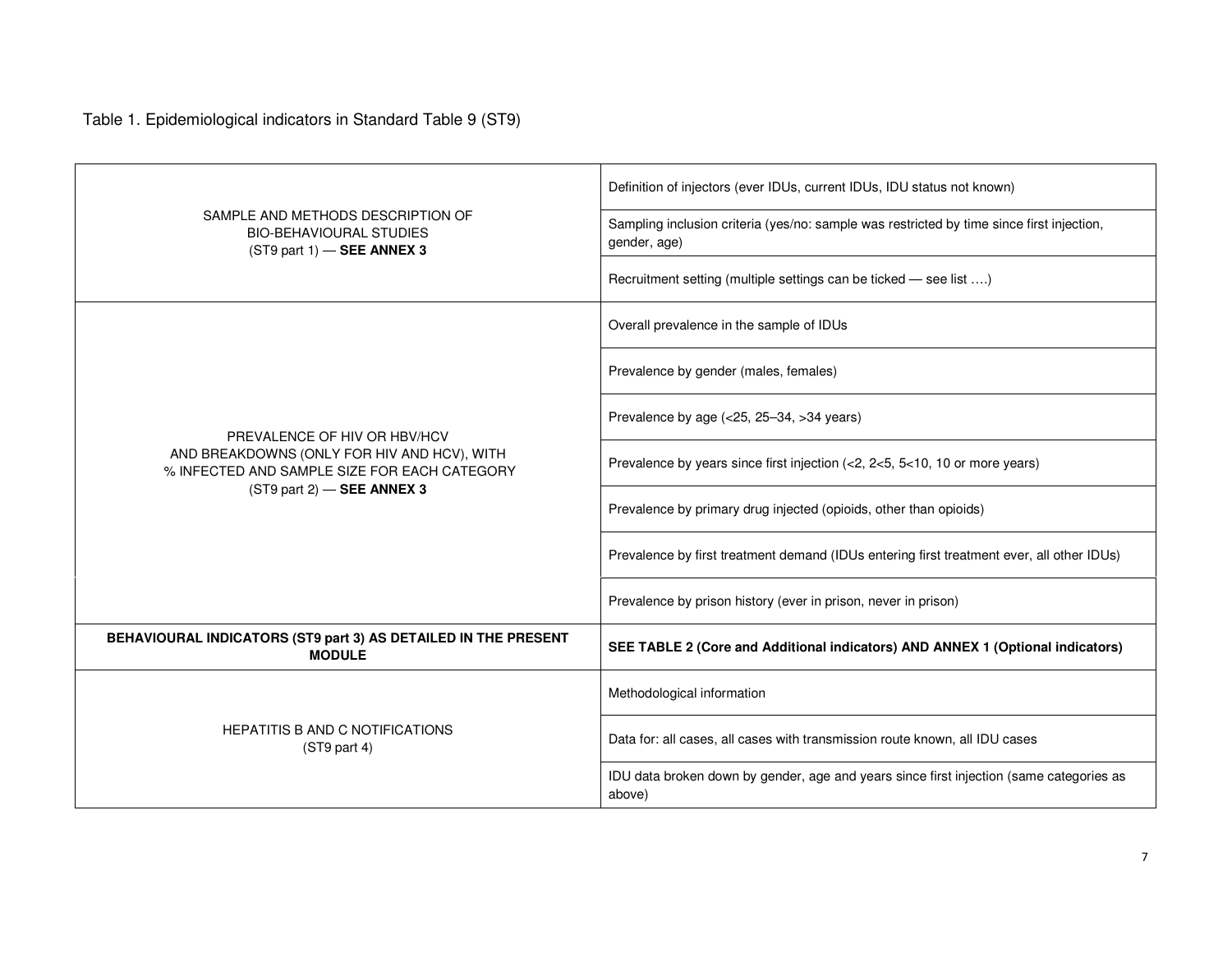## **2. Overview of the behavioural indicators**

The EMCDDA ST9 Core behavioural indicators are a very short set of four behavioural measurements deemed essential to the surveillance of blood-borne infections, in particular by monitoring the sharing of injecting equipment and uptake of HIV or HCV testing. The recommendation is to complement these, where the setting allows, with all the Additional indicators, which include sexual risk indicators and intervention coverage indicators, or at least those that are regarded most important for a given national epidemiological situation. In studies where larger questionnaires are being used it is suggested that including (most of) the Optional indicators should also be considered.

The proposed behavioural indicators are presented with three levels of priority.

Box 3.

Three levels of priority:

- Core;
- Additional;
- Optional.

Countries are encouraged to include first the four Core indicators in all data settings that provide DRID data.

Then, where possible, try to include the 14 Additional indicators in those settings that allow this.

Finally try to include from the Optional indicators those that can be implemented as well and are deemed important, depending on the study setting or data availability and the epidemiological situation in the country. Note that many of the Optional indicators are a population mean or median that is based on the same data as a corresponding Additional indicator, thus implying no extra data collection. Most of the Optional indicators will not be collected by the EMCDDA but are suggested for use at national or sub-national levels, and only six Optional indicators are included in the Fonte ST9 part 3 template to be collected at the EMCDDA level. See the Fonte template.

## **2.1 Core indicators**

Box 4.

Four 'Core' indicators:

- two on injecting risk behaviour;
- two on blood-borne virus testing uptake.
- o Indicator C1: % current IDUs sharing used needles/syringes in the last 4 weeks (receiving or passing on).
- $\circ$  Indicator C2: % current IDUs sharing any used injecting paraphernalia in the last 4 weeks other than needles/syringes (using together, receiving or passing on).
- o Indicator C3: % ever-IDUs, excluding known HIV-positives, who received an HIV test in the last 12 months.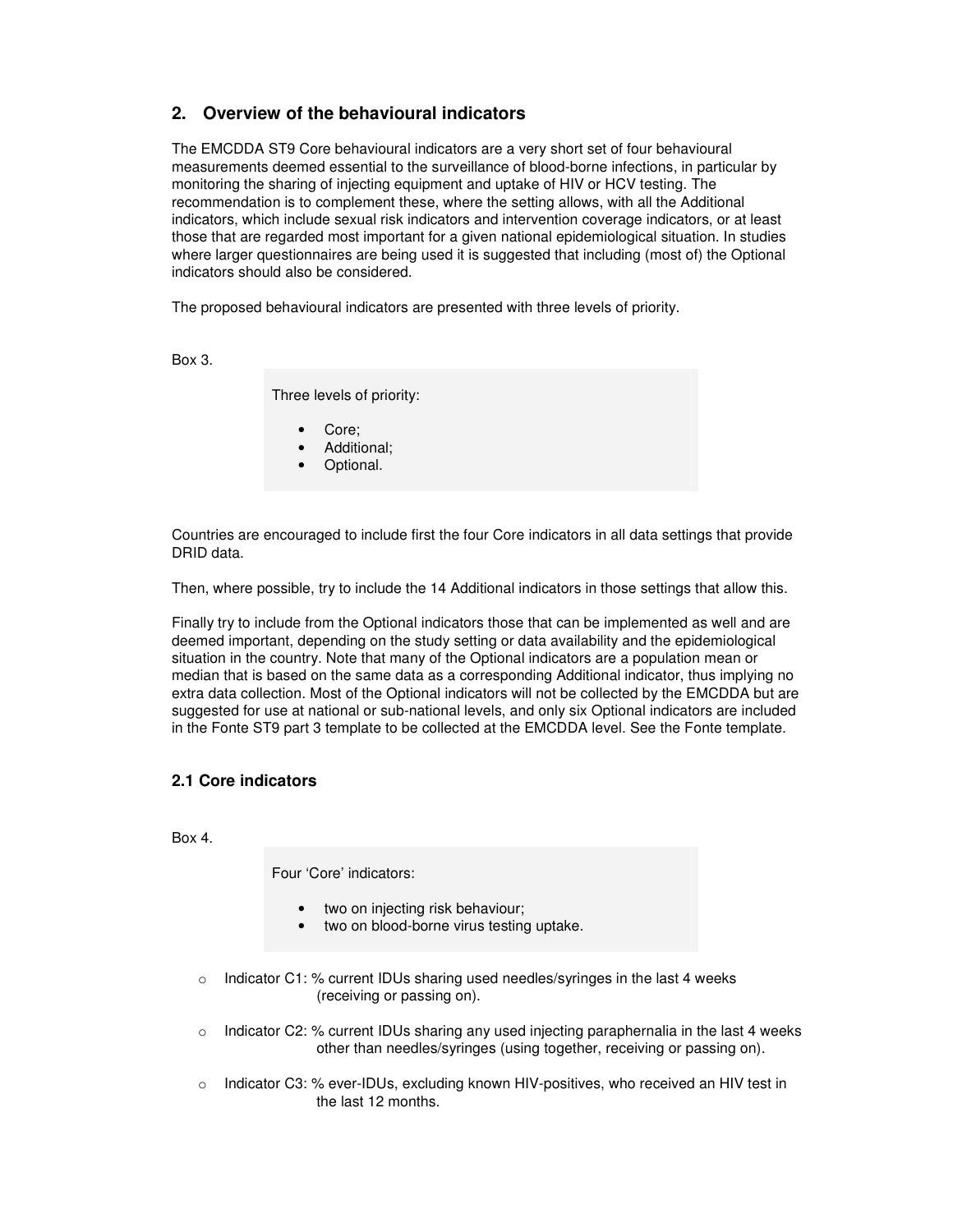o Indicator C4: % ever-IDUs, excluding known HCV-infected, who received an HCV test in the last 12 months.

#### **2.2 Additional indicators**

Box 5.

Fourteen 'Additional' indicators  $(^2)$ :

- two on injecting risk behaviour;
- three on sexual risk behaviour;
- two on intervention coverage;
- seven on socio-demographic conditions.
- $\circ$  Indicator A1: % current IDUs who report the use of a sterile needle/syringe the last time they injected.
- $\circ$  Indicator A2: % current IDUs injecting once per day or more in the last 4 weeks.
- o Indicator A3: % ever-IDUs who received money, drugs or other benefits in exchange for sex in the last 12 months.
- $\circ$  Indicator A4: % ever-IDUs who report the use of a condom at last sexual intercourse.
- $\circ$  Indicator A5: % ever-IDUs who report sexual intercourse with more than one partner in the last 12 months.
- $\circ$  Indicator A6:  $\%$  current IDUs who report having 15 or more sterile needles/syringes available for personal use in the last 4 weeks.
- $\circ$  Indicator A7: % opioid using ever-IDUs who were in opioid substitution therapy in the last 4 weeks.
- o Indicator A8: % ever-IDUs under age 25.
- o Indicator A9: % females among ever-IDUs.
- o Indicator A10: % ever-IDUs with less than 2 years since their first injection.
- $\circ$  Indicator A11: % ever-IDUs who report an opioid as their primary drug in the last 4 weeks.
- o Indicator A12: % ever-IDUs who report having ever been in prison.
- o Indicator A13: % ever-IDUs born outside the country of study.
- $\circ$  Indicator A14: % ever-IDUs who lived without a steady home, on the streets or temporarily in a hostel or shelter, any time in the last 12 months.

<sup>2&</sup>lt;br><sup>2</sup> Core, Additional and Optional indicators are numbered consecutively throughout the thematic sections (injecting risk, testing, sexual risk, intervention coverage or sociodemographic) and starting with the four sections that contain Core indicators. Thus in those sections Core, Additional and Optional indicators are combined depending on the priority that was assigned to those indicators by the expert group.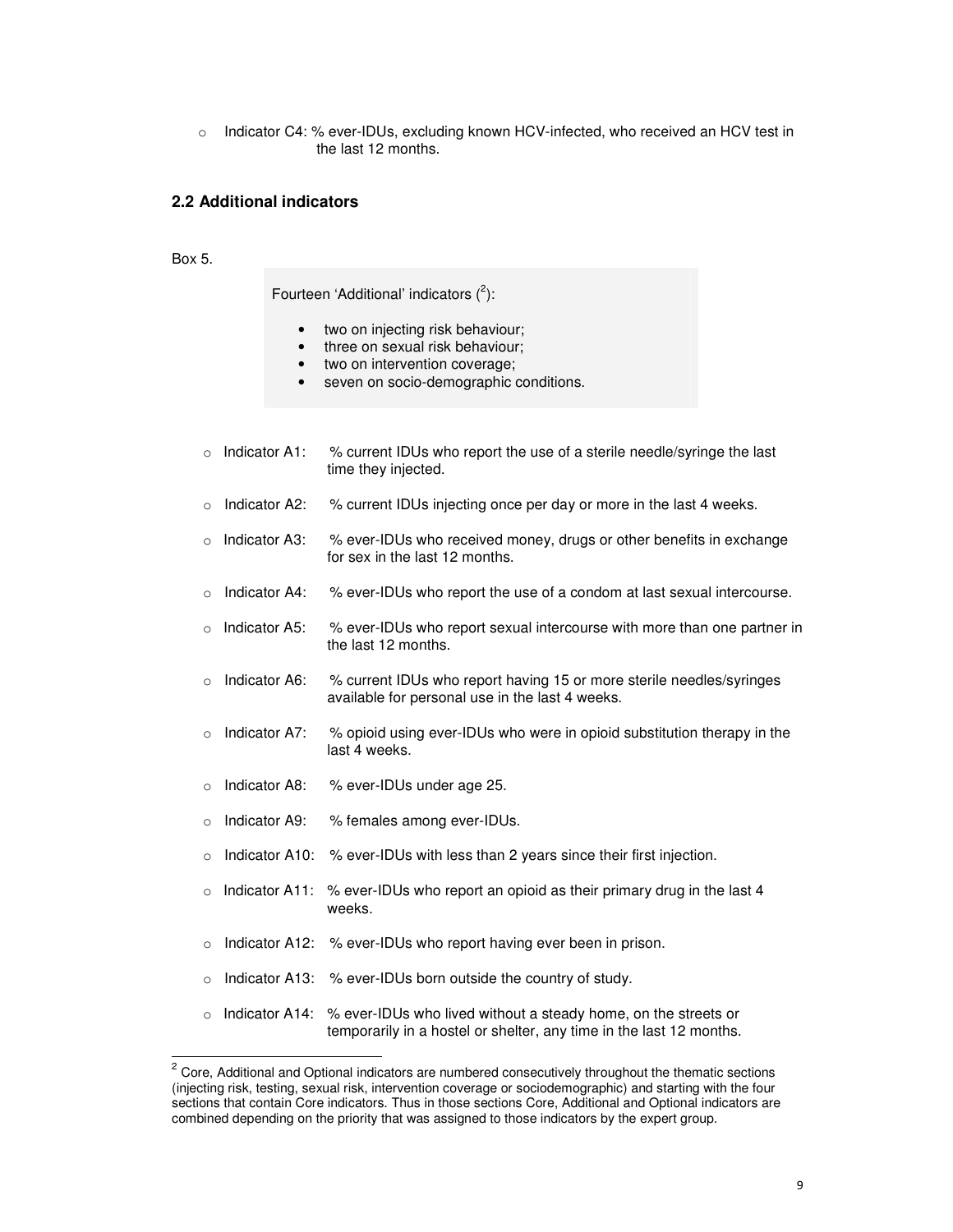## **2.3 Optional indicators**

Box 6.

In addition, there are a further 22 'Optional' indicators.

These are mostly breakdowns or more specific versions of the Core or Additional indicators (many are simple measures such as means and medians).

It is likely to be more feasible to include Optional indicators in specific studies among IDUs where larger questionnaires are used.

See Table 2 for an overview of the Core and Additional indicators and Annex 1 for an overview of the Optional indicators. Table 2 and Annex 1 also indicate the thematic area and the corresponding questions in the DRID Example Questionnaire for each behavioural indicator.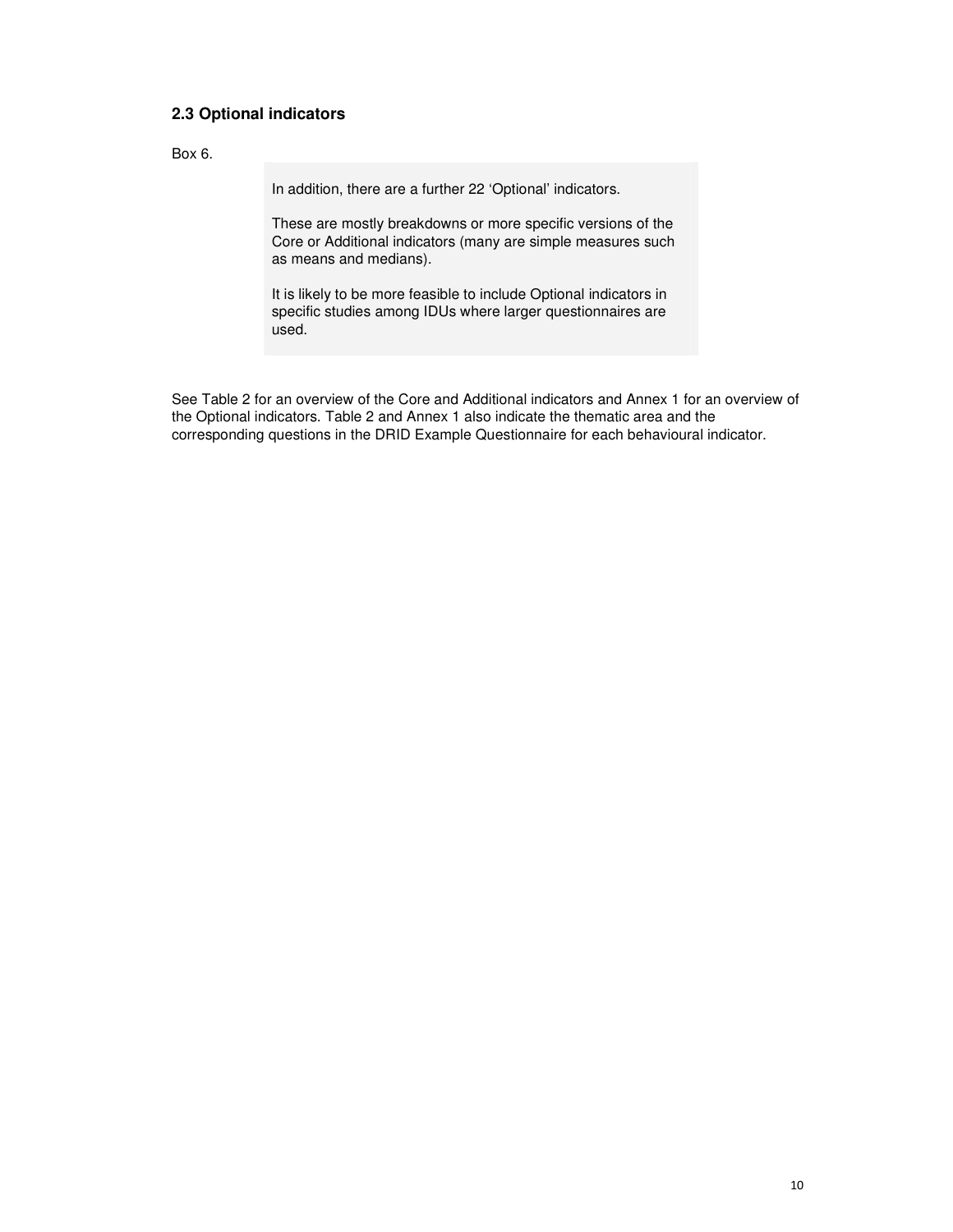Table 2. Core and Additional behavioural indicators in ST9 part 3

| CORE/<br><b>PRIORITY</b><br><b>STATUS</b> | <b>THEMATIC</b><br><b>INDICATOR GROUP</b>             |                                                                                                                                                          | <b>DRID EXAMPLE</b><br>QUESTIONNAIRE              | Section Page |    |
|-------------------------------------------|-------------------------------------------------------|----------------------------------------------------------------------------------------------------------------------------------------------------------|---------------------------------------------------|--------------|----|
|                                           |                                                       | C1 % current IDUs sharing used needles/syringes in the last 4 weeks (receiving or passing on)                                                            | QF05, QF11, QF23                                  | 4.1          | 15 |
| CORE<br>INDICATORS                        | <b>INJECTING RISK</b>                                 | C2 % current IDUs sharing any used injecting paraphernalia in the last 4 weeks other than<br>needles/ syringes (using together, receiving or passing on) | QF05, QF17, QF20                                  | 4.2          | 17 |
|                                           |                                                       | C3 % ever-IDUs, excluding known HIV-positives, who received an HIV test in the last 12 months                                                            | QB01, QJ02, QJ03                                  | 4.3          | 18 |
|                                           | <b>TESTING</b>                                        | C4 % ever-IDUs, excluding known HCV-infected, who received an HCV test in the last 12 months                                                             | QB01, QJ07                                        | 4.4          | 20 |
|                                           |                                                       | A1 % current IDUs who report the use of a sterile needle/syringe the last time they injected                                                             | QF05, QF08                                        | 4.5          | 22 |
|                                           | <b>INJECTING RISK</b>                                 | A2 % current IDUs injecting once per day or more in the last 4 weeks                                                                                     | QF05, QF06, QF07                                  | 4.7          | 24 |
|                                           |                                                       | A3 % ever-IDUs who received money, drugs or other benefits in exchange for sex in the last 12<br>months                                                  | QB01, QH15                                        | 4.9          | 27 |
|                                           | <b>SEXUAL RISK</b><br><b>INTERVENTION</b><br>COVERAGE | A4 % ever-IDUs who report the use of a condom at last sexual intercourse                                                                                 | QB01, QH01, QH21                                  | 4.11         | 29 |
|                                           |                                                       | A5 % ever-IDUs who report sexual intercourse with more than one partner in the last 12 months                                                            | QB01, QH05, QH11, QH16, QH20                      | 4.12         | 32 |
| ADDITIONAL INDICATORS                     |                                                       | A6 % current IDUs who report having 15 or more sterile needles/syringes available for personal<br>use in the last 4 weeks                                | QF05, QG02, QG04                                  | 4.13         | 33 |
|                                           |                                                       | A7% opioid using ever-IDUs who were in opioid substitution therapy in the last 4 weeks                                                                   | QB01, QD07, QE02, QE06,<br>QE10, QE22, QE26, QE30 | 4.14         | 35 |
|                                           |                                                       | A8 % ever-IDUs under age 25                                                                                                                              | QA01, QB01, QC01                                  | 4.15         | 37 |
|                                           |                                                       | A9 % females among ever-IDUs                                                                                                                             | QB01, QC02                                        | 4.16         | 38 |
|                                           |                                                       | A10 % ever-IDUs with less than 2 years since their first injection                                                                                       | QA01, QB01, QC01, QF01                            | 4.17         | 39 |
|                                           | SOCIODEMOGRAPHIC                                      | A11 % ever-IDUs who report an opioid as their primary drug in the last 4 weeks                                                                           | QB01, QE43                                        | 4.18         | 41 |
|                                           |                                                       | A12 % ever-IDUs who report having ever been in prison                                                                                                    | QB01, QI03                                        | 4.19         | 42 |
|                                           |                                                       | A13 % ever-IDUs born outside the country of study                                                                                                        | QB01, QC03                                        | 4.20         | 43 |
|                                           |                                                       | A14 % ever-IDUs who lived without a steady home, on the streets or temporarily in a hostel or<br>shelter, any time in the last 12 months                 | QB01, QM03                                        | 4.21         | 43 |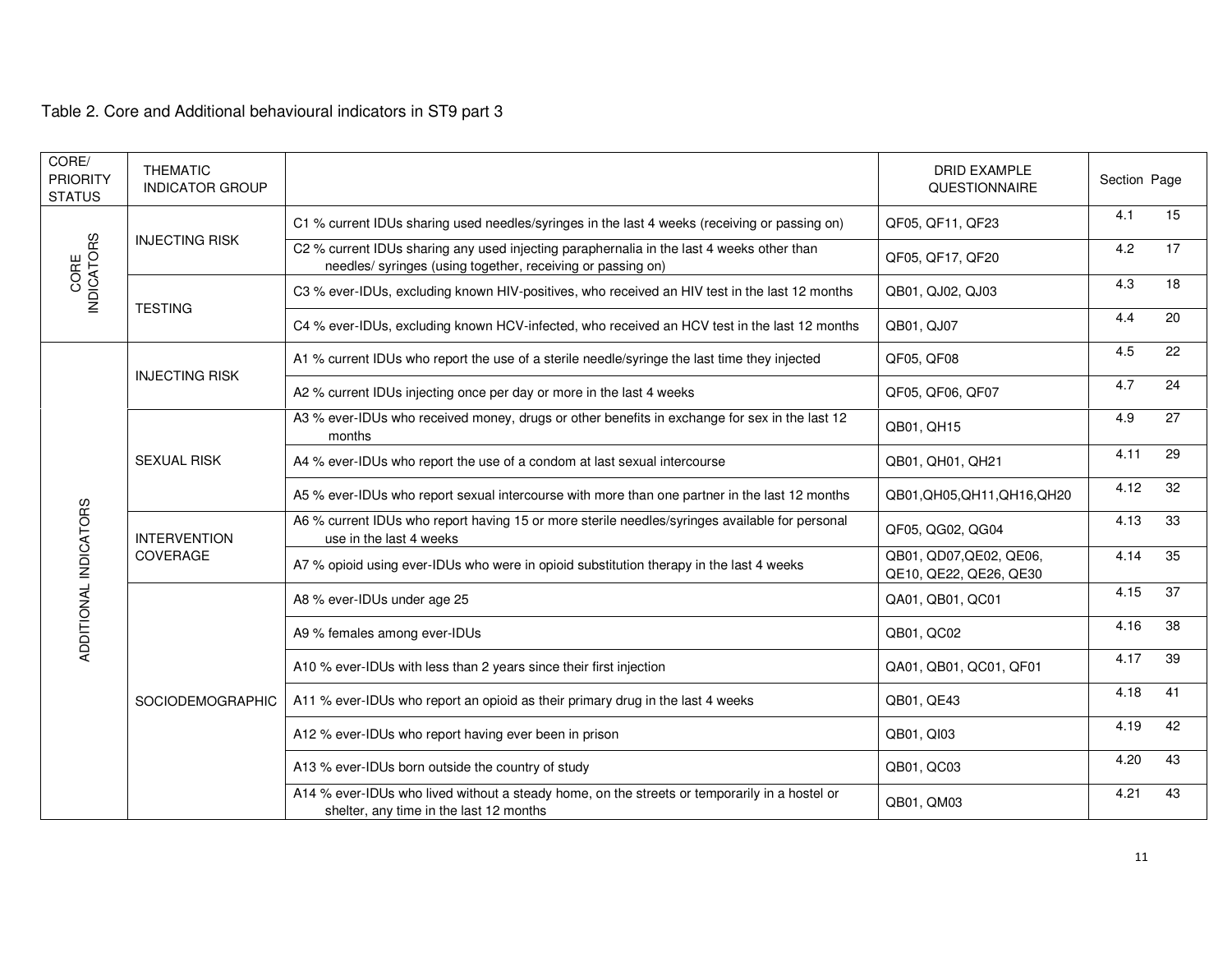## **3. Methodological notes**

The work described here is the result of multiple expert meetings, workshops and surveys with Member States performed by the EMCDDA in collaboration with other institutions working on similar indicators, notably the European Centre for Disease Prevention and Control (ECDC) and the Joint United Nations Programme on HIV/AIDS (UNAIDS).

The selection and prioritisation of Core, Additional and Optional behavioural indicators for the EMCDDA ST9 part 3 has taken into account the large amount of work that has been put into developing standardised indicators for HIV second generation surveillance by UNAIDS (UNAIDS, 2009; UNAIDS et al., 2000), ECDC (ECDC, 2009, 2010), and the World Health Organization (WHO) (WHO and UNAIDS, 2000, 2002; PAHO–WHO, 2008a, 2008b, 2008c; WHO et al., 2009), as well as important contributions from other institutions such as the Centers for Disease Control and Prevention (CDC) (Allen et al., 2009; Lansky et al., 2007; Gallagher et al., 2007) and Family Health International (FHI, 2000).

In addition, the following study questionnaires have been reviewed (see References): WHO, 2000; SCIEH, 1999; RIVM, 2002; Czech National Focal Point (NFP), 2003; ISCIII, 2001; EMCDDA, 2000b; HPA, 2003; Stimson et al., 1998; PAHO–WHO, 2008b, 2008c.

Furthermore, a detailed expert consultation has taken place where national experts in European countries and beyond (including the members of the EMCDDA DRID Protocol Advisory Group) have given their opinions and provided scientific evidence on a large number of unresolved questions, leading to a reproducible and documented process of using expert opinion to reach final decisions, which in many cases were based on documented empirical evidence from the experts' studies (EMCDDA, 2011). Finally, the results were discussed in the annual DRID expert meetings and workshops where outstanding issues were resolved (see annual DRID meeting reports).

Although effort has been made to include accurate and reliable indicators, their quality as well as their usefulness will very much depend on the epidemiological situation of the drug injection epidemic in a given country. Thus, it could be the case that in a given country, region or city some Additional or even Optional indicators would be considered as important as the Core indicators.

The indicators described here should be applied either to:

- ever-IDUs: 'having ever injected drugs for a non-medical purpose, even if once'; or
- current IDUs: 'having injected drugs in the last 4 weeks'.

The EMCDDA collects prevalence of infection (HIV, viral hepatitis, other  $(^3)$ ) using both definitions of the IDU population, depending on data availability in the country. For each of the behavioural indicators discussed here the widest possible definition is used; for example, questions on sexual risk behaviour or testing for infectious diseases can and should be asked to all ever-IDUs, whereas questions on needle sharing in the last 4 weeks can only be asked of IDUs who have injected in the last 4 weeks and are thus limited to current IDUs.

Where studies or monitoring systems are limited to data collection from current IDUs only, the definitions of 'ever-IDU' and 'current IDU' coincide (given that all current IDUs are ever-IDUs). Therefore in such datasets all indicators can be provided simply based on those current IDUs, even if the indicator is defined as a percentage of ever-IDUs. Conversely, in studies that include IDUs who have not injected in the last 4 weeks the sample sizes will be different for the indicators, depending on whether they are defined for current or for ever-IDUs. Note that the data provided for ever-IDUs should always include all current IDUs as well. Box 7.

 3 The EMCDDA collects prevalence of HIV, HCV and HBV through the data templates in the online system Fonte. Information and data on other infectious diseases (other viral hepatitis, TB, STIs, other bacterial infections) are collated annually through narrative national reports.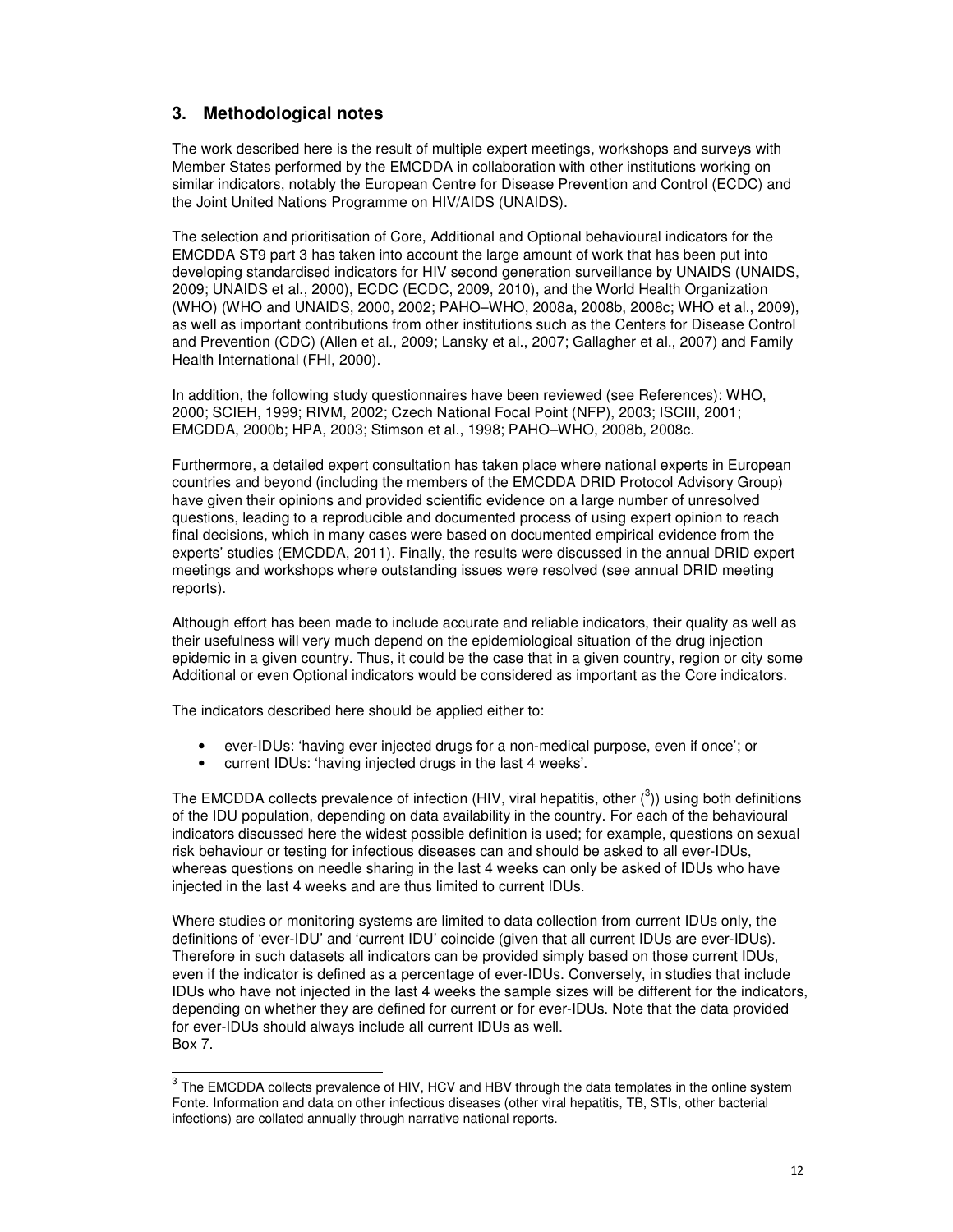Indicators cover either 'ever' or 'current' IDUs:

- ever-IDUs for issues that are unrelated to the frequency/periodicity of injection (e.g. testing, sexual risk behaviour);
- current IDUs (injected in last 4 weeks) for issues that relate to current injecting risks (e.g. needle sharing in the last 4 weeks);

The indicators for ever-IDUs should always also be applied to current IDUs, as current IDUs are by definition also ever-IDUs.

Studies focus on current or on ever-IDUs depending on their objectives. For example, to monitor ongoing injecting risk behaviours in countries with a low prevalence of infection among current IDUs, current IDUs may be the most appropriate group. Whereas in a high prevalence country with high risk of sexual transmission and where issues of diagnosis and antiviral treatment uptake are important the study might aim to include all the ever-IDUs. In countries that have never carried out studies among IDUs before and where current injecting is low or the IDU population is small, a first study might focus on ever-IDUs to make sure that a sufficient sample size and statistical power is obtained at least for questions relating to ever-IDUs. It should be borne in mind, however, that in studies where ever-IDUs are included several questions and indicators are not applicable to those who have not injected recently, resulting in less efficient sampling and research (from the perspective of studying current injection-related risks) and in the questionnaires large sections will be skipped (also reducing the average interview time).

The indicators have different recall periods, depending on the frequency of behaviour being explored. For frequent behaviours (e.g. injecting, needle sharing) a period of 'last 4 weeks' has been chosen, consistent with the definition of 'current injectors' discussed above, and (almost) consistent with other guidance (EMCDDA, 2012b; UNAIDS, 2009; FHI, 2000; PAHO–WHO, 2008b, 2008c; WHO et al., 2009; Dubois-Arber et al., 2011). Although in these other guidelines the definition is slightly different (i.e. 'last 30 days'), in the DRID expert meetings leading to this module it was decided that this difference can be ignored and data are comparable, given the large uncertainty in recalling past behaviours. A preference was given to using 'last 4 weeks' based on experts reporting evidence from some countries that this format is easier to apply in interviews (EMCDDA, 2011). For less frequent behaviours or phenomena (e.g. sexual behaviours, testing uptake, homelessness) a recall period of 'last 12 months' has been chosen, consistent with other guidance (UNAIDS, 2009; FHI, 2000; PAHO–WHO, 2008b, 200c).

One of the main problems in the development of this module has been the variety of recall periods in use in Europe. Although many studies use 'last 4 weeks' or similar definitions ('last 28 days', 'last 30 days', 'last month'), or 'last 12 months' for less frequent behaviours, several established studies use a 'last 6 months' period based on earlier WHO guidance and/or based on cohort studies with biannual follow-up. Yet other studies use data from administrative systems (e.g. drug treatment monitoring) that provide data by 'calendar year' for some variables (e.g. treatment entries).

Different recall periods are necessary depending on the frequency of a behaviour (Des Jarlais et al., 2006). To allow data comparison across these studies it is recommended that studies using recall periods that are different from those proposed here include in their questionnaire a question that allows for some limited comparisons.

For example, a study using a 'last 6 months' format for an indicator here proposed as 'last 12 months' might include a question with a 'flexible format' (see module DRID Example Questionnaire) that asks the respondent if that behaviour happened 'ever', 'in the last 12 months'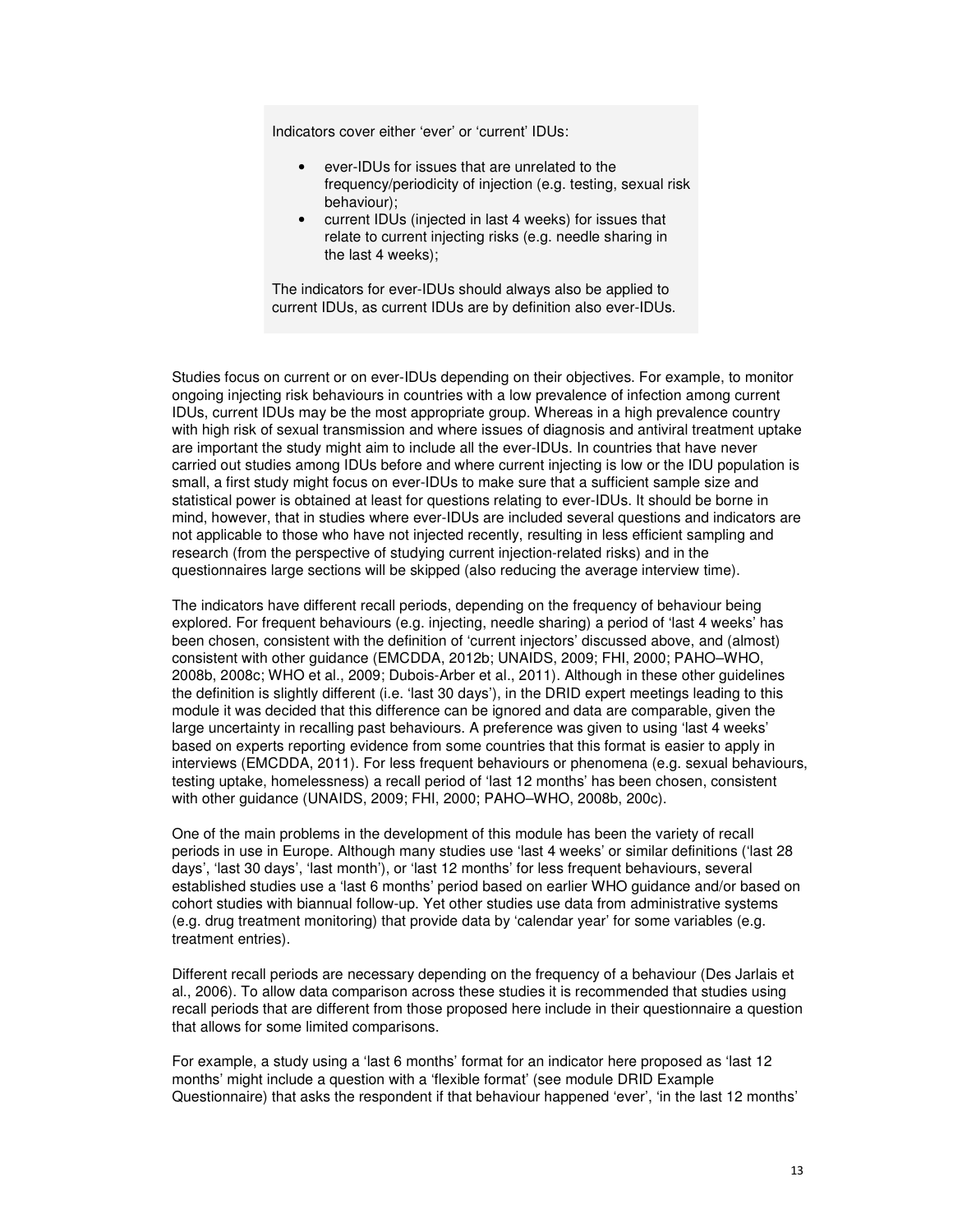or 'in the last 6 months' (or alternatively recording date of the last time), thereby providing three 'yes/no' variables for each recall period.

Although it is not possible with such a 'flexible format' question to record frequencies of that behaviour during the different recall periods (extra questions would be needed for that), at least at the population level data can be compared in terms of the percentage of IDUs reporting that behaviour in either the last 12 or the last 6 months.

Similarly, if the study uses 'last 6 months' for an indicator that is defined here as 'last 4 weeks', introducing a question asking if the respondent has engaged in that behaviour 'ever', 'in the last 6 months' or 'in the last 4 weeks' allows the percentage of IDUs admitting to this behaviour to be reported to the EMCDDA following the standard recall period format of 'last 4 weeks' and/or comparing results from using either recall period.

Box 8.

Recall periods are 'last 4 weeks' or 'last 12 months':

- last 4 weeks for frequent behaviours (e.g. needle sharing or injecting):
- last 12 months for less frequent behaviours (e.g. sexual variables or testing uptake).

Studies using a different recall period might consider including an extra 'flexible' question that addresses both recall periods in order to be able to compare their data with the data reported by the EMCDDA (see module DRID Example Questionnaire).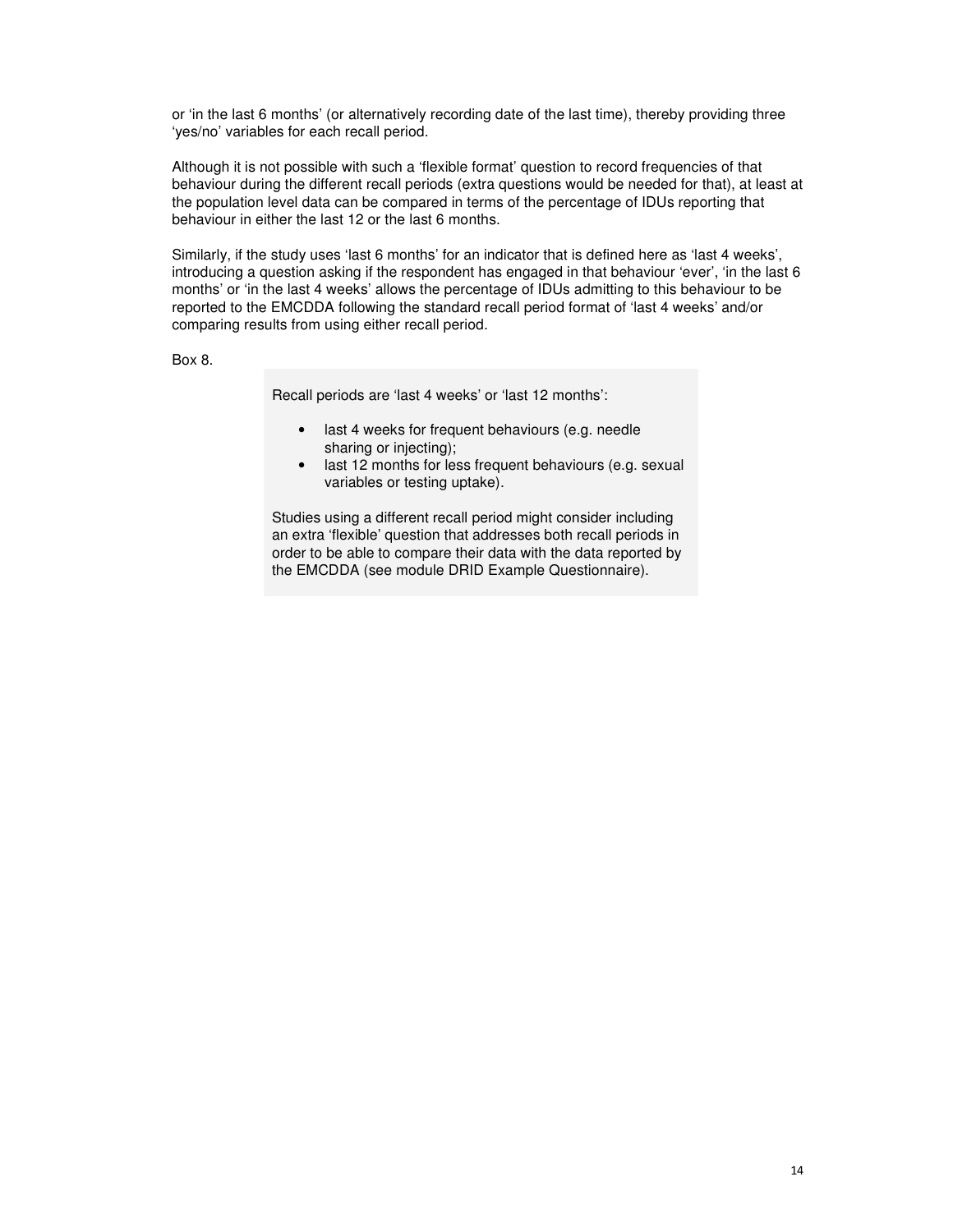## **4. Detailed listing of the indicators by thematic section**

## **4.1 Sharing needles/syringes**

### Rationale:

Needle/syringe sharing is a key risk behaviour for transmission of HIV and viral hepatitis among IDUs. Identifying changes in the population prevalence of needle/syringe sharing may provide early warning signs for potential increases in HIV risk, provide a means to evaluate the impact of interventions aimed at reducing needle/syringe sharing, and help in identifying sub-groups at higher risk of infection. In populations with high infection prevalence, in addition to the indicators proposed here, it can be important to consider monitoring the prevalence of distributive needle/syringe sharing ('passing on used needles/syringes to others') by those infected or those who know they are infected (note these indicators are not collected by the EMCDDA).

The Core indicator C1 does not distinguish between receptive and distributive needle sharing, as was the case in the 2006 version of ST9 part 3, and it has been decided not to change this. Although technically making this distinction seems better, as studies often do, it was thought that at the European level a combined indicator might be easier for countries to report on, in part because some (routine) data collection systems do not make this distinction. To allow for higher quality data collection the 'receptive' and 'distributive' versions have been added as Optional indicators. Countries that collect both the combined and (one of the) separate indicators can compare results and see if this makes a large difference, or which is more sensitive for monitoring trends. In the future, based on further data collection, a more informed decision can then be made on whether the Core indicator might be changed to, for example, receptive sharing (indicator O1); however, this is not foreseen.

**Indicator C1 (CORE):** % current IDUs sharing used needles/syringes in the last 4 weeks (receiving or passing on)

#### Definition:

- $\circ$  Numerator: IDUs injecting with needles/syringes that have been used by others, or passing their used needles/syringes to others, even if cleaned, in the last 4 weeks.
- o Denominator: IDUs who have injected in the last 4 weeks.

Example Questionnaire instructions: Select IDUs who injected in the last 4 weeks (QF05), then for the numerator include those with answer 1 on question QF11 or QF23 (exclude IDUs who answered either 8 or 9 on both questions). For the denominator include all who injected in the last 4 weeks (QF05), excluding those who answered 8 or 9 on both questions QF11, QF23.

#### **Indicator O1 (OPTIONAL):** % current IDUs injecting with needles/syringes that had been used by others in the last 4 weeks

#### Definition:

- o Numerator: IDUs injecting with needles/syringes that have been used by others, even if cleaned, in the last 4 weeks.
- o Denominator: IDUs who have injected in the last 4 weeks.

Example Questionnaire instructions: Select IDUs who injected in the last 4 weeks (QF05), then for the numerator include those with answer 1 on question QF11 (exclude IDUs with answer 8 or 9). For the denominator include all who injected in the last 4 weeks (QF05), excluding those with answer 8 or 9 on question QF11.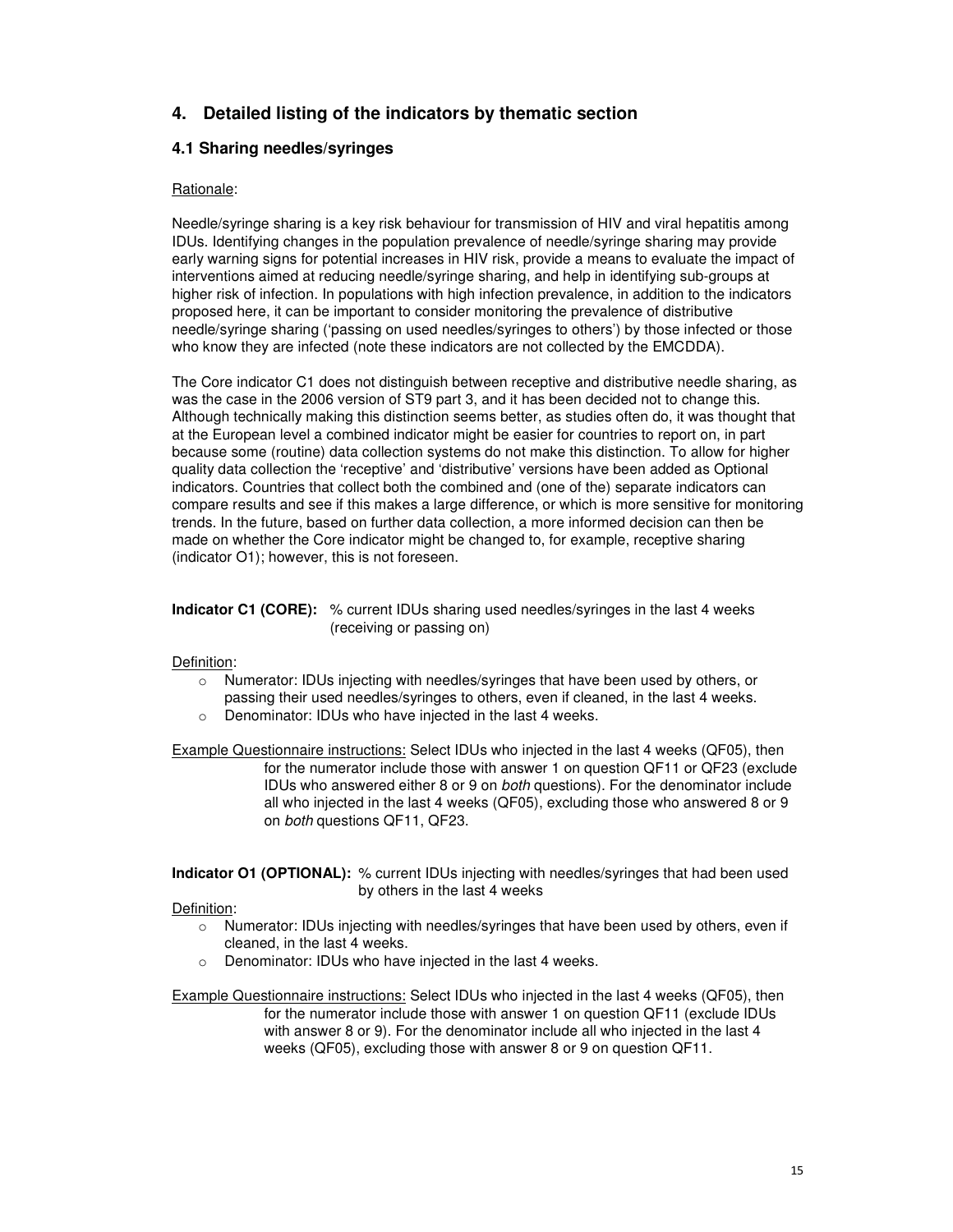**Indicator O2 (OPTIONAL):** % current IDUs passing on used needles/syringes to others in the last 4 weeks

Definition:

- o Numerator: IDUs passing on their used needles/syringes to others, even if cleaned, in the last 4 weeks.
- o Denominator: IDUs who have injected in the last 4 weeks.

Example Questionnaire instructions: Select IDUs who injected in the last 4 weeks (QF05), then

for the numerator include those with answer 1 on question QF23 (exclude IDUs with answer 8 or 9). For the denominator include all who injected in the last 4 weeks (QF05), excluding those with answer 8 or 9 on question QF23.

Suggested questions to construct these indicators (see Example Questionnaire):

QF05 When did you last inject a drug? Day  $/$  /  $/$ Month  $/$   $/$ Year  $/$   $/$   $/$   $/$   $/$ 88 Refused D 88 Refused M 8888 Refused Y 99 Don't know/remember D 99 Don't know/remember M 9999 Don't know/remember Y

QF11 Please think of the last time that you injected with previously used needles or syringes that were given, lent, rented or sold to you by someone else, including your partner. Did this occur within the last 4 weeks, last ...... months or before?

1 Within last 4 weeks

2 Not in last 4 weeks, but in last … months

3 Before last … months

8 Refused

9 Don't know/remember

[Flexible format: simply write in the dotted space (…) the recall period that are you using in your survey for this question. Note that you could make a substitution by any recall period that you were using in your questionnaire.]

QF23 Please think of the last time that you gave, lent, rented or sold a *needle or syringe* that you had already used to someone else, including your partner. Did this occur within the last 4 weeks, last 12 months or before?

1 Within last 4 weeks

2 Not in last 4 weeks, but in last … months

3 Before last … months

8 Refused

9 Don't know/remember

[Flexible format: simply write in the dotted space (…) the recall period that are you using in your survey for this question. Note that you could make a substitution by any recall period that you were using in your questionnaire.]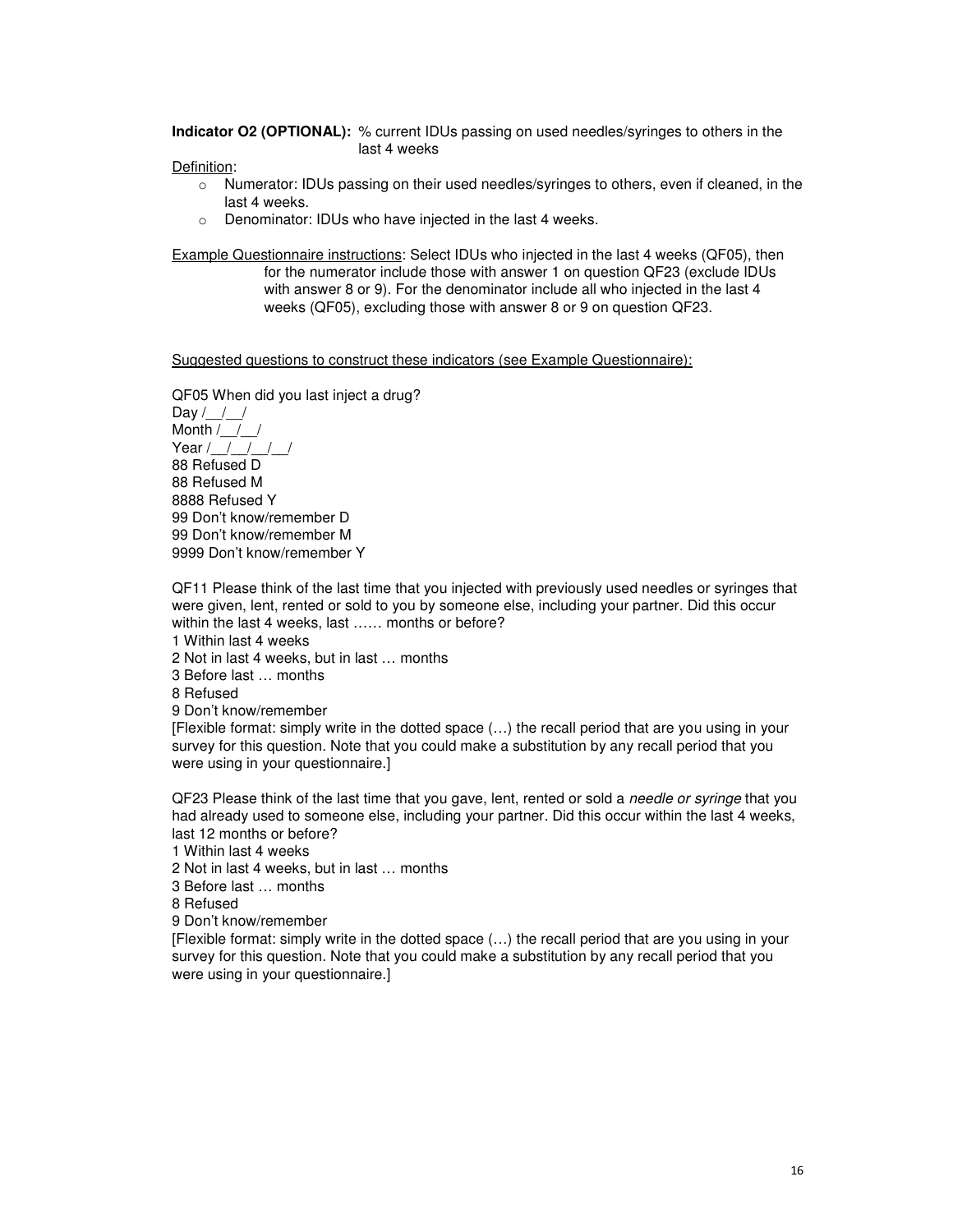## **4.2 Sharing other paraphernalia**

#### Rationale:

This is a key risk behaviour for the transmission of viral hepatitis among IDUs (Hagan et al., 2010)  $(4)$ . Given the much higher infectivity of viral hepatitis than HIV, sharing paraphernalia is thought to easily transmit viral hepatitis but not HIV. Although the detailed definition of the injecting paraphernalia can depend on drug preparation patterns in a given country, research shows that spoon or cooker and filters are common instruments when preparing drugs for injection. Furthermore, the sharing of water that has already been used to clean syringes is a frequent behaviour. The prevalence of paraphernalia sharing can be many times higher than the prevalence of needle/syringe sharing, therefore including only indicators in section 4.1 (needle/syringe sharing) is likely to be insufficient to understand risk behaviour for viral hepatitis transmission.

For this indicator no distinction is made between receiving or passing on, as in practice paraphernalia are usually shared by IDUs when preparing the drug solution ('drug-mediated sharing') and none of the questionnaires reviewed make this distinction.

**Indicator C2 (CORE):** % current IDUs sharing any used injecting paraphernalia in the last 4 weeks other than needles/syringes (using together, receiving, or passing on)

#### Definition:

- o Numerator: IDUs sharing any other used injecting materials than needles/syringes (using together, receiving or passing on), even if cleaned — e.g. water, cotton/filter, cooker, spoon, acid/lemon juice, etc.).
- o Denominator: IDUs who have injected in the last 4 weeks.

Example Questionnaire instructions: Select IDUs who injected in the last 4 weeks (QF05), then

for the numerator include those with answer 1 on question QF17 (exclude IDUs with answer 8 or 9). For the denominator include all who injected in the last 4 weeks (QF05), excluding those with answer 8 or 9 on question QF17.

Suggested questions to construct this indicator (see Example Questionnaire):

QF05 When did you last inject a drug?

Day  $/$  /  $/$ Month /\_\_/\_\_/ Year /\_\_/\_\_/\_\_/\_ 88 Refused D 88 Refused M

One Advisory Group member (Robert Heimer) wrote: 'My main concern is that an item be retained that ascertains the frequency of shared injections, i.e., the times when a drug is dissolved for the common use of two or more injectors. Paraphernalia sharing as an "epidemiological risk" (e.g. finding by Hagan et al. 2010 and Thorpe et al. 2002) misapprehend the biology that it is not the transmission of virus (HCV in both cases) that lingers in the paraphernalia, but rather that a contaminated syringe was used to dissolve and/or apportion drugs. This is where the contaminated blood resided; the paraphernalia only allowed its transmission to go unchecked. The distribution of clean cookers and cottons will not reduce the transmissions of blood-borne viruses (although it might reduce bacterial or fungal infections for pathogens that grow on the wet cottons).'

 4 For example, sharing of injecting paraphernalia is becoming a relatively more important source of infections in Spain given that the availability of sterile syringes has increased and the prevalence of borrowing syringes already used by others has diminished. In 2001–03, sharing of injecting paraphernalia (syringes/needles, water, cooker, spoon, acid/lemon juice, etc.) and taking diluted drugs from a syringe used by others was more prevalent than injection with syringes already used by others, and for a substantial percentage of injectors paraphernalia sharing was the only risk practice (Bravo et al., 2004). Sharing cookers is the strongest predictor of HCV seroconversion in the USA (Thorpe et al., 2002).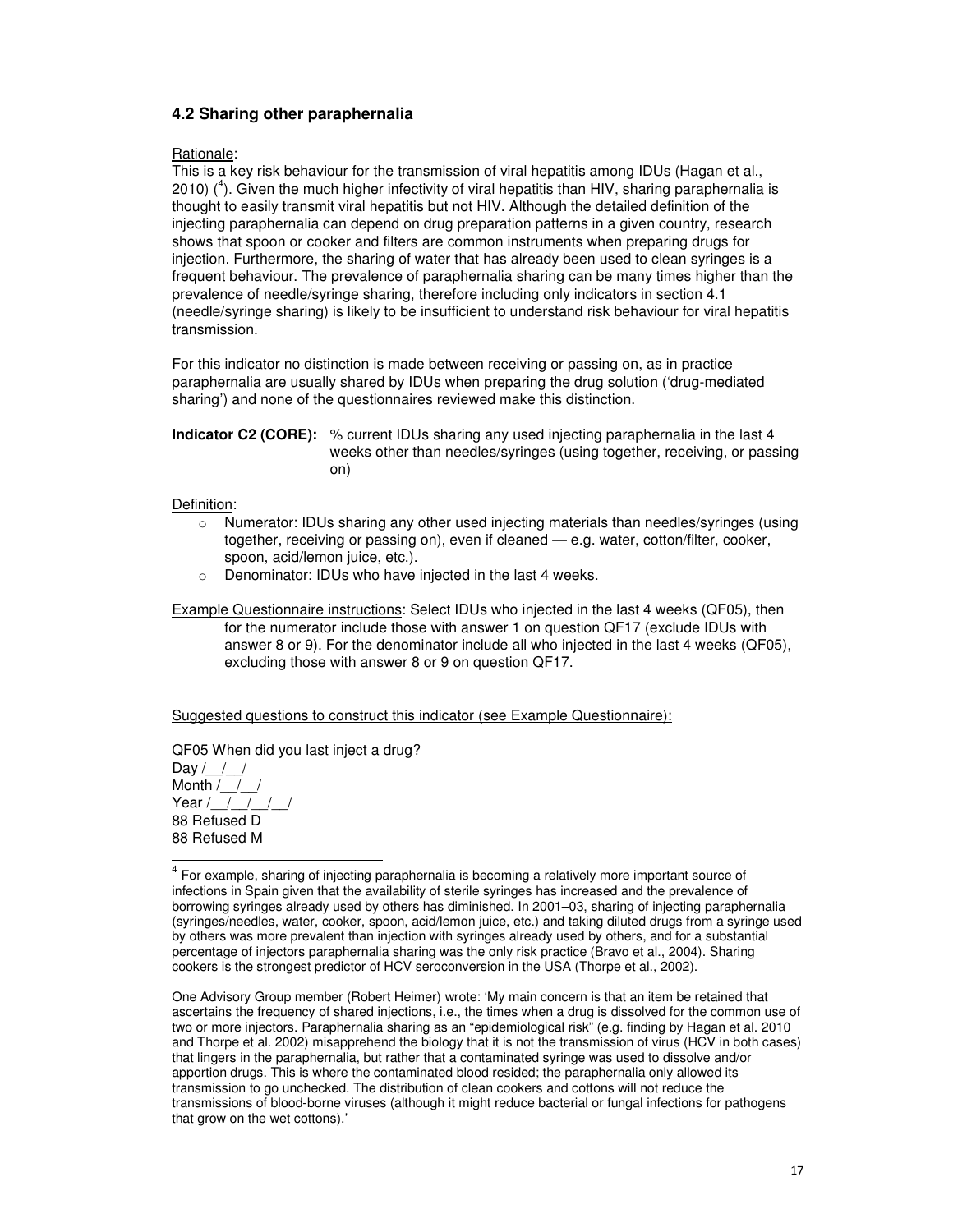8888 Refused Y 99 Don't know/remember D 99 Don't know/remember M 9999 Don't know/remember Y

QF17 Please think of the last time that you shared the spoon/cooker, filter/cotton, acid/lemon juice or rinse water with someone else, including your partner. Did this occur within the last 4 weeks, last 12 months or before? By sharing I mean receiving or passing on used materials or using them together with someone else.

1 Within last 4 weeks

2 Not in last 4 weeks, but in last … months

3 Before last … months

8 Refused

9 Don't know/remember

[Flexible format: simply write in the dotted space (…) the recall period that are you using in your survey for this question. Note that you could make a substitution by any recall period that you were using in your questionnaire.]

## **4.3 HIV testing**

### Rationale:

Information about HIV testing frequency is important for understanding access to diagnosis of infection and entry to care. In addition, having a test may have positive effects on risk behaviour, especially in the case of a positive result. Note that these indicators are not recording the test result, which is collected in ST9 part 2, but only the uptake/frequency of testing. Note also that most behavioural studies will include a larger set of behavioural questions regarding HIV testing that include the self-reported test result. These can be found in the module 'DRID Example Questionnaire'. As the EMCDDA collects actual biological prevalence in the sample through ST9 part 2 self-reported serostatus is not included in the behavioural indicators of this module, despite being important in most national and sub-national settings, for example to determine the undiagnosed fraction of prevalence.

For indicators C3 and O3, if possible exclude those who were already known to be positive, as they would normally not need another test  $(5)$ . Whether or not known positives are excluded should be recorded in the reporting template of ST9 part 3.

The Core indicator C3 does not include the addition 'and who know their results' as in the UNGASS indicator (O3), which is promoted at a global level (UNAIDS, 2011). Many data providers in Europe would be unable to provide data 'where the test result is known', despite the fact that test results are always provided to the individual in most settings. This is because these are often administrative data from routine monitoring systems rather than self-reported data from behavioural surveys (as in many other parts of the world). However, countries are strongly recommended also to provide indicator O3, if possible, to enable international comparisons at a global level, and where O3 is not available C3 may be provided as a proxy.

In addition to indicators C3 and O3, both concerning recent (last 12 months) testing uptake, an Optional indicator for 'ever tested' is included (indicator O4), as this is usually asked first when interviewing a respondent. These data are thus likely to be easy to provide and are important for obtaining a general view of testing uptake in the IDU population, especially where testing uptake is low. Recent testing uptake (indicators C3 and O3) is better suited to follow changes in testing uptake over time.

 5 Ideally only those known to be positive before the reference period (12 months) should be excluded; however, this is probably too complicated and excluding all positives should not result in important bias in testing uptake except in extreme (large outbreak) situations, in which case preferably only exclude those known to be positive before the reference period.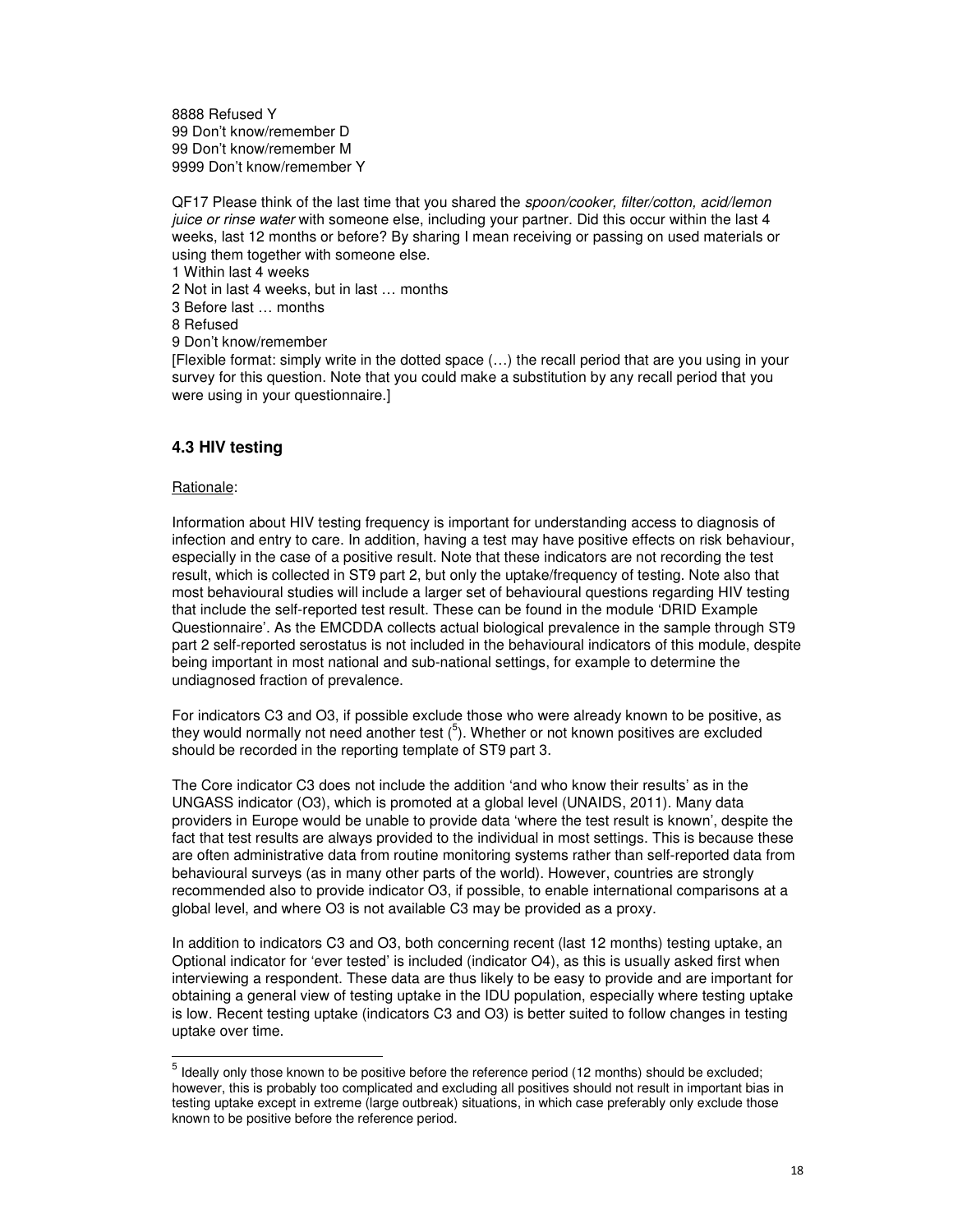**Indicator C3 (CORE):** % ever-IDUs, excluding known HIV-positives, who received an HIV test in the last 12 months

#### Definition:

- o Numerator: Ever-IDUs tested for HIV infection in the last 12 months, excluding those with known positive serostatus.
- o Denominator: All ever-IDUs excluding those with known positive status.

Example Questionnaire instructions: For the denominator select all the ever-IDUs in the study, i.e. those with answer 1 on question QB01, excluding those that had an earlier positive test (preferably use administrative data, alternatively use self-report: answer 1 in QJ03). Then for the numerator, in addition, exclude those who were not tested in the last 12 months or where this is unknown (administrative data, or QJ02). If the positive cases cannot be excluded please indicate this in the reporting template.

**Indicator O3 (OPTIONAL):** % ever-IDUs, excluding known HIV-positives, who received an HIV test in the last 12 months and who know their results (UNGASS indicator  $(6)$ )

#### Definition:

- o Numerator: Ever-IDUs tested for HIV infection in the last 12 months, who know their test result, excluding those with known positive serostatus.
- o Denominator: All ever-IDUs excluding those with known positive serostatus.

Example Questionnaire instructions: For the denominator select all ever-IDUs in the study i.e. those with answer 1 on question QB01, excluding those that had an earlier positive test (preferably use administrative data, alternatively use self-report: answer 1 in QJ03). Then for the numerator, in addition, exclude those who were not tested in the last 12 months or where this is unknown (administrative data, or QJ02) as well as those who were tested in the last 12 months but do not know that test result (answers 3 and 9 in QJ03). If the positive cases cannot be excluded please indicate this in the reporting template.

**Indicator O4 (OPTIONAL):** % ever-IDUs who have ever been tested for HIV

#### Definition:

- o Numerator: Ever-IDUs who have ever been tested for HIV infection.
- Denominator: All ever-IDUs.

Example Questionnaire instructions: For the denominator select all ever-IDUs in the study, i.e. those with answer 1 on question QB01. Then for the numerator, from that group, exclude those who were never tested or where this is unknown (answers 8 or 9 on QJ01).

Suggested questions to construct these indicators (see Example Questionnaire):

QB01 Have you ever injected drugs for a non-medical purpose, even if once? 0 No

1 Yes

 6 The UNGASS indicator does not exclude known positives (UNAIDS, 2009, p. 40) and focuses on recent (last month) injectors. Here we propose to maintain consistency with indicator C3 and exclude known positives in both indicators. In countries with low prevalence the difference may be negligible; in countries with high prevalence the exclusion of known positives may make results more meaningful. It was decided to also cover ex-IDUs as they may have important unmet needs for care and treatment, especially where IDUs are not frequently tested, which is likely to be the case in many countries in Europe.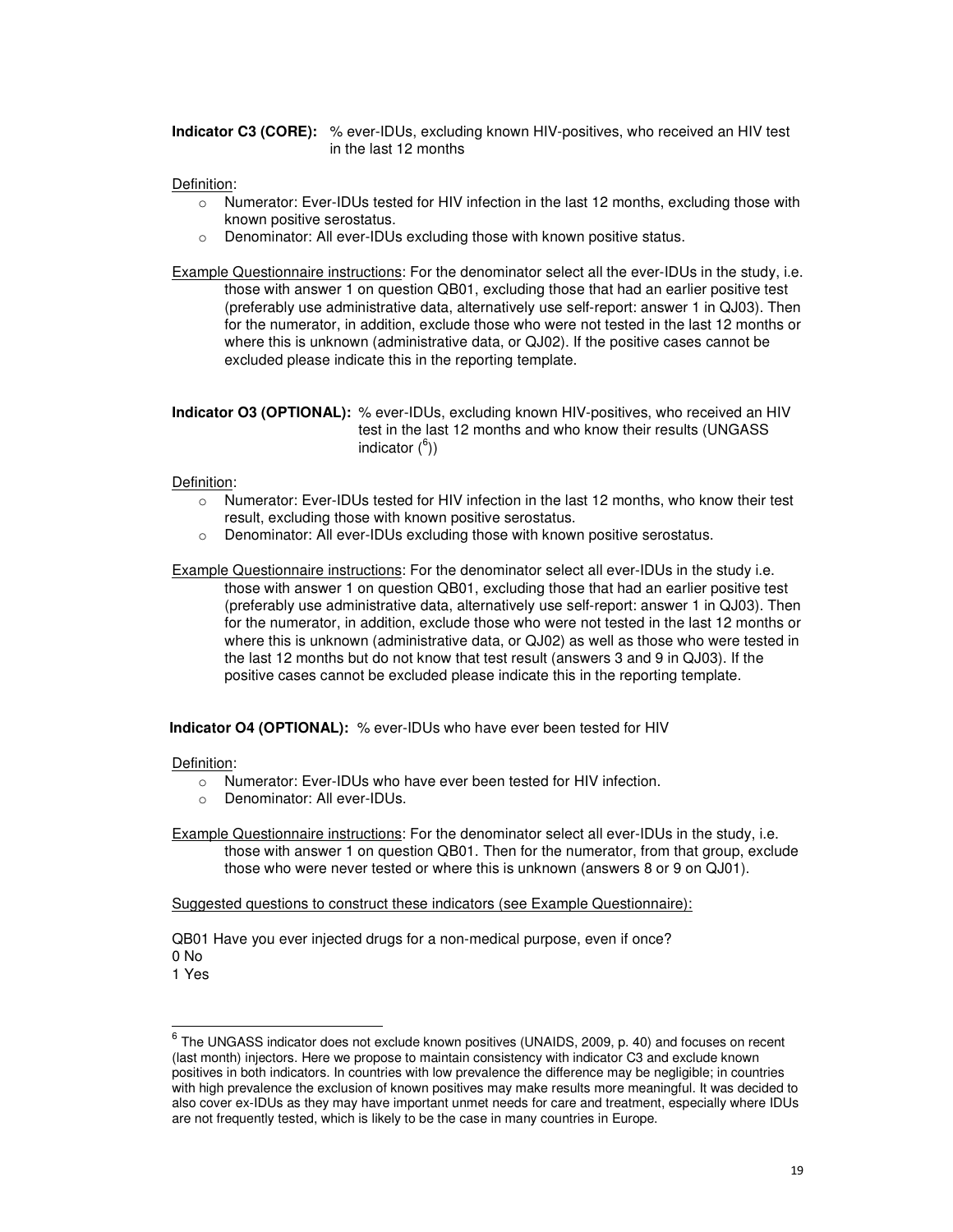QJ01 Have you ever had an HIV test? 0 No 1 Yes 8 Refused 9 Don't know/remember

QJ02 When was the last time you had an HIV test? Month /\_\_/\_\_/ Year / / / / / / 88 Refused M 8888 Refused Y 99 Don't know/remember M 9999 Don't know/remember Y

QJ03 What was the result of your last HIV test? 0 Negative 1 Positive 2 Indeterminate 3 Waiting for the results 8 Refused 9 Don't know/remember

## **4.4 HCV testing**

#### Rationale:

Information about HCV testing frequency is important for understanding access to diagnosis of infection and potential entry to care. In addition, being tested may have positive effects on risk behaviour, especially in the case of a positive result. Note that these indicators are not recording the test result, which is collected in ST9 part 2, but only the uptake/frequency of testing. Some experts questioned the validity of self-reported data on viral hepatitis testing uptake, as knowledge of serostatus for HCV is often low (Hagan et al., 2006; Schlicting et al., 2003). Therefore, if possible, it is recommended that administrative (confirmed) data on test uptake are used. These indicators cover only initial diagnostic screening tests (antibody or RNA).

For indicator O5, if possible, those who were already known to be chronically infected (or antibody positive in the case of self-report) should be excluded, as they are tested for other reasons than diagnosis (see footnote 5). Whether or not known chronic (or antibody positive) cases were excluded should be recorded in the reporting template of ST9 part 3, specifying what type of data was used (administrative records or self-report).

As there is no UNGASS indicator (as is the case for HIV) that specifies testing uptake 'with known test result', and given the difficulty in obtaining this information from administrative data, that version has been omitted here.

In addition to the Core indicator of recent (last 12 months) testing uptake (indicator C4), an Optional indicator of 'ever tested' was added (indicator O5), as this is usually asked first when interviewing a respondent. These data are thus likely to be easy to provide and are important for having a general view of testing uptake in the IDU population, especially where testing uptake is low, which is often the case for HCV, although recent testing uptake (indicator C4) is better suited to follow changes in testing uptake over time.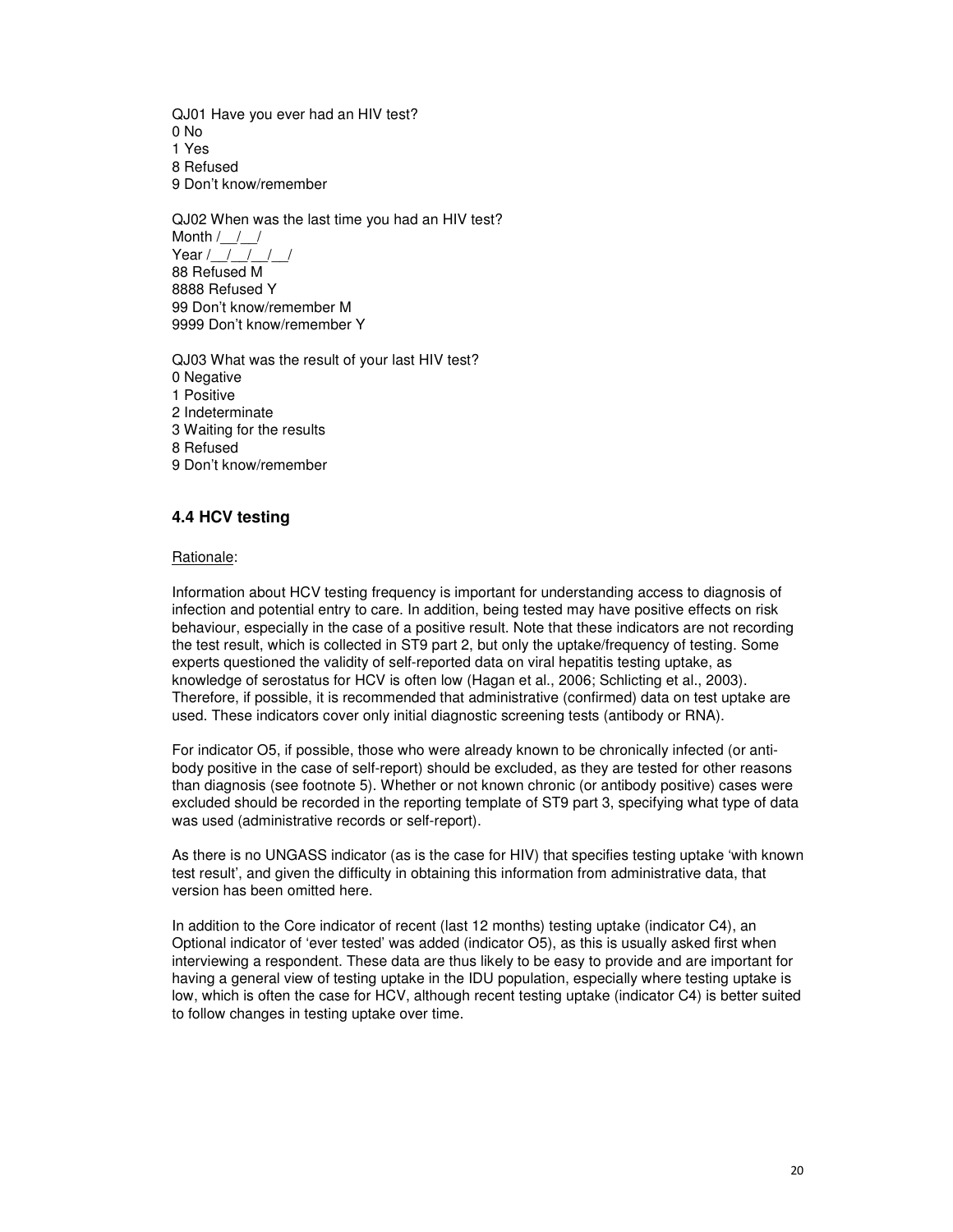**Indicator C4 (CORE):** % ever-IDUs, excluding known HCV-infected, who received an HCV test in the last 12 months

#### Definition:

- o Numerator: Ever-IDUs tested for HCV in the last 12 months, excluding those with known chronic infection or self-reported antibody positive.
- o Denominator: All ever-IDUs, excluding those with known chronic infection or self-reported antibody positive.

Example Questionnaire instructions: For the denominator select all ever-IDUs in the study, i.e. those with answer 1 on question QB01, excluding those that were known to be chronically infected (from administrative data) or who self-report being antibody positive (QJ08). Then for the numerator, in addition, exclude those who were not tested in the last 12 months or where this is unknown (administrative data, or QJ07). If the cases with a known chronic infection or who self-reported positive cannot be excluded, please indicate this in the reporting template.

**Indicator O5 (OPTIONAL):** % ever-IDUs who have ever been tested for HCV

Definition:

- o Numerator: Ever-IDUs who have ever been tested for HCV.
- o Denominator: All ever-IDUs.

Example Questionnaire instructions: For the denominator select all ever-IDUs in the study, i.e. those with answer 1 on question QB01. Then for the numerator, from that group, exclude those who were never tested or where this is unknown (answers 8 or 9 on QJ06).

Suggested questions to construct these indicators (see Example Questionnaire):

QB01 Have you ever injected drugs for a non-medical purpose, even if once? 0 No 1 Yes

QJ06 Have you ever had an HCV test? 0 No 1 Yes 8 Refused 9 Don't know/remember

QJ07 When was the last time you had an HCV test? Month  $/$  /  $/$ Year  $/$   $/$   $/$   $/$   $/$ 88 Refused M 8888 Refused Y 99 Don't know/remember M 9999 Don't know/remember Y

QJ08 What was the result of your last HCV test? 0 Negative 1 Positive 2 Indeterminate 3 Waiting for the results 8 Refused 9 Don't know/remember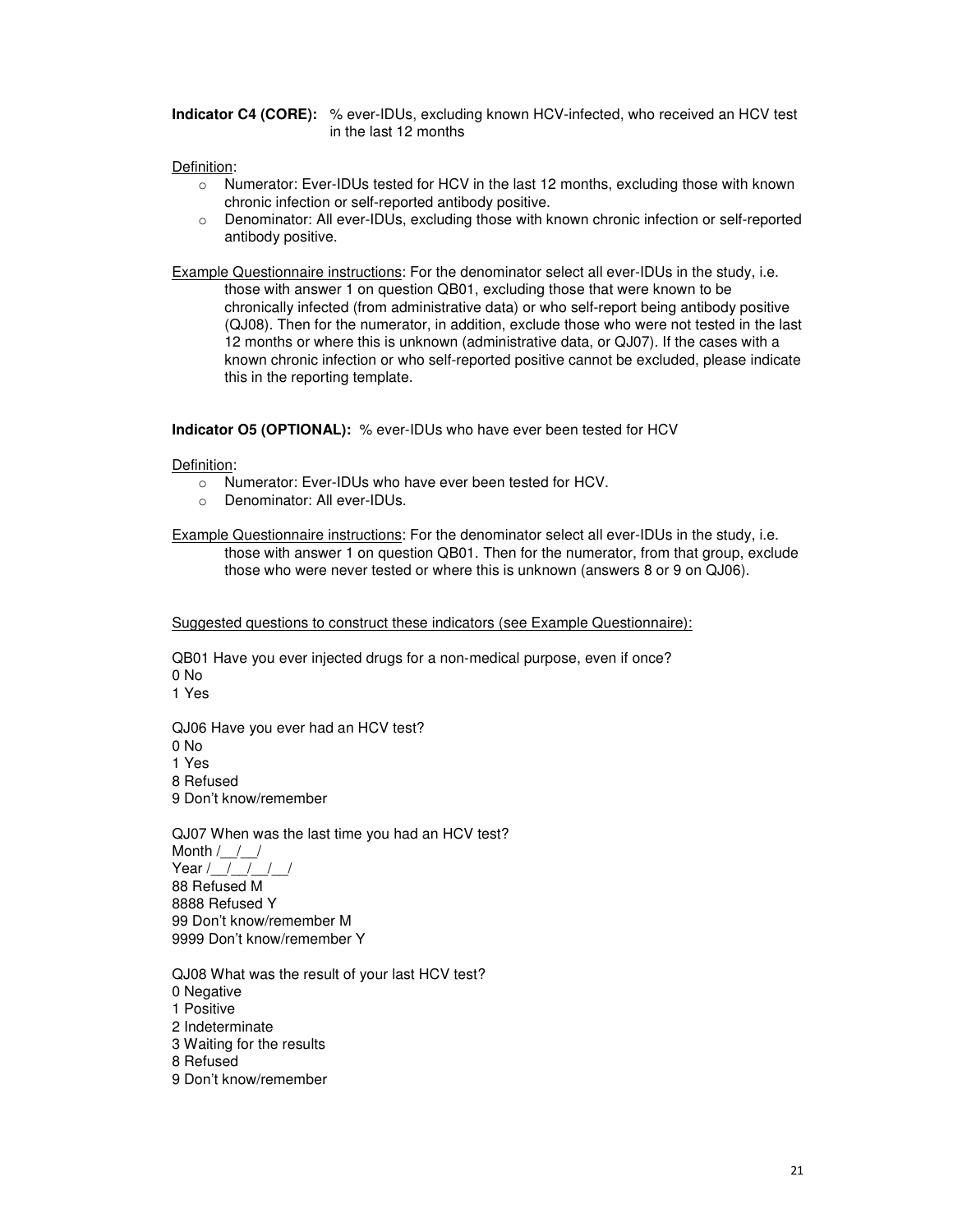## **4.5 Needle/syringe at last injection**

#### Rationale:

This indicator is a proxy for safer injecting behaviour and the availability and use of sterile needles/syringes. Although doubts were expressed in the European expert group regarding the robustness of this indicator — it is thought to underestimate risk  $(7)$  — , and some experts preferred making it Optional, it was maintained as Additional due to being an UNGASS indicator and therefore it has importance for international comparisons.

**Indicator A1 (ADDITIONAL):** % current IDUs who report the use of a sterile needle/syringe the last time they injected (UNGASS indicator  $(^8)$ )

#### Definition:

- $\circ$  Numerator: IDUs who have injected in the last 4 weeks and who report the use of a sterile needle/syringe the last time they injected.
- o Denominator: IDUs who have injected in the last 4 weeks.

Example Questionnaire instructions: Select IDUs who injected in the last 4 weeks (QF05), then for the numerator include those with answer 1 on question QF08 (exclude IDUs with answers 0, 8 or 9). For the denominator include those with answer 0 or 1 on question QF08 (exclude those with answers 8 or 9).

Suggested questions to construct this indicator (see Example Questionnaire):

QF05 When did you last inject a drug? Day  $/$  /  $/$ Month  $/$  /  $/$ Year  $/$   $/$   $/$   $/$   $/$ 88 Refused D 88 Refused M 8888 Refused Y 99 Don't know/remember D 99 Don't know/remember M 9999 Don't know/remember Y

QF08 The last time that you injected, did you use a sterile needle/syringe? I mean a needle/syringe that had never been used before by you or anyone else.

0 No 1 Yes 8 Refused 9 Don't know/remember

<sup>-&</sup>lt;br>7 In populations where needle-sharing frequency is low, this indicator may not pick up residual risk behaviour and thus may underestimate risk in the population. (The indicator represents the percentage of safe injections in a sample of injections taken from the universe of all injections in the population over a nonspecified time period, stratified by individual IDU. IDUs who have a low proportion of unsafe injections are more likely to show up as 'safe', thus in a population of IDUs with low frequency of sharing almost all IDUs could be counted as 'safe' even if each of them shares regularly but only on a small proportion of injecting occasions. Conversely, in a population with high frequency of sharing almost all IDUs could be counted as 'unsafe' if they share on a large proportion of injecting occasions even if each of them regularly uses a sterile needle/syringe as well. However, the latter type of bias is less problematic for prevention purposes as one is interested in detecting risk, not lack of risk.)

<sup>&</sup>lt;sup>8</sup> Although the name/label of the indicator seems different, in reality the UNGASS indicator measures the use of a sterile 'needle/syringe' and not 'equipment' (UNAIDS, 2009, p. 65).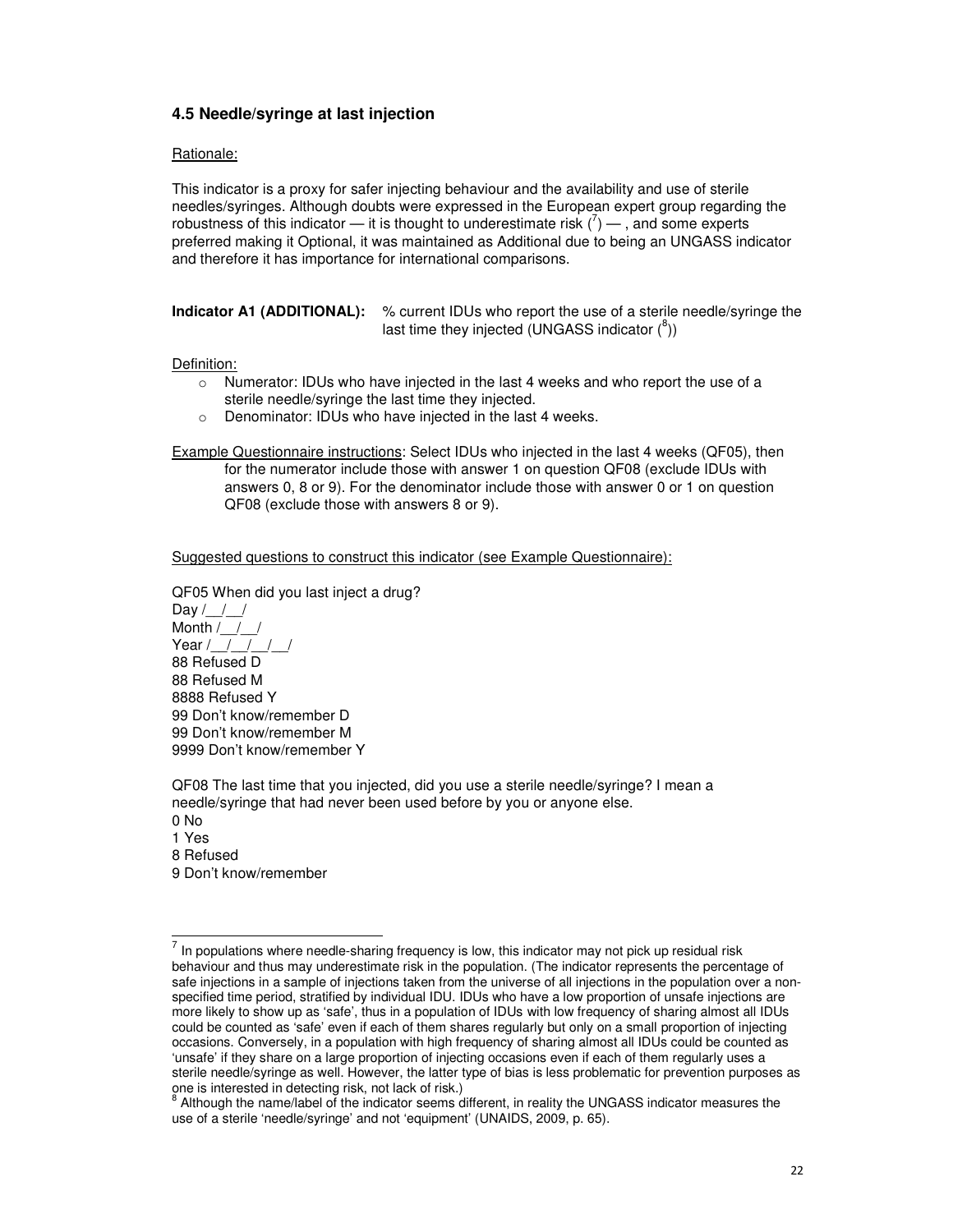### **4.6 Repeated use of needles/syringes**

#### Rationale:

Personal reuse of needles/syringes can lead to bacterial infections or to inadvertent or undisclosed use by others resulting in blood-borne virus transmission. These indicators also provide an indirect measure of individual level syringe coverage (Iversen et al., 2011). In theory, the total number of sterile needles/syringes available for an IDU for personal use, multiplied by the average times each needle/syringe is used by him/her, plus the number of non-sterile needles/syringes he/she received from others in the same time period (receptive needle sharing  $(9)$ ), should equal the total number of injections of the IDU, thus these different indicators should broadly corroborate one another.

Indicator O6 has been made Optional due to the need to limit the number of Additional indicators. However, it is important in settings where syringe coverage is of interest. The population mean (O7.1) and median (O7.2) are proposed as an Optional indicator in order to have a better view of the population distribution of syringe reuse. These should imply no extra data collection if indicator O6 is already implemented.

It is very important to be clear whether these indicators count the number of times the last needle/syringe was 'used' vs. 'reused' (times used minus one). Indicator O6 is the proportion of users who have used the last needle/syringe more than once ('reused'). Indicator O7 (mean O7.1; median O7.2) is, however, calculated from the total number of times the last needle/syringe was 'used' by the same person, i.e. it includes the first time the needle/syringe was used, thus ideally the population estimates for O7.1 and O7.2 should be near 1, and they cannot be below 1.

#### **Indicator O6 (OPTIONAL):** % current IDUs who report using their last needle or syringe more than once

#### Definition:

- $\circ$  Numerator: Current IDUs who report using their last needle or syringe more than once before disposing of it and before anyone else used it.
- o Denominator: IDUs who have injected in the last 4 weeks (current IDUs).
- Example Questionnaire instructions: For the denominator include those with at least one injection in the last 4 weeks (QF05). Then from these, for the numerator, select those IDUs who report that they used their last needle or syringe more than once (the answer on QF09 is two or more), excluding those with responses 88 or 99 (note these must have answer '0' on QF08).

#### **Indicator O7.1 (OPTIONAL):** Mean number of times current IDUs report using their last needle or syringe

#### Definition:

-

 $\circ$  Mean number of times IDUs report using their last needle or syringe before disposing of it and before anyone else used it, among IDUs who have injected in the last 4 weeks (current IDUs).

Example Questionnaire instructions: Select IDUs who injected in the last 4 weeks (QF05). Then calculate the population mean of the number of times the IDU used their last needle or syringe (QF09), excluding those with answers 88 or 99 on question QF08.

 $9$  Possibly the formula should include a multiplication factor as well for needles/syringes obtained from others that are used more than once (reused) but such data are usually not available.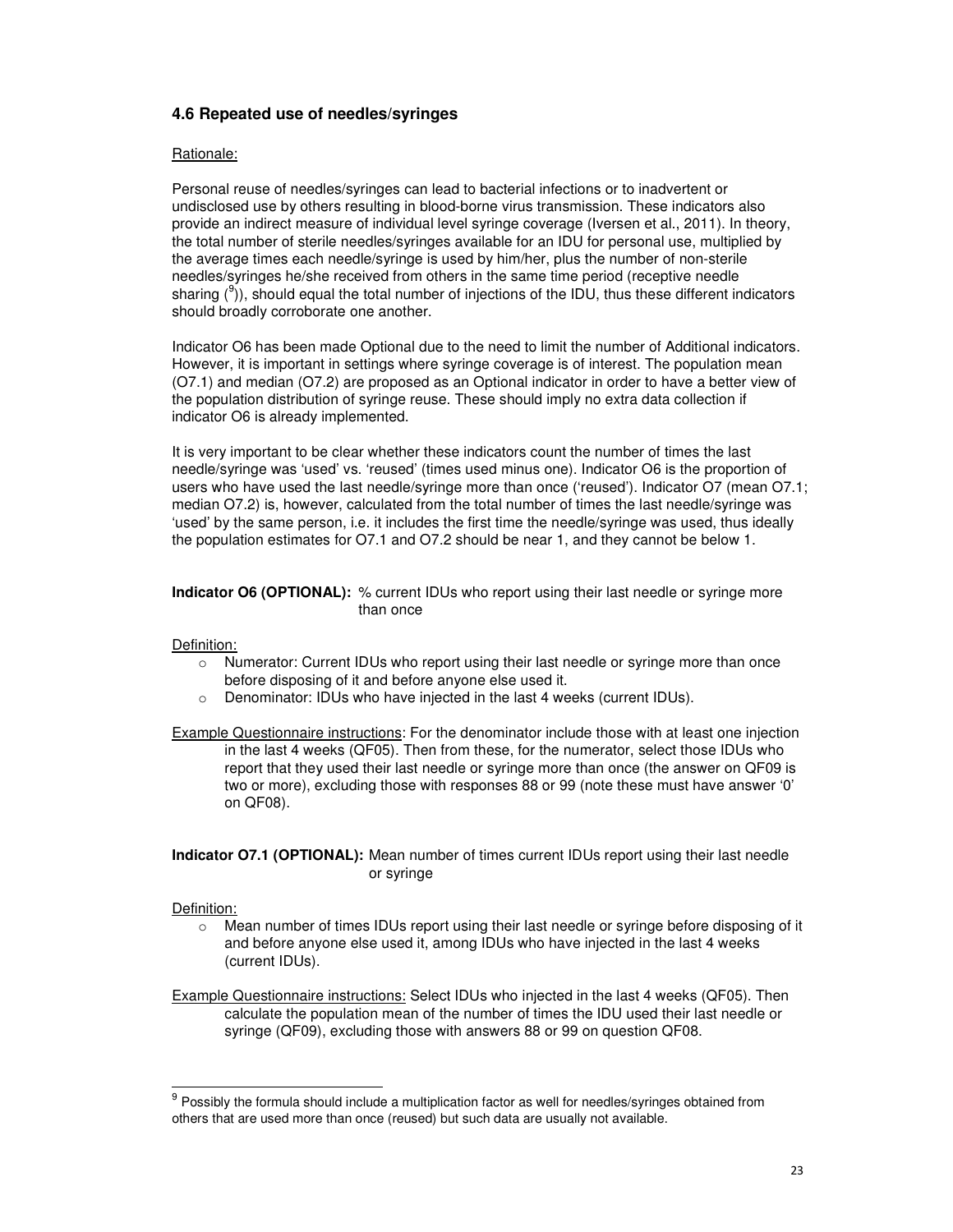**Indicator O7.2 (OPTIONAL):** Median number of times current IDUs report using their last needle or syringe

Definition:

o Median number of times IDUs report using their last needle or syringe before disposing of it and before anyone else used it, among IDUs who have injected in the last 4 weeks (current IDUs).

Example Questionnaire instructions: Select IDUs who injected in the last 4 weeks (QF05). Then calculate the population median of the number of times the IDU used their last needle or syringe (QF09), excluding those with answers 88 or 99 on question QF08.

Suggested questions to construct these indicators (see Example Questionnaire):

QF05 When did you last inject a drug?

Day  $/$  /  $/$ Month /\_\_/\_\_/ Year  $/$   $/$   $/$   $/$   $/$ 88 Refused D 88 Refused M 8888 Refused Y 99 Don't know/remember D 99 Don't know/remember M 9999 Don't know/remember Y

QF08 The last time that you injected, did you use a sterile needle and syringe? I mean a needle/syringe that had never been used before by you or anyone else. 0 No 1 Yes 8 Refused 9 Don't know/remember

QF09 For the last needle/syringe that you used and that had not been used by anyone else, how many times did you inject with it before disposing of it? Number of times /\_\_/\_\_/ 88 Refused 99 Don't know/remember

### **4.7 Injecting frequency**

#### Rationale:

This is a key risk behaviour for HIV and viral hepatitis transmission in IDUs. It may be more predictive of infection risk than self-reported needle or syringe or paraphernalia sharing. It provides a measure of the level of addiction/drug problems. It is also used to estimate the need for clean injecting equipment among IDUs. Daily vs. less than daily injecting is usually strongly associated with other risk variables. The mean number of injections among current IDUs (O8.1) is important for calculating the coverage of needle and syringe provision, while the median (O8.2) helps in interpreting the mean. These should imply no extra data collection if indicator A2 is already implemented.

**Indicator A2 (ADDITIONAL):** % current IDUs injecting once per day or more, in the last 4 weeks

Definition:

 $\circ$  Numerator: IDUs who report injecting daily or more than daily, in the last 4 weeks.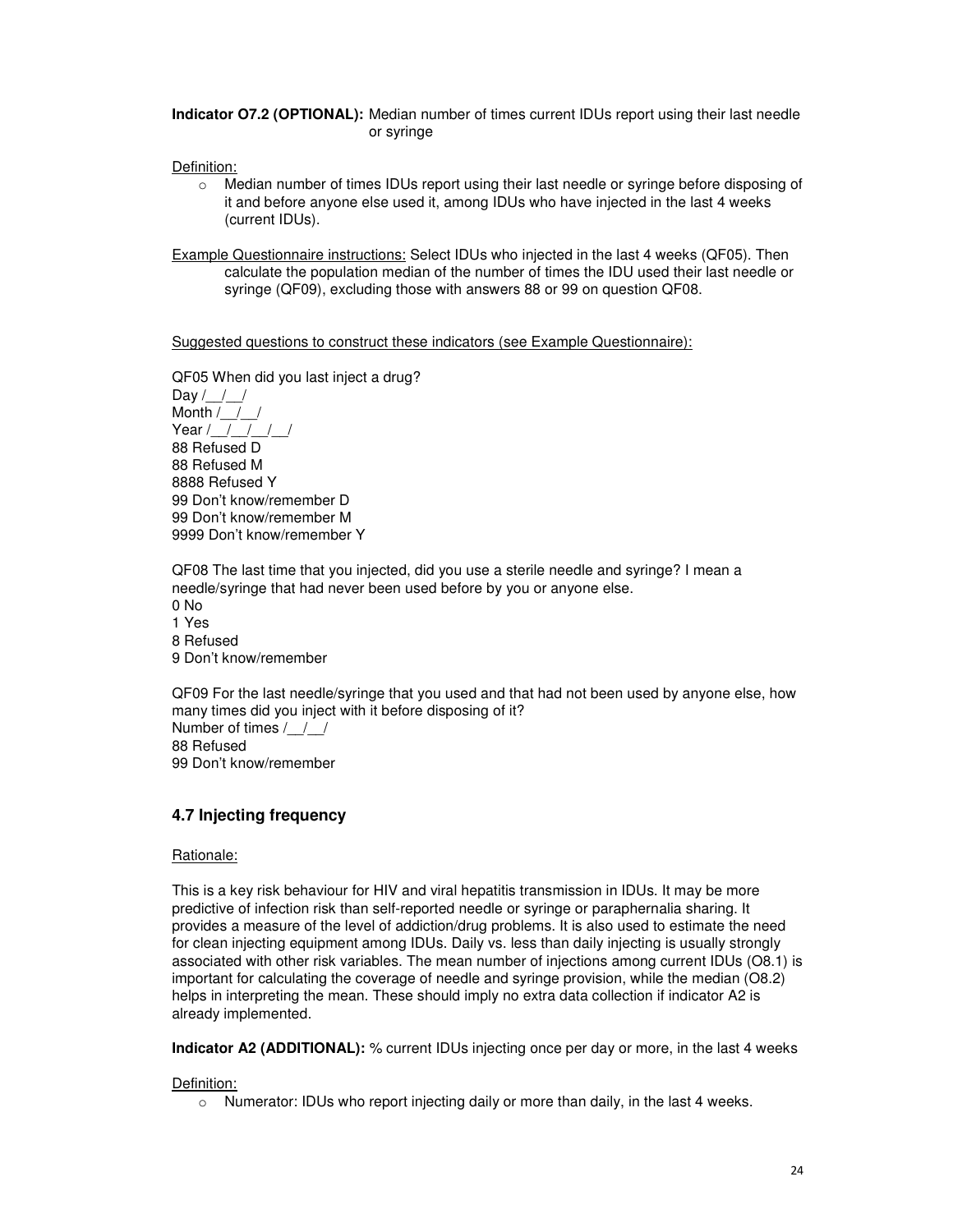- o Denominator: IDUs who have injected in the last 4 weeks.
- Example Questionnaire instructions: Select IDUs who injected in the last 4 weeks (QF05). Then calculate the number of injections in the last 4 weeks, i.e. multiply the number of days injected (QF06) with the number of injections on an average day (QF07), excluding IDUs who responded categories 88 or 99 on one or both questions. For the numerator include IDUs who have injected 24 times or more in the last 4 weeks (24 is taken instead of a higher number to account for inaccuracy in recalling). For the denominator include those who have injected in the last 4 weeks (QF05).

**Indicator O8.1 (OPTIONAL):** Mean number of injections in the last 4 weeks, among current IDUs

#### Definition:

- $\circ$  Population mean of the number of injections in the last 4 weeks, among IDUs who have injected in the last 4 weeks (current IDUs).
- Example Questionnaire instructions: Select IDUs who injected in the last 4 weeks (QF05). Then calculate the number of injections in the last 4 weeks, i.e. multiply the number of days injected (QF06) with the number of injections on an average day (QF07), excluding IDUs who responded categories 88 or 99 on one or both questions. Use the average number of injections across the remaining sample for this indicator.

#### **Indicator O8.2 (OPTIONAL):** Median number of injections in the last 4 weeks, among current IDUs

#### Definition:

- $\circ$  Population median of the number of injections in the last 4 weeks, among IDUs who have injected in the last 4 weeks (current IDUs).
- Example Questionnaire instructions: Select IDUs who injected in the last 4 weeks (QF05). Then calculate the number of injections in the last 4 weeks, i.e. multiply the number of days injected (QF06) with the number of injections on an average day (QF07), excluding IDUs who responded categories 88 or 99 on one or both questions. Use the median number of injections across the remaining sample for this indicator.

Suggested questions to construct these indicators (see Example Questionnaire):

QF05 When did you last inject a drug? Day  $/$  /  $/$ Month /\_\_/\_\_/ Year /  $\overline{\phantom{a}1}$  / 88 Refused D 88 Refused M 8888 Refused Y 99 Don't know/remember D 99 Don't know/remember M 9999 Don't know/remember Y

QF06 During the last 4 weeks how many days did you inject? Number of days / / / 88 Refused 99 Don't know/remember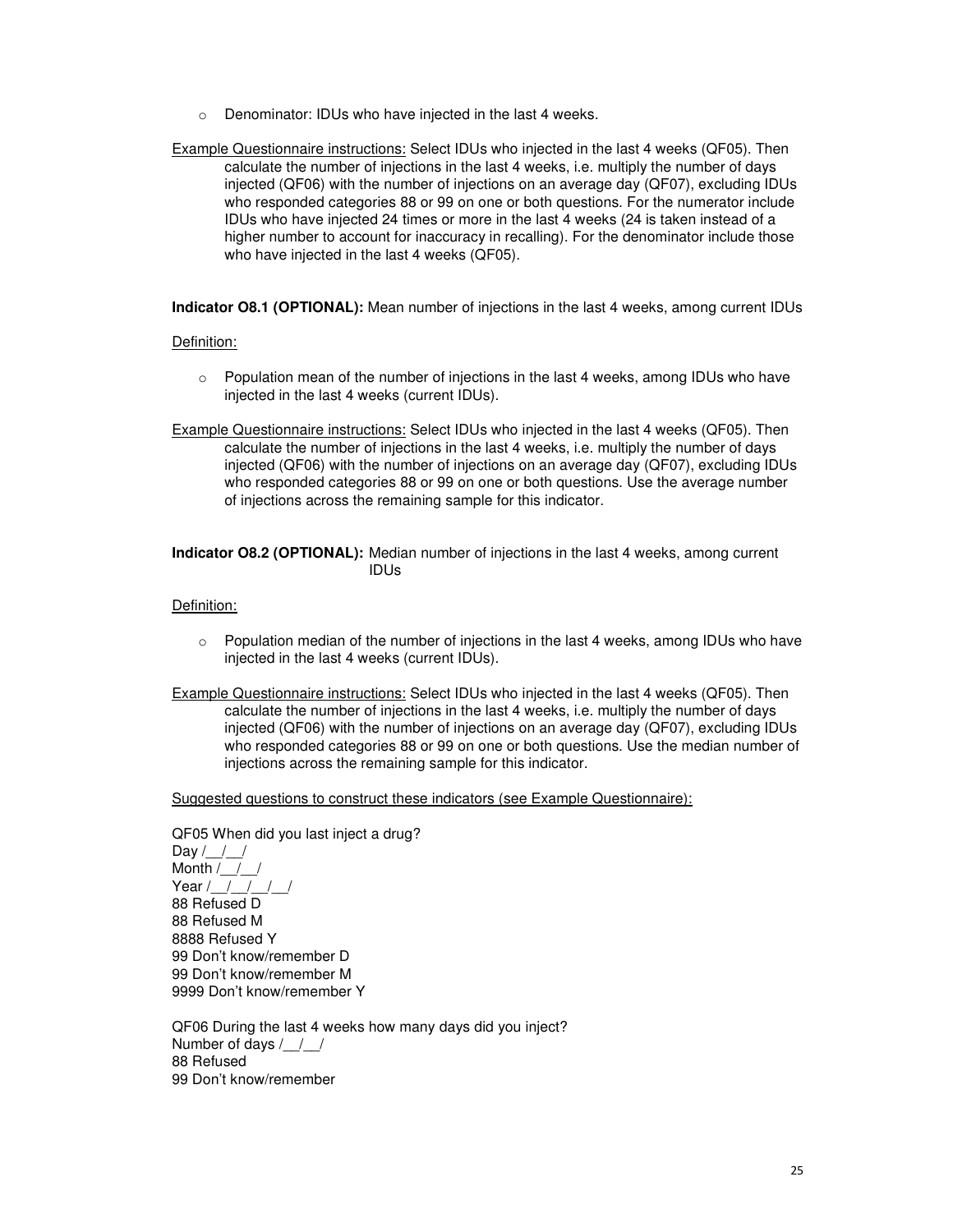QF07 When you injected in the last 4 weeks how many times did you inject on an average day? Number of injections / / / / 888 Refused 999 Don't know/remember

## **4.8 Number of sharing partners**

#### Rationale:

This is an important determinant of the potential for spread in an IDU population. It provides a measure of the interconnectedness of IDUs in risky injecting networks. This variable refers only to borrowing needles/syringes, not the sharing of other paraphernalia.

These indicators have remained Optional in order to limit the number of Additional indicators. However, they are important in settings where more detailed information about the potential for the spread of infection is necessary, such as in the case of HIV outbreaks or when HCV prevalence is rising.

Apart from indicator O9, the population mean (O10.1) and median (O10.2) are proposed as further Optional indicators, to better understand the central tendency of the population distribution in number of sharing partners. These should imply no extra data collection if indicator O9 is already implemented.

**Indicator O9 (OPTIONAL):** % current IDUs receiving and injecting with used needles/syringes from 3 or more people, in the last 4 weeks

Definition:

- o Numerator: Current IDUs receiving and injecting with used needles/syringes from 3 or more people, in the last 4 weeks.
- o Denominator: IDUs who have injected in the last 4 weeks.

Example Questionnaire instructions: Select IDUs who injected in the last 4 weeks (QF05). Then for the denominator, exclude those cases answering 88 or 99 on question QF15. For the numerator select only the cases answering 3 or more in question QF15.

**Indicator O10.1 (OPTIONAL):** Mean number of sharing partners among current IDUs, in the last 4 weeks (including those with zero partners)

#### Definition:

 $\circ$  Population mean among current IDUs (all who injected in the last 4 weeks) of the number of people from whom they received used needles/syringes in the last 4 weeks.

Example Questionnaire instructions: Select IDUs who injected in the last 4 weeks (QF05). Then calculate the population mean of the number of people from whom they received used needles/syringes in the last 4 weeks (QF15). Use a zero value for those who have not shared needles/syringes in the last 4 weeks (QF11).

**Indicator O10.2 (OPTIONAL):** Median number of sharing partners among current IDUs, in the last 4 weeks (including those with zero partners)

#### Definition:

 $\circ$  Population median among current IDUs (all who injected in the last 4 weeks) of the number of people from whom they received used needles/syringes in the last 4 weeks.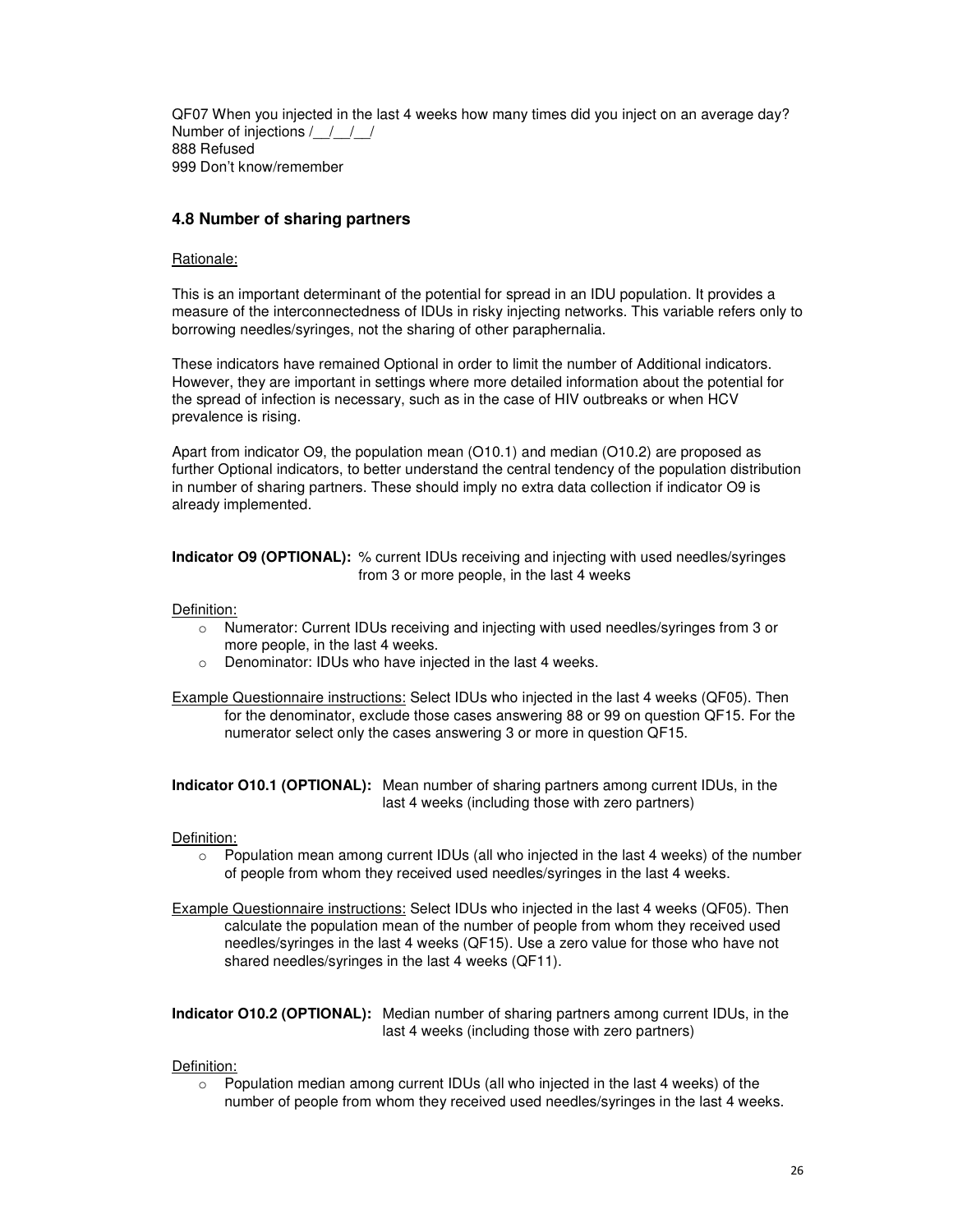Example Questionnaire instructions: Select IDUs who injected in the last 4 weeks (QF05). Then calculate the population median of the number of people from whom they received used needles/syringes in the last 4 weeks (QF15). Use a zero value for those who have not shared needles/syringes in the last 4 weeks (QF11).

Suggested questions to construct these indicators (see Example Questionnaire):

QF05 When did you last inject a drug? Day  $/$   $/$   $/$ Month /\_\_/\_\_/ Year / / / / / / 88 Refused D 88 Refused M 8888 Refused Y 99 Don't know/remember D 99 Don't know/remember M 9999 Don't know/remember Y

QF11 Please think of the last time that you injected with previously used needles or syringes that were given, lent, rented or sold to you by someone else, including your partner. Did this occur within the last 4 weeks, last ...... months or before?  $(^{10})$ 

1 Within last 4 weeks 2 Not in last 4 weeks but in last …… months 3 Before last …… months 8 Refused 9 Don't know/remember [Flexible format: simply introduce write in the dotted space (…) the recall period that are you using in your survey for this question. Note that you could make a substitution by any recall period that you were using in your questionnaire.]

QF15 From how many different people in total (including your partner) did you get used needles or syringes in the last 4 weeks? Number of persons / / / 88 Refused 99 Don't know/remember

## **4.9 Sex work**

#### Rationale:

This is a key risk behaviour for sexual transmission among and from IDUs. Sex workers are among those IDUs with the highest numbers of sexual partners, and thus form a core sexual risk group. Sex workers may also transmit infections to non-IDUs and people who are not drug users.

To calculate the proportion of sex workers among female IDUs, an Optional gender-specific indicator is included for female IDUs. However, due to small proportions of male sex workers this question is not asked for males. The male-to-male sex indicator in the next section may be used instead (see next section, indicator O12).

<sup>&</sup>lt;sup>10</sup> The 'flexible format' allows researchers to adapt their questionnaire to obtain the EMCDDA indicators. Simply write in the dotted space ('……') the recall period that are you using in your own survey for this question. Note that you can insert any recall period that you are using in your questionnaire: 6 months, 12 months or any other. For more details see 'Notes for researches' in the DRID toolkit module Example Questionnaire.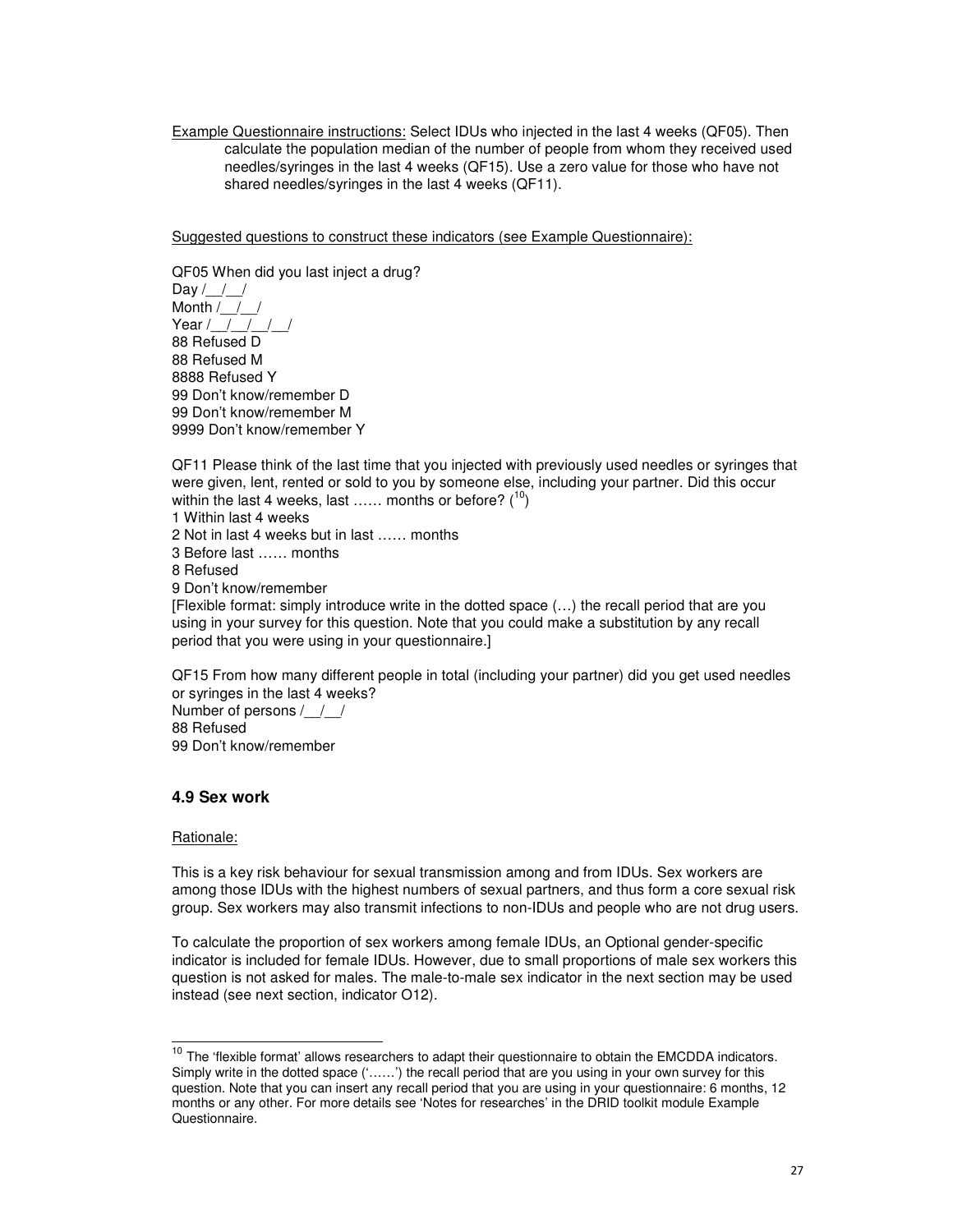**Indicator A3 (ADDITIONAL):** % ever-IDUs who received money, drugs or other benefits in exchange for sex in the last 12 months

Definition:

- o Numerator: Ever-IDUs who report having provided vaginal or anal sex to clients for money, drugs or other benefits in the last 12 months.
- o Denominator: All ever-IDUs in the study.

Example Questionnaire instructions: For the denominator take all ever-IDUs in the study (answer 1 on QB01). Then for the numerator, from all ever-IDUs, select those who report having provided vaginal or anal sex to clients for money, drugs or other benefits in the last 12 months (answer 1 on QH15).

**Indicator O11 (OPTIONAL):** % female ever-IDUs who received money, drugs or other benefits in exchange for sex in the last 12 months

Definition:

- o Numerator: Female ever-IDUs who report having provided vaginal or anal sex to clients for money, drugs or other benefits in the last 12 months.
- o Denominator: All female ever-IDUs in the study.

Example Questionnaire instructions: For the denominator take all female ever-IDUs in the study (answer 1 on QB01 and answer 2 on QC02). Then for the numerator, from all female ever-IDUs, select those who report having provided vaginal or anal sex to clients for money, drugs or other benefits in the last 12 months (answer 1 on QH15).

Suggested questions to construct these indicators (see Example Questionnaire):

QB01 Have you ever injected drugs for a non-medical purpose, even if once? 0 No 1 Yes

QC02 Sex/gender 1 Male 2 Female 3 Transsexual/transgender 8 Refused

QH15 During the last 12 months have you had vaginal or anal sexual intercourse with people who paid you with money, drugs or other benefits for the sex? 0 No 1 Yes 8 Refused

9 Don't know/remember

#### **4.10 Male-to-male sex**

#### Rationale:

This is a key risk behaviour for sexual transmission between men who have sex with men (MSM) and IDUs, with the potential for transmission from IDUs to the general population.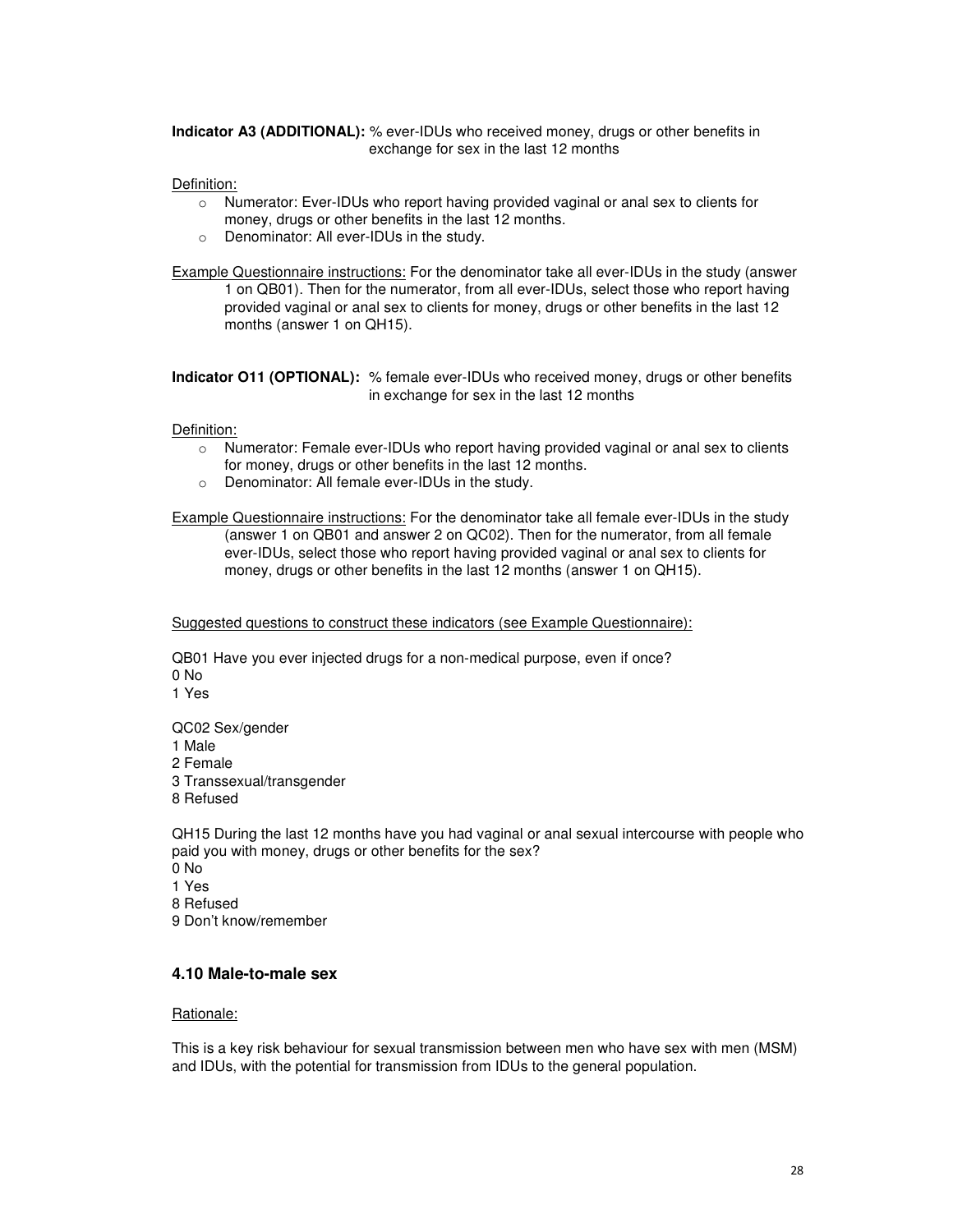**Indicator O12 (OPTIONAL):** % male ever-IDUs who report anal sex with a male partner in the last 12 months

Definition:

- $\circ$  Numerator: Male ever-IDUs who report having had anal sex with a male partner in the last 12 months.
- o Denominator: all male ever-IDUs in the study.

Example Questionnaire instructions: For the denominator take all male ever-IDUs in the study (answer 1 on QB01 and answer 1 on QC02). Then for the numerator, from all male ever-IDUs, select those who report having had anal sex with a male partner in the last 12 months (answer 1 on QH02).

Suggested questions to construct this indicator (see Example Questionnaire):

QB01 Have you ever injected drugs for a non-medical purpose, even if once? 0 No

1 Yes

QC02 Sex/gender 1 Male 2 Female 3 Transsexual/transgender 8 Refused

QH02 Have you had anal sex with a male in the last 12 months? 0 No 1 Yes 8 Refused 9 Don't know/remember

## **4.11 Condom use**

#### Rationale:

These indicators provide a proxy for levels of safer sex in the IDU population. Although doubts were expressed in the European expert group regarding the representativeness of indicator A4 for consistent condom use — it is thought to underestimate risk  $(1)$  — and some experts proposed making it 'Optional', it was maintained as 'Additional' due to being an UNGASS indicator and therefore it has importance for international comparisons.

Condom use can vary considerably, depending on partner type. Therefore, in addition to the Additional indicator (A4) three further (Optional) indicators are provided for use in settings where having better data regarding condom use is important — one for steady partners (O13), one for casual partners (O14) and one for sex with clients (O15). It is suggested that sex for which the IDU has paid (sex with a sex worker) is categorised under 'casual partners'.

**Indicator A4 (ADDITIONAL):** % ever-IDUs who report the use of a condom at last sexual intercourse (UNGASS indicator).

Definition:

-

 $\circ$  Numerator: Ever-IDUs who report that a condom was used the last time they had sexual (vaginal or anal) intercourse.

 $11$  See footnote 7.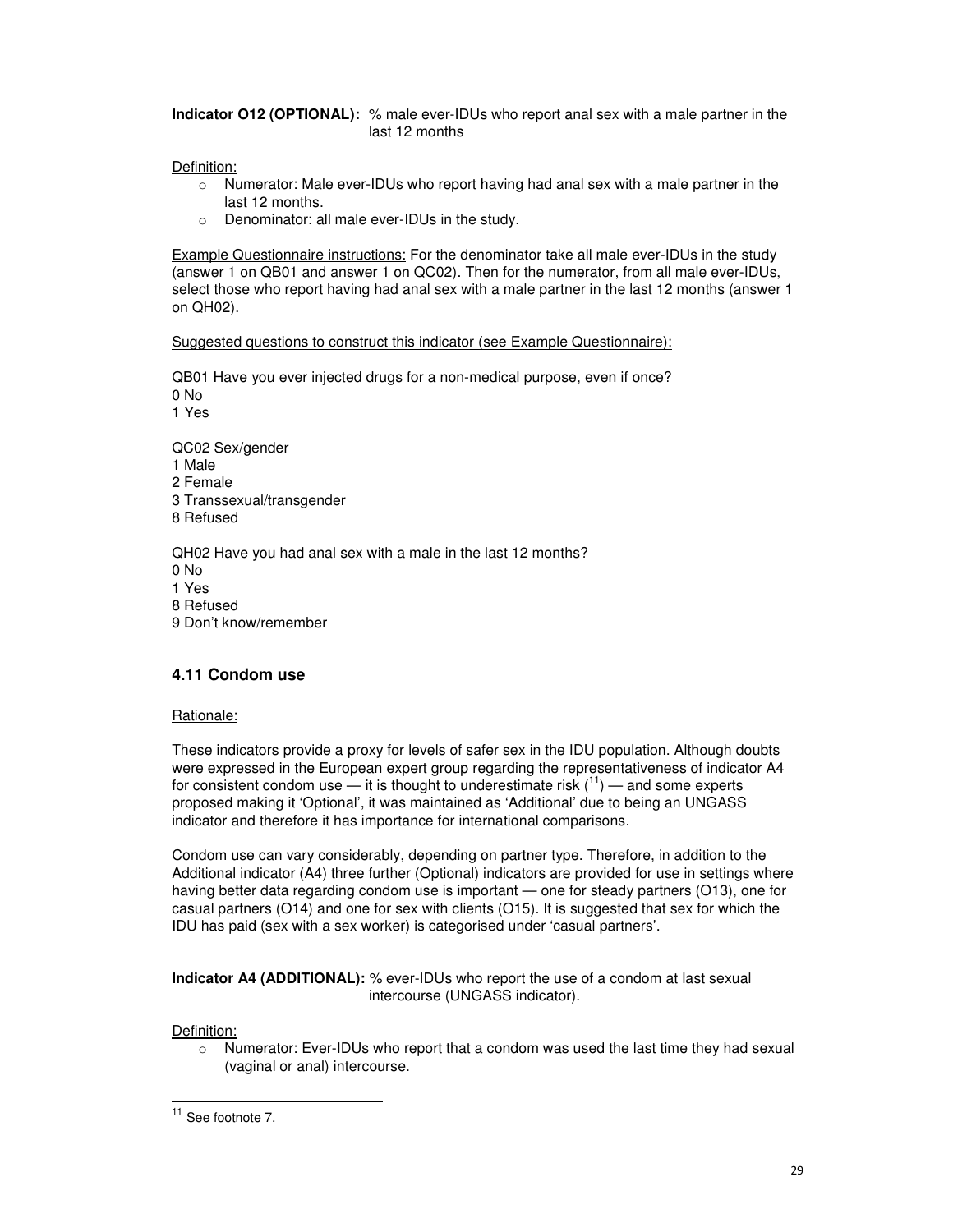- o Denominator: Ever-IDUs who report having injected drugs and having had sexual intercourse in the last 12 months.  $(1^2)$
- Example Questionnaire instructions: For the denominator take all ever-IDUs who report having had sexual intercourse in the last 12 months (answer 1 on QB01 and answer 1 on QH01). Then for the numerator, from that group, select those who report using a condom at last sexual intercourse (answer 1 on QH21).

**Indicator O13 (OPTIONAL):** % ever-IDUs who report the use of a condom at last sexual intercourse with a steady partner in the last 12 months

#### Definition:

- o Numerator: Ever-IDUs who report the use of a condom at last sexual (vaginal or anal) intercourse with a steady partner in the last 12 months.
- $\circ$  Denominator: Ever-IDUs who report sexual intercourse with a steady partner in the last 12 months.
- Example Questionnaire instructions: For the denominator take all ever-IDUs (answer 1 on QB01) who report having had sexual intercourse with a steady partner in the last 12 months (answer 1 on QH04). Then for the numerator, from that group, select those who report using a condom at last sexual intercourse with a steady partner (answer 1 on QH07).

**Indicator O14 (OPTIONAL):** % ever-IDUs who report the use of a condom at last sexual intercourse with a casual partner in the last 12 months

#### Definition:

- o Numerator: Ever-IDUs who report the use of a condom at last sexual (vaginal or anal) intercourse with a casual partner in the last 12 months.
- $\circ$  Denominator: Ever-IDUs who report sexual intercourse with a casual partner in the last 12 months.

Example Questionnaire instructions: For the denominator take all ever-IDUs (answer 1 on QB01) who report having had sexual intercourse with a casual partner in the last 12 months (answer 1 on QH10). Then for the numerator, from that group, select those who report using a condom at last sexual intercourse with a casual partner (answer 1 on QH13).

**Indicator O15 (OPTIONAL):** % ever-IDUs who report the use of a condom at last sexual intercourse with a sex work client in the last 12 months

- o Numerator: Ever-IDUs who report the use of a condom at last sexual (vaginal or anal) intercourse with a sex work client in the last 12 months.
- $\circ$  Denominator: Ever-IDUs who report sexual intercourse with a sex work client in the last 12 months.
- Example Questionnaire instructions: For the denominator take all ever-IDUs (answer 1 on QB01) who report having had sexual intercourse with a sex work client in the last 12 months (answer 1 on QH15). Then for the numerator, from that group, select those who report using a condom at last sexual intercourse with a sex work client (answer 1 on QH18).

  $12$  The UNGASS indicator uses a 'last month' recall period (UNAIDS, 2009, p63). Here, for consistency with the other sexual risk indicators, we include ever-IDUs and use a 12 month recall period.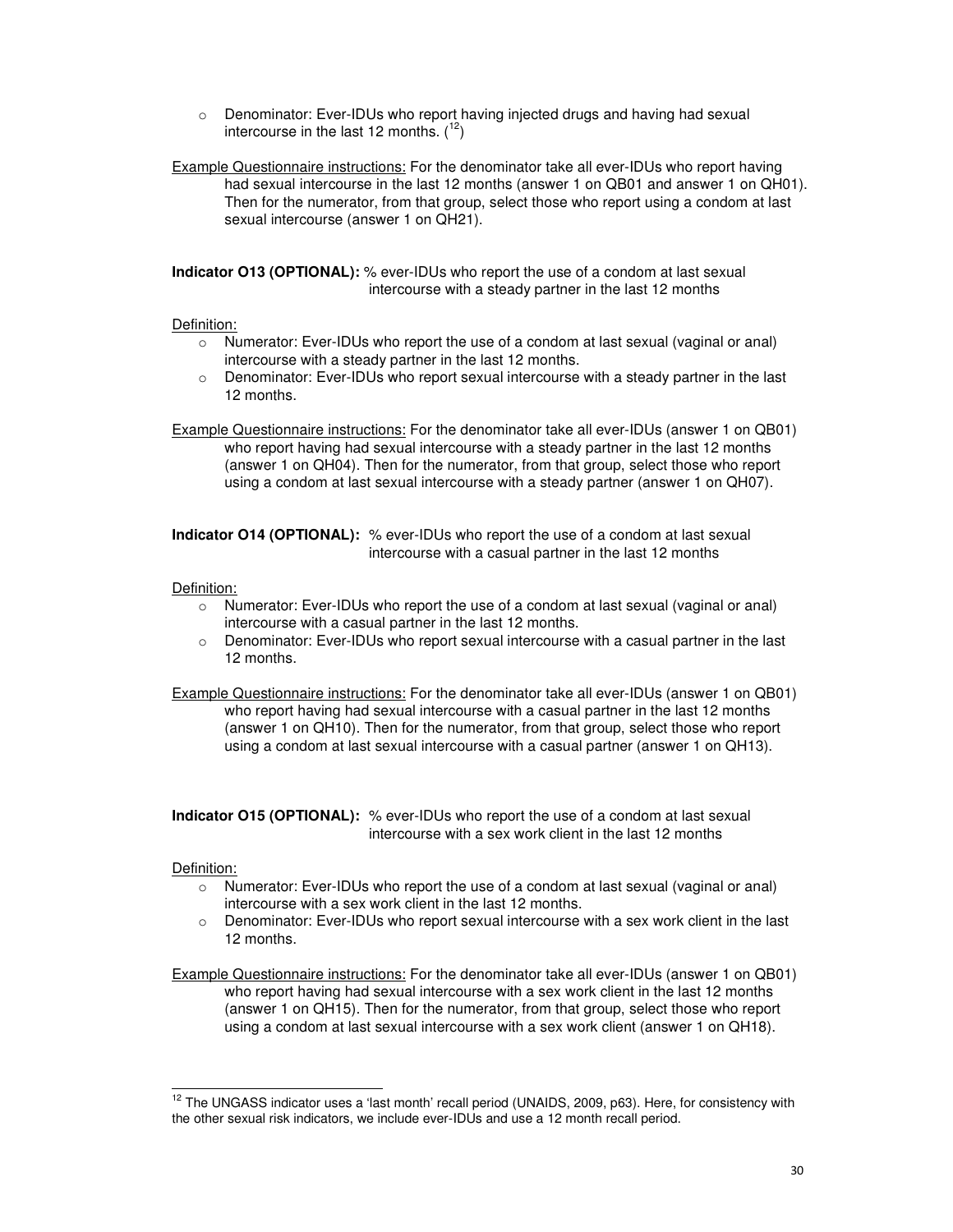Suggested questions to construct these indicators (see Example Questionnaire):

QB01 Have you ever injected drugs for a non-medical purpose, even if once? 0 No

1 Yes

QH01 Have you had sexual intercourse (vaginal or anal) in the last 12 months? 0 No

1 Yes

8 Refused

9 Don't know/remember

QH04 Have you had vaginal or anal intercourse with a steady or regular sexual partner in the last 12 months?

0 No

1 Yes

8 Refused

9 Don't know/remember

QH07 Did you use a condom the last time you had vaginal or anal intercourse with a steady/regular partner?

0 No

1 Yes

8 Refused

9 Don't know/remember

QH10 Have you had vaginal or anal intercourse with a casual sexual partner in the last 12 months? 0 No

1 Yes

8 Refused

9 Don't know/remember

QH13 Did you use a condom the last time you had vaginal or anal intercourse with a casual partner?

 $0$  No 1 Yes 8 Refused

9 Don't know/remember

QH15 During the last 12 months have you had vaginal or anal sexual intercourse with people who paid you with money, drugs or other benefits for the sex? 0 No

1 Yes 8 Refused

9 Don't know/remember

QH18 Did you use a condom the last time you had vaginal or anal intercourse with people who paid you with money, drugs or other benefits for the sex? 0 No 1 Yes 8 Refused 9 Don't know/remember

QH21 Please think about the very last time that you had vaginal or anal intercourse. Did you or your partner use a condom on that occasion?  $0$  No 1 Yes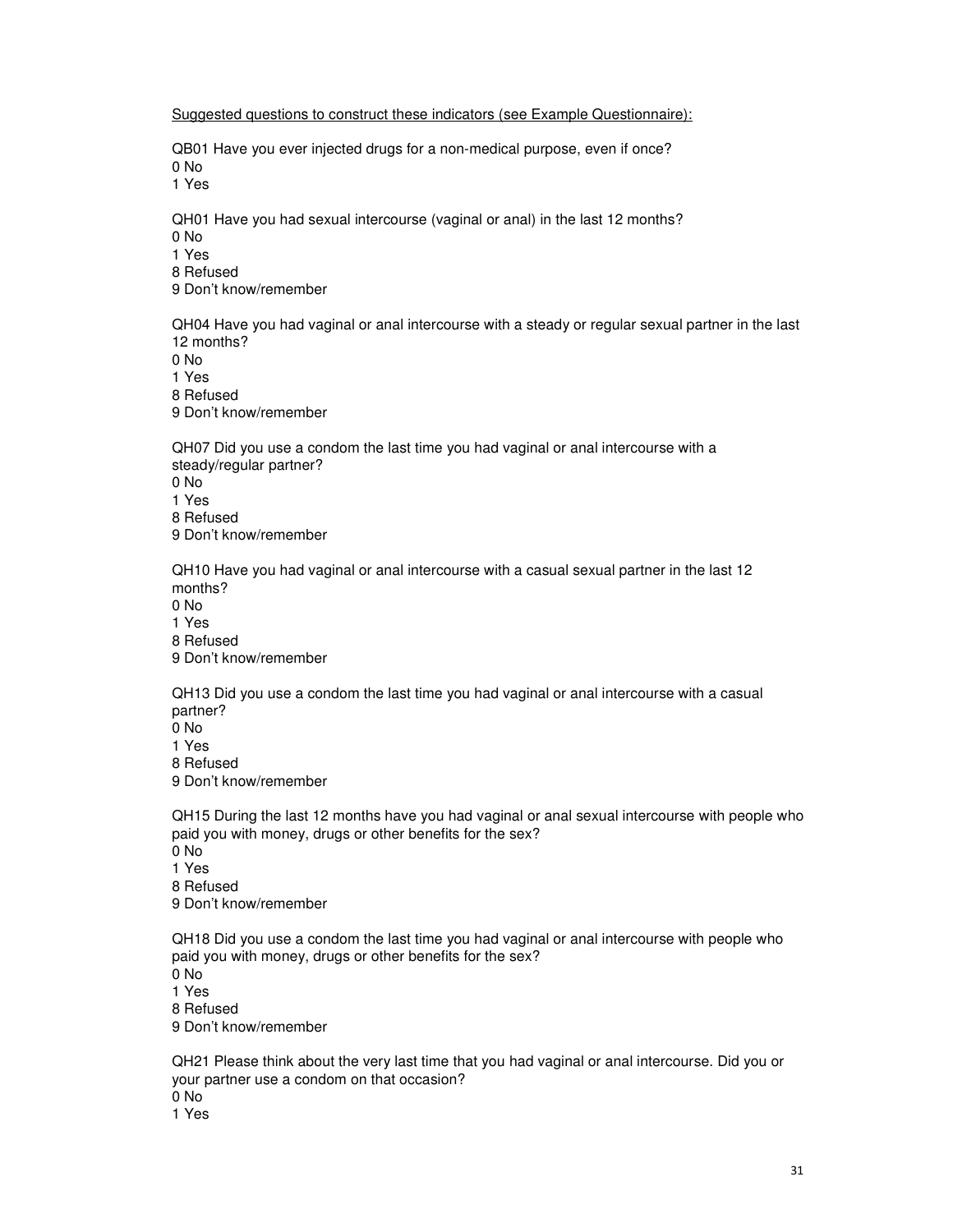8 Refused 9 Don't know/remember

## **4.12 Number of sexual partners**

#### Rationale:

This is a key sexual risk behaviour as the sexual spread of HIV is associated with having unprotected sex with a high number of sexual partners. For indicator A5 the cut-off is put at 'more than one partner in the last 12 months' to be consistent with UNGASS formats of this indicator for other population groups.

Apart from the main indicator A5, the population mean (O16.1) and median (indicator O16.2) are proposed as further Optional indicators, to better understand the central tendency of the population distribution in the number of sexual partners. These should imply no extra data collection if indicator A5 is already implemented.

**Indicator A5 (ADDITIONAL):** % ever-IDUs who report sexual intercourse with more than one partner in the last 12 months  $(^{13})$ 

#### Definition:

- o Numerator: Ever-IDUs who report sexual intercourse (vaginal or anal) with more than one partner in the last 12 months. This is the total number of partners, including steady, casual, client and paid partners.
- o Denominator: All ever-IDUs in the study.

#### Example Questionnaire instructions: For the denominator take all ever-IDUs in the study (answer 1 on QB01). Then for the numerator, from all ever-IDUs, select those reporting sexual intercourse with more than one partner in the last 12 months (calculate the total number of partners by adding up the responses on QH05, QH11, QH16 and QH20).

**Indicator O16.1 (OPTIONAL):** Mean number of partners with whom ever-IDUs have had sexual intercourse in the last 12 months

#### Definition:

- $\circ$  Population mean of the total number of partners with whom ever-IDUs report having had sexual intercourse (vaginal or anal) in the last 12 months.
- **Example Questionnaire instructions:** Select only ever-IDUs in the study (answer 1 on QB01). Then for this group calculate the population mean of the total number of partners of each IDU (calculate the total number of partners by adding up the responses on QH05, QH11, QH16 and QH20).

**Indicator O16.2 (OPTIONAL):** Median number of partners with whom ever-IDUs have had sexual intercourse in the last 12 months

#### Definition:

-

 $\circ$  Population median of the total number of partners with whom ever-IDUs report having had sexual intercourse (vaginal or anal) in the last 12 months.

<sup>&</sup>lt;sup>13</sup> Adapted from the UNGASS indicator for the general population.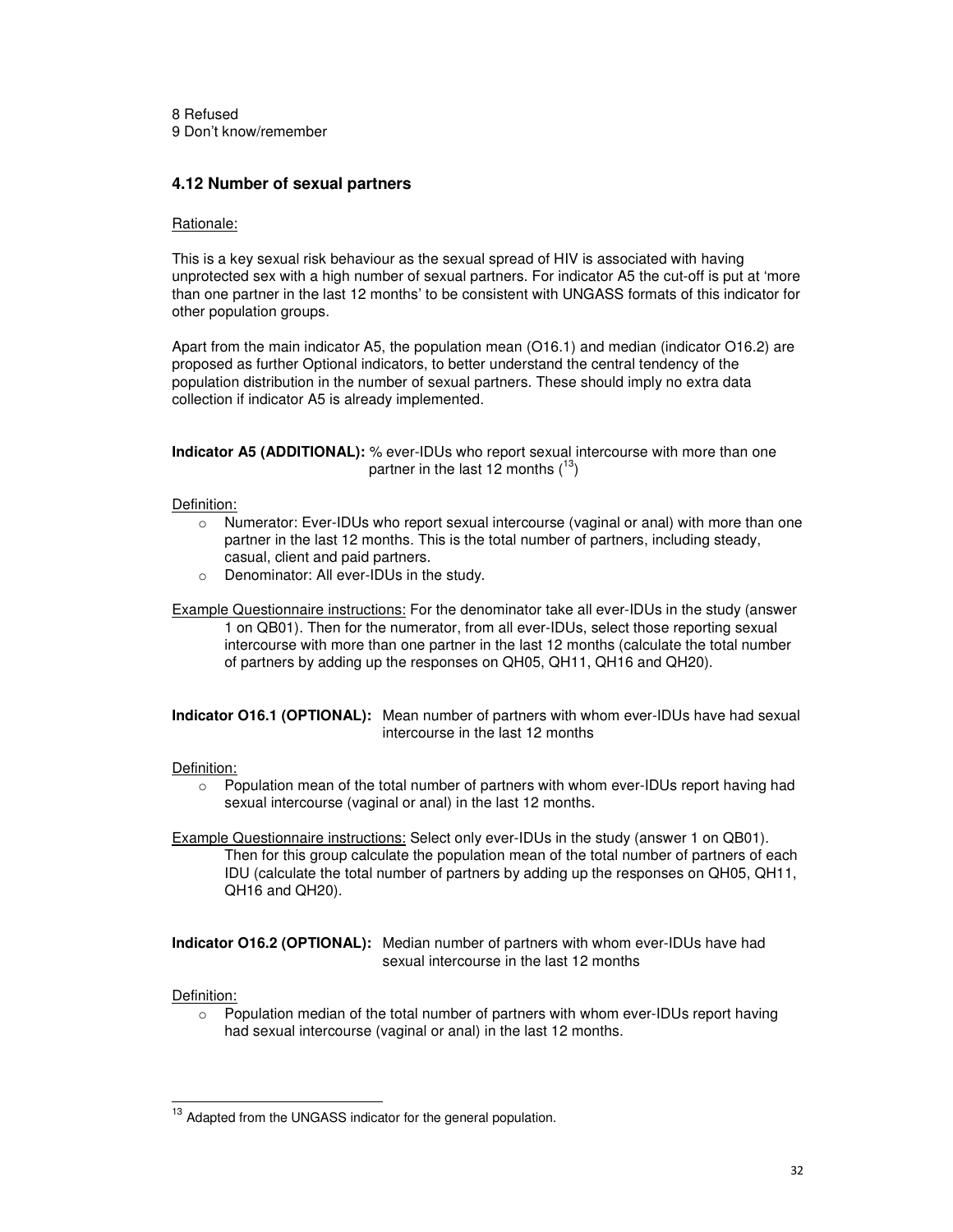Example Questionnaire instructions: Select only ever-IDUs in the study (answer 1 on QB01). Then for this group calculate the population median of the total number of partners of each IDU (calculate the total number of partners by adding up the responses on QH05, QH11, QH16 and QH20).

Suggested questions to construct these indicators (see Example Questionnaire):

QB01 Have you ever injected drugs for a non-medical purpose, even if once? 0 No 1 Yes

QH05 If you had more than one steady or regular sexual partner in the last 12 months, how many of them did you have? Number of regular partners / / 88 Refused 99 Don't know/remember

QH11 With how many casual partners have you had vaginal or anal intercourse in the last 12 months? Number of casual sexual partners / / / / 888 Refused 999 Don't know/remember

QH16 With how many partners have you had vaginal or anal intercourse in the last 12 months for which you were paid with money, drugs or other benefits? Number of clients as sexual partners  $/$   $/$   $/$   $/$   $/$ 8888 Refused 9999 Don't know/remember

QH20 With how many partners have you had vaginal or anal intercourse in the last 12 months for which you paid with money, drugs or other benefits? Number of clients as sexual partners / / / / 8888 Refused

999 Don't know/remember

## **4.13 Availability of needles/syringes**

### Rationale:

-

These indicators can provide important information on whether IDUs have sufficient sterile needles/syringes available  $(14)$ , especially if interpreted in combination with the indicator on injecting frequency. For the Additional indicator (A6) a level of 15 needles/syringes per 4 weeks is taken as cut-off, consistent with recent WHO guidance that uses a level of 200 needles/syringes per year as 'high' coverage. Note this does not imply that this level is necessarily sufficient as the need for needles and syringes by IDUs may strongly depend on the types of drugs they inject and many IDUs may inject several times per day.

In addition, the mean and median number of needles/syringes are included as an 'Optional' indicator as they are usually easy to provide once the data are available and they give important additional information about the central tendency of the distribution. Moreover, the mean number of needles/syringes (O17.1) is important in order to calculate the total number of needles/syringes available in the population, while the median (O17.2) helps with interpretation of the mean. These should imply no extra data collection if indicator A6 is already implemented.

 $14$  See e.g. Hope et al., 2011a for the use of survey methodology and finding that HCV incidence was highest among IDUs with poor needle/syringe coverage.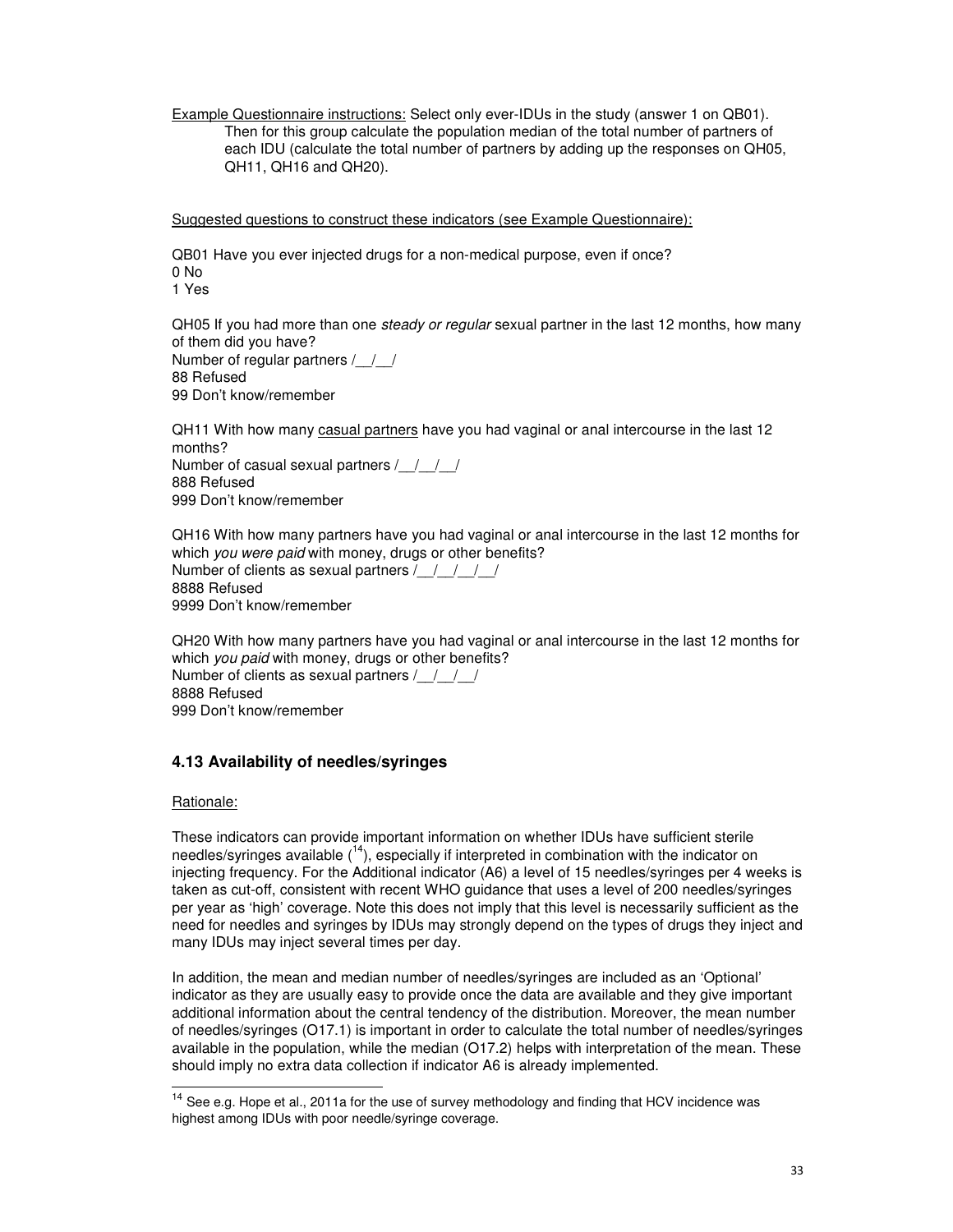These indicators should be used with caution with regard to the probability of having been involved in needle and syringe programmes (NSPs) in different recruitment settings. Some settings may be considered reasonably independent of NSP provision services, e.g. in biobehavioural surveys where recruitment is not done in facilities that provide NSP. Other settings can result in upward bias with respect to NSP, e.g. when recruitment is in some way linked to settings with NSP provision. These indicators can be used to evaluate syringe availability in the population in contact with different services, but interpretation should take account of the likelihood of bias as an estimate for the full IDU population.

**Indicator A6 (ADDITIONAL):** % current IDUs who report having 15 or more sterile needles/syringes available for personal use in the last 4 weeks

#### Definition:

- o Numerator: Current IDUs who report having 15 or more sterile needles/syringes available for personal use in the last 4 weeks.
- o Denominator: All current IDUs in the study.
- Example Questionnaire instructions: For the denominator select only current IDUs i.e. who have injected in the last 4 weeks (QF05) and who have a valid answer on item QG04. Then for the numerator, from these, select IDUs reporting 15 needles/syringes or more on question QG04. Note that question QG04 refers to QG02.

**Indicator O17.1 (OPTIONAL):** Mean number of sterile needles/syringes available for personal use in the last 4 weeks among current IDUs

#### Definition:

- $\circ$  Mean number of sterile needles/syringes available for personal use in the last 4 weeks among IDUs who have injected in the last 4 weeks.
- Example Questionnaire instructions: Select only current IDUs, i.e. who have injected in the last 4 weeks (QF05), and who have a valid answer on item QG04. Then for this group calculate the population mean of all answers on item QG04.

**Indicator O17.2 (OPTIONAL):** Median number of sterile needles/syringes available for personal use in the last 4 weeks among current IDUs

#### Definition:

 $\circ$  Median number of sterile needles/syringes available for personal use in the last 4 weeks among IDUs who have injected in the last 4 weeks.

Example Questionnaire instructions: Select only current IDUs, i.e. who have injected in the last 4 weeks (QF05), and who have a valid answer on item QG04. Then for this group calculate the population median of all answers on item QG04.

Suggested questions to construct these indicators (see Example Questionnaire):

QF05 When did you last inject a drug? Day  $/$  /  $/$ Month /\_\_/\_\_/ Year / / / / / / 88 Refused D 88 Refused M 8888 Refused Y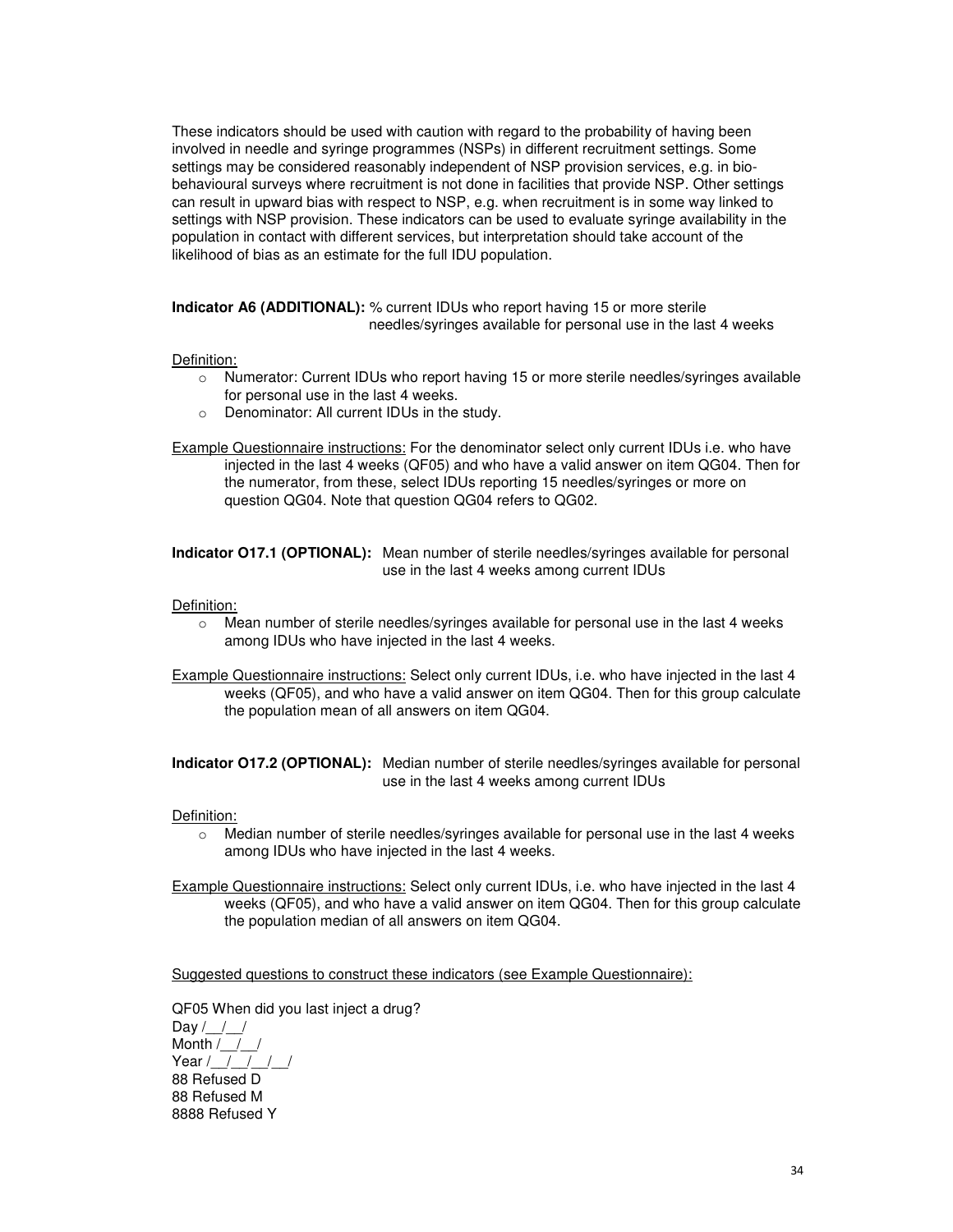99 Don't know/remember D 99 Don't know/remember M 9999 Don't know/remember Y

QG02 In the last 4 weeks, from which of the following places did you get your sterile needles and syringes? No Yes Refused Don't know/remember

|    | əyiliyyə:                              | 1 N U | נט ו | --------- | <b>PUTLINIOW/ICHICHIDE</b> |
|----|----------------------------------------|-------|------|-----------|----------------------------|
| A  | Bought from a pharmacy                 |       |      |           |                            |
| B  | Bought from other shop                 |       |      |           |                            |
| C  | Drug agency needle exchange            |       |      |           |                            |
| D  | Pharmacy needle exchange               |       |      |           |                            |
| Е. | Mobile exchange                        |       |      |           |                            |
| F  | Outreach worker                        |       |      |           |                            |
| G  | <b>Friends</b>                         |       |      |           |                            |
| н  | Other <b>IDU</b>                       |       |      |           |                            |
|    | Stolen from pharmacy, shop or hospital |       |      |           |                            |
| J  | Drug dealer                            |       |      |           |                            |
| Κ  | Other (specify)                        |       |      |           |                            |

QG04 In the last 4 weeks how many new, sterile needles and syringes did you have available in total for your personal use? Please include those from any of the above sources, those received from somebody else and any you already had before.

Number of needles/syringes / / / / 888 Refused 999 Don't know/remember

## **4.14 Opioid substitution therapy**

### Rationale:

This indicator provides important information regarding coverage of opioid using IDUs by opioid substitution treatment, one of the most effective prevention measures for HIV infection for this group of IDUs. However, it should be applied only in settings that can be considered reasonably independent of opioid substitution treatment (OST) provision service, e.g. in bio-behavioural surveys where recruitment is not done in drug treatment facilities that provide OST. It should not be used when the study population is biased with respect to OST, e.g. in drug-free settings or when recruitment is in some way linked to settings with OST provision.

The time frame of 4 weeks was selected because the intention was to monitor recent attendance or current attendance. Treatment discontinuation is not infrequent and it is related with some problems as relapses, overdose or re-incarceration.

### **Indicator A7 (ADDITIONAL):** % opioid using ever-IDUs who were in opioid substitution therapy in the last 4 weeks

Definition:

- $\circ$  Numerator: Ever-IDUs who were in opioid substitution therapy in the last 4 weeks, i.e. using prescribed methadone, buprenorphine, heroin, etc.
- $\circ$  Denominator: Ever-IDUs who report using any opioids in the last 4 weeks (injected or not injected, prescribed or not prescribed).

Example Questionnaire instructions: For the denominator select all ever-IDUs who have used opioids in the last 4 weeks, i.e. those with answer 1 on item QB01 and answer 1 on QE02, QE06, QE10, QE22, QE26 or QE30. Then for the numerator, from this group, select those with answer 1 on item QD07.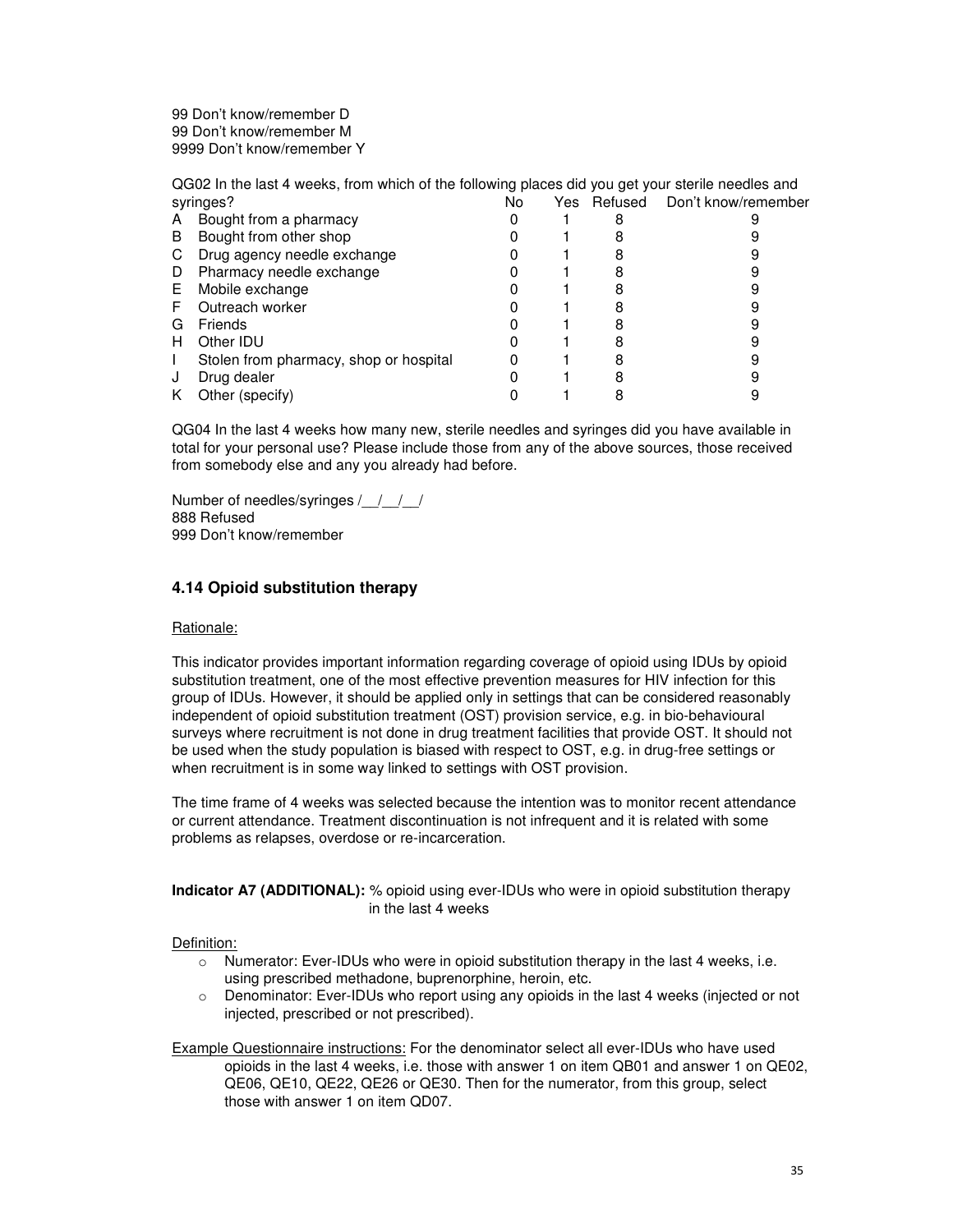Suggested questions to construct this indicator (see Example Questionnaire):

QB01 Have you ever injected drugs for a non-medical purpose, even if once? 0 No

1 Yes

QD07 Regarding opioid substitution treatment, have you been in this type of treatment either in the last 4 weeks, last 12 months or before?

1 Within last 4 weeks

2 Not in last 4 weeks, but in last … months

3 Before last … months

8 Refused

9 Don't know/remember

[Flexible format: simply write in the dotted space (…) the recall period that are you using in your survey for this question. Note that you could make a substitution by any recall period that you were using in your questionnaire.]

QE02 Have you used powder cocaine and heroin mixed together in the last 4 weeks? 0 No 1 Yes 8 Refused

9 Don´t know/remember

QE06 Have you used crack cocaine and heroin mixed together in the last 4 weeks? 0 No 1 Yes 8 Refused

9 Don´t know/remember

QE10 Have you used heroin alone, without mixing it together with any other drug, in the last 4 weeks?

0 No

1 Yes 8 Refused

9 Don´t know/remember

QE22 Have you used methadone in the last 4 weeks? Please include also when illegally obtained. 0 No

1 Yes

8 Refused

9 Don´t know/remember

QE26 Have you used buprenorphine in the last 4 weeks? 0 No 1 Yes 8 Refused 9 Don´t know/remember

QE30 Have you used any other opioid, different from heroin or methadone or buprenorphine, in the last 4 weeks? 0 No 1 Yes 8 Refused 9 Don´t know/remember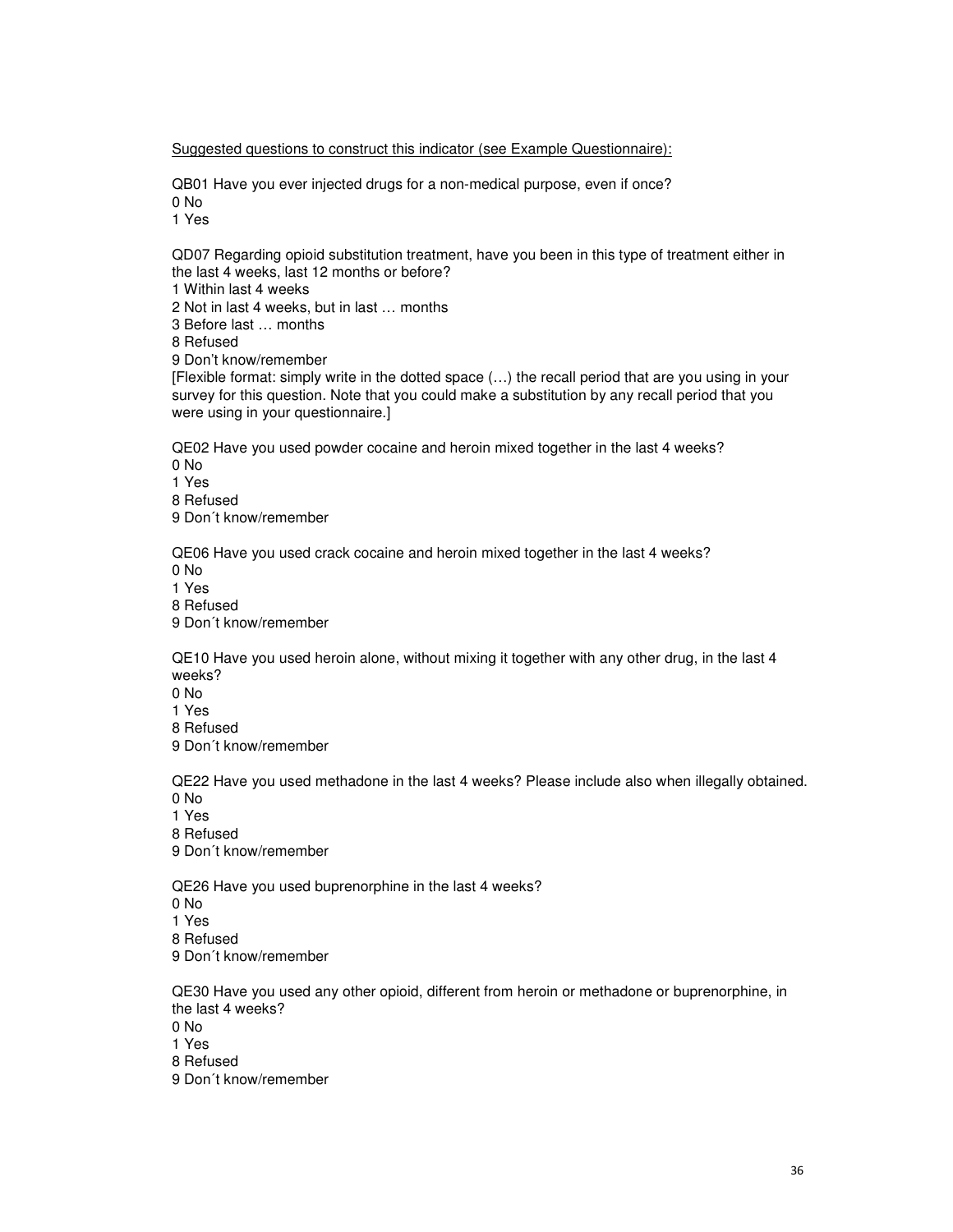### **4.15 Age**

#### Rationale:

Age is a central demographic indicator in any epidemiological analysis. Here the main 'Additional' indicator (A8) is the percentage of ever-IDUs under age 25.

In addition, the mean and median age among all ever-IDUs (O18.1 and O18.2) and in the subgroup of new IDUs (O19.1 and O19.2) are suggested as 'Optional' indicators, as they are usually easy to provide and do not imply extra data collection. New IDUs are a key group for following the incidence both of infections and of injecting. Specifying their age is important information for prevention policies, especially as it is important to know to what extent new injectors are recruited from the same age group as existing IDUs or from much younger people.

#### **Indicator A8 (ADDITIONAL):** % ever-IDUs under age 25

#### Definition:

- o Numerator: Ever-IDUs under age 25.
- o Denominator: All ever-IDUs in the study.
- Example Questionnaire instructions: For the denominator select all ever-IDUs (QB01). Then calculate the age at interview from date of birth (QC01) and date of interview (QA01). In the numerator include only those under age 25.

#### **Indicator O18.1 (OPTIONAL):** Mean age of ever-IDUs

#### Definition:

- o Mean age in years of all ever-IDUs.
- Example Questionnaire instructions: Select all ever-IDUs (QB01). Then calculate the age at interview from date of birth (QC01) and date of interview (QA01) and take the population mean.

#### **Indicator O18.2 (OPTIONAL):** Median age of ever-IDUs

#### Definition:

- o Median age in years of all ever-IDUs.
- Example Questionnaire instructions: Select all ever-IDUs (QB01). Then calculate the age at interview from date of birth (QC01) and date of interview (QA01) and take the population median.

#### **Indicator O19.1 (OPTIONAL):** Mean age of new IDUs among all ever-IDUs

- $\circ$  Mean age in years of ever-IDUs who injected for the first time less than 2 years ago (new IDUs).
- Example Questionnaire instructions: Select all ever-IDUs (QB01). Then calculate the age at interview from date of birth (QC01) and date of interview (QA01). Then calculate years since first injection from age at interview and age at first injection (QF01). Select all IDUs who have less than 2 years since first injection and take the population mean of age for this group.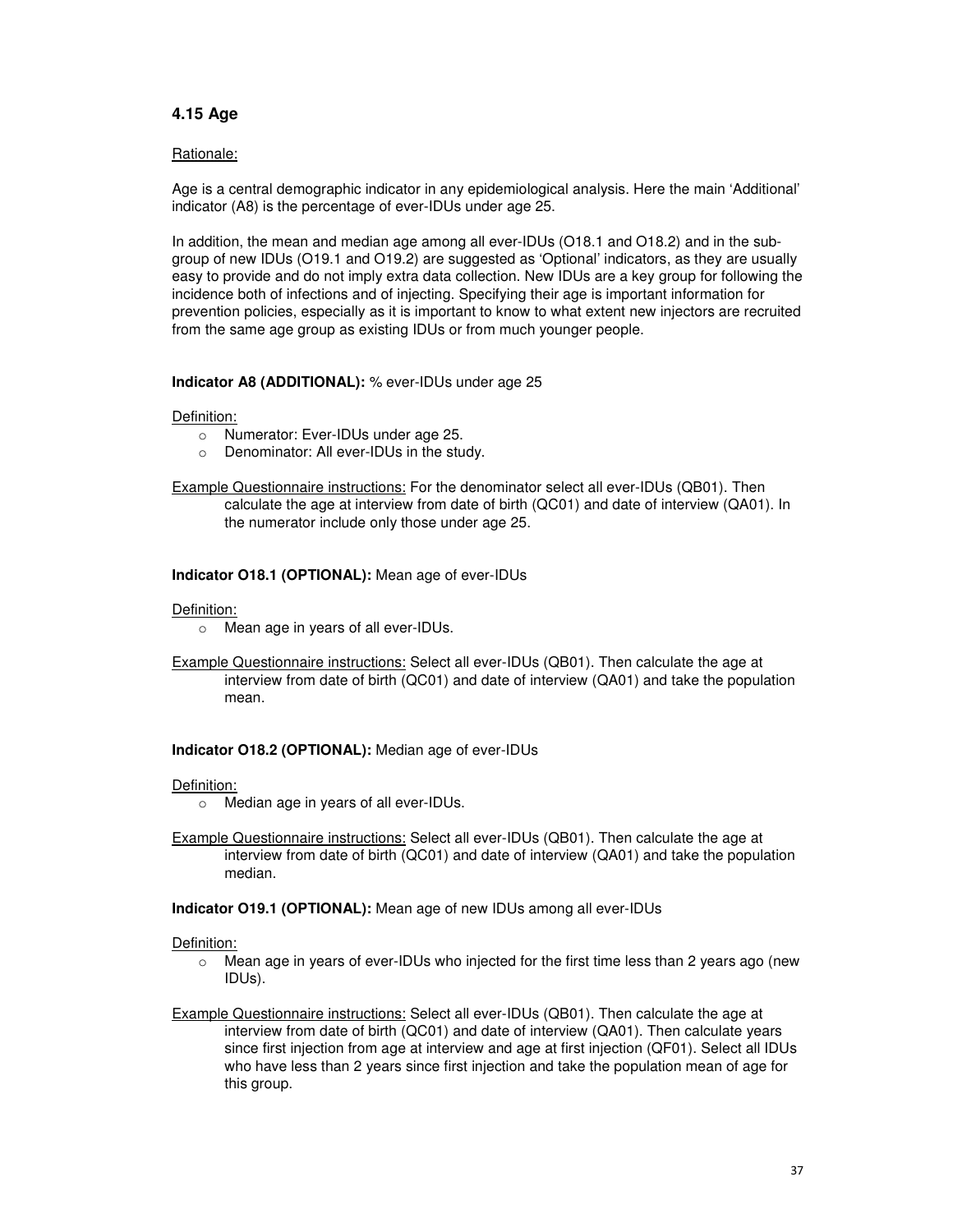**Indicator O19.2 (OPTIONAL):** Median age of new IDUs among all ever-IDUs

Definition:

- $\circ$  Median age in years of ever-IDUs who injected for the first time less than 2 years ago (new IDUs).
- Example Questionnaire instructions: Select all ever-IDUs (QB01). Then calculate the age at interview from date of birth (QC01) and date of interview (QA01). Then calculate years since first injection from age at interview and age at first injection (QF01). Select all IDUs who have less than 2 years since first injection and take the population median of age for this group.

Suggested questions to construct these indicators (see Example Questionnaire):

QA01 Date of the interview (DD/MM/YY)

Day  $/$  /  $/$ Month  $/$  / / Year / / / / /

QB01 Have you ever injected drugs for a non-medical purpose, even if once? 0 No 1 Yes

QC01 What is your date of birth? (DD/MM/YY)

Day  $/\_$ Month /\_\_/\_\_/ Year /\_\_/\_\_/\_\_/\_\_/ 88 Refused D 88 Refused M 8888 Refused Y 99 Don't know/remember D 99 Don't know/remember M 9999 Don't know/remember Y

QF01 How old were you when you first injected a drug? This includes either self-injection or injection by another person. Years old / / / 88 Refused 99 Don't know/remember

## **4.16 Sex/gender**

Rationale:

Gender is a key demographic indicator in any epidemiological analysis. There are biological differences between the sexes in susceptibility to sexually transmitted HIV infection. There are also social differences in susceptibility due to different social factors that are associated with condom use (including power differences in negotiating condom use that are linked to the biological differences), number of partners, needle sharing and other risk factors.

**Indicator A9 (ADDITIONAL):** % females among ever-IDUs.

- o Numerator: Female ever-IDUs.
- o Denominator: All ever-IDUs in the sample.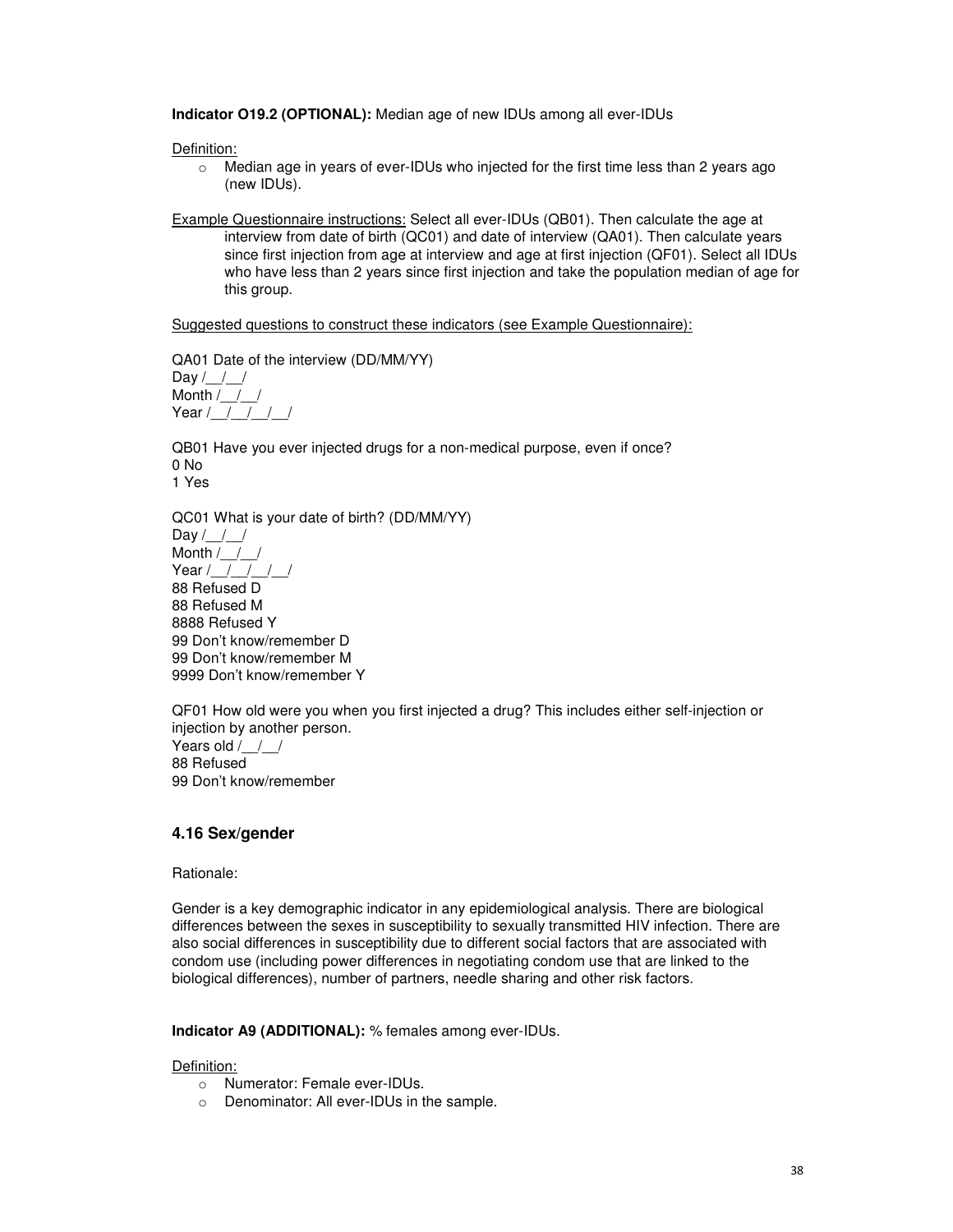Example Questionnaire instructions: For the denominator select all ever-IDUs in the sample (answer 1 on QB01). Then for the numerator take all females among those ever-IDUs (answer 2 on item QC02).

Suggested questions to construct this indicator (see Example Questionnaire):

QB01 Have you ever injected drugs for a non-medical purpose, even if once? 0 No 1 Yes

QC02 Sex/gender 1 Male 2 Female 3 Transsexual/transgender 8 Refused

## **4.17 Years injecting**

#### Rationale:

The number of years injecting provides a proxy for total exposure time to infection risks and is often the variable most strongly associated with prevalent infections. In addition, differences in prevalence between the categories of this variable can reflect differences in incidence over time.

The main 'Additional' indicator proposed here (A10) is the proportion of 'new IDUs' (injecting less than 2 years) as this is an indicator of incidence of injecting drug use. Optional indicators include the percentage of those with less than 5 years since their first injection (indicator O20), being an indicator with a broader definition of 'new IDUs' that may work better in populations with low incidence of IDU.

In addition, mean and median number of years since first injection among all ever-IDUs (O21.1 and O21.2) are proposed as an Optional indicator as they are usually easy to provide and they give important additional information on the distribution of the number of years injected among ever-IDUs. These should imply no extra data collection if indicator A10 is already implemented.

**Indicator A10 (ADDITIONAL):** % ever-IDUs with less than 2 years since their first injection

Definition:

- o Numerator: Ever-IDUs with less than 2 years since their first injection.
- o Denominator: All ever-IDUs in the sample.
- Example Questionnaire instructions: For the denominator select all ever-IDUs in the sample (QB01). Then calculate their age at interview from date of birth (item QC01) and date of interview (QA01). Then calculate the time since the first injection from age at interview and age of first injection (QF01), and select those with less than 2 years for the numerator.

**Indicator O20 (OPTIONAL):** % ever-IDUs with less than 5 years since their first injection

- $\circ$  Numerator: Ever-IDUs with less than 5 years since their first injection.
- o Denominator: All ever-IDUs in the sample.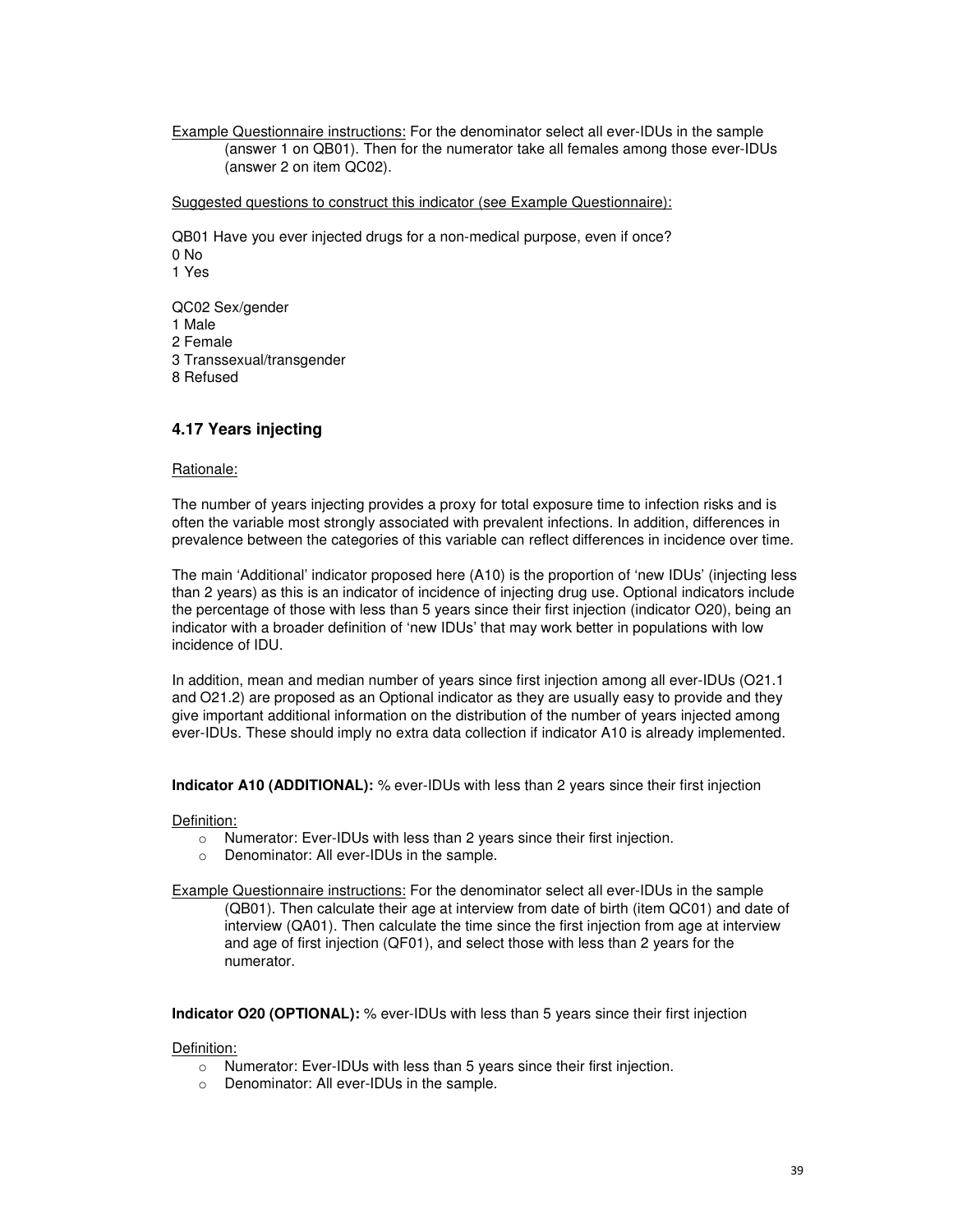Example Questionnaire instructions: For the denominator select all ever-IDUs in the sample (QB01). Then calculate their age at interview from date of birth (item QC01) and date of interview (QA01). Then calculate the time since the first injection from age at interview and age of first injection (QF01) and select those with less than 5 years for the numerator.

**Indicator O21.1 (OPTIONAL):** Mean number of years since first injection among ever-IDUs

Definition:

- o Population mean of years since first injection among ever-IDUs.
- Example Questionnaire instructions: Select all ever-IDUs in the sample (QB01). Then calculate their age at interview from date of birth (item QC01) and date of interview (QA01). Then calculate the time since the first injection from age at interview and age at first injection (QF01) and take the population mean of the distribution.

**Indicator O21.2 (OPTIONAL):** Median number of years since first injection among ever-IDUs

Definition:

- o Median value of years since first injection among ever-IDUs.
- Example Questionnaire instructions: Select all ever-IDUs in the sample (QB01). Then calculate their age at interview from date of birth (item QC01) and date of interview (QA01). Then calculate the time since the first injection from age at interview and age at first injection (QF01) and take the population median of the distribution.

Suggested questions to construct these indicators (see Example Questionnaire):

QA01 Date of the interview (DD/MM/YY) Day  $/$  /  $/$ Month  $/$  /  $/$ Year / | | | | |

QB01 Have you ever injected drugs for a non-medical purpose, even if once? 0 No 1 Yes

QC01 What is your date of birth? (DD/MM/YY) Day  $/\_ /$ Month  $/$   $/$ Year  $/$   $/$   $/$   $/$   $/$ 88 Refused D 88 Refused M 8888 Refused Y 99 Don't know/remember D 99 Don't know/remember M 9999 Don't know/remember Y

QF01 How old were you when you first injected a drug? This includes either self-injection or injection by another person. Years old / / / 88 Refused 99 Don't know/remember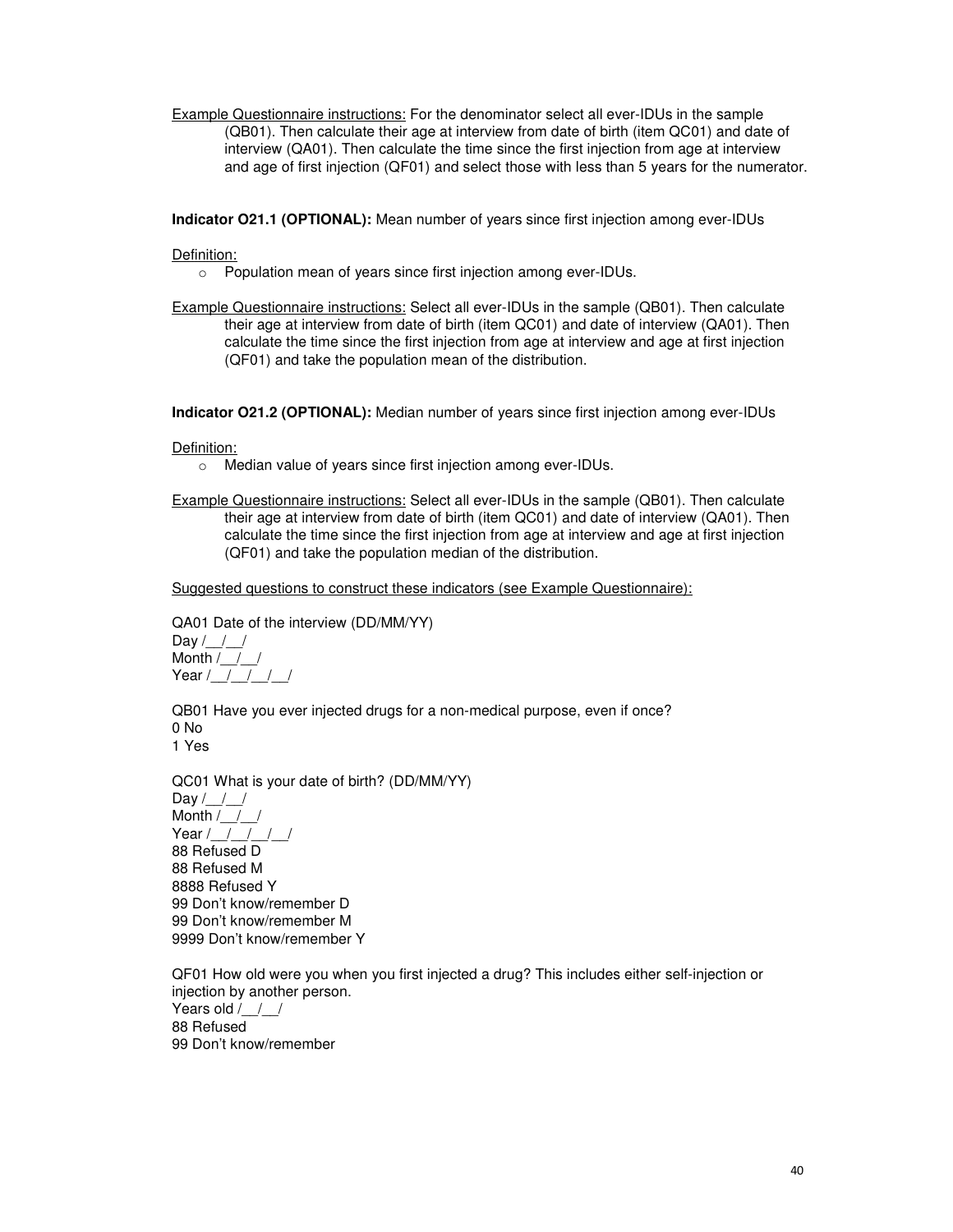## **4.18 Primary drug**

#### Rationale:

The primary drug used is an important indicator of injecting risks among IDUs as different drugs imply different injecting patterns and risk behaviours. Higher risks have been found among IDUs who combine opioids (e.g. heroin) with stimulants (e.g. cocaine or amphetamines). However, lower risks can also be found in IDUs who exclusively inject stimulants (e.g. amphetamines), especially if they do not inject on a daily basis as many opioid users do. Changes from heroin injection to stimulant injection have been reported in the EU due to a heroin drought, and these have in some cases been associated with increased injecting risks. For this indicator the proportion of IDUs reporting an opioid (natural or synthetic) as their primary drug is used  $\binom{16}{1}$ . For a full list of possible drugs see section E in the DRID Example Questionnaire module. For the list of drugs used in the treatment demand indicator (TDI), including the use of secondary drugs, see the TDI protocol (EMCDDA, 2012b).

**Indicator A11 (ADDITIONAL):** % ever-IDUs who report an opioid as their primary drug in the last 4 weeks

#### Definition:

- o Numerator: Ever-IDUs who report that their primary drug in the last 4 weeks was an opioid. Primary drug is the drug that the user reports as causing most problems at entry into treatment. In non-treatment settings the 'problem drug' most frequently used can be used instead (problem drugs include opioids or stimulants — cocaine, amphetamines but exclude cannabis and other 'lighter' drugs), see example questionnaire question QE43. Whether primary drug or most frequently used drug is reported for this indicator should be indicated in the specific field in the Fonte template.
- o Denominator: All ever-IDUs in the study.

Example Questionnaire instructions: For the denominator select all ever-IDUs in the sample (answer 1 on QB01). Then for the numerator take from this group all those who report that their primary drug in the last 4 weeks was an opioid (answer 1 on item QE43).

Suggested questions to construct this indicator (see Example Questionnaire):

QB01 Have you ever injected drugs for a non-medical purpose, even if once? 0 No

1 Yes

QE43 Which one of the following two types of drugs have you used more frequently in the last 4 weeks? Please make a general assessment of all the drugs and mixtures that you have used in that period.

1 Heroin, methadone, buprenorphine, fentanyl, codeine or other opioids

2 Cocaine, crack, amphetamines, methamphetamines, mephedrone, other mephedrone-like drugs or any other type of stimulant

8 Refused

 $\overline{a}$ 

9 Don't know/remember

 $15$  The primary drug is defined as the drug that causes the client the most problems at the start of treatment. This is usually based on the request made by the clients and (or) on the diagnosis made by a therapist, commonly using international standard instruments (e.g. ICD-10; DSM-IV (5), ASI) or clinical assessment.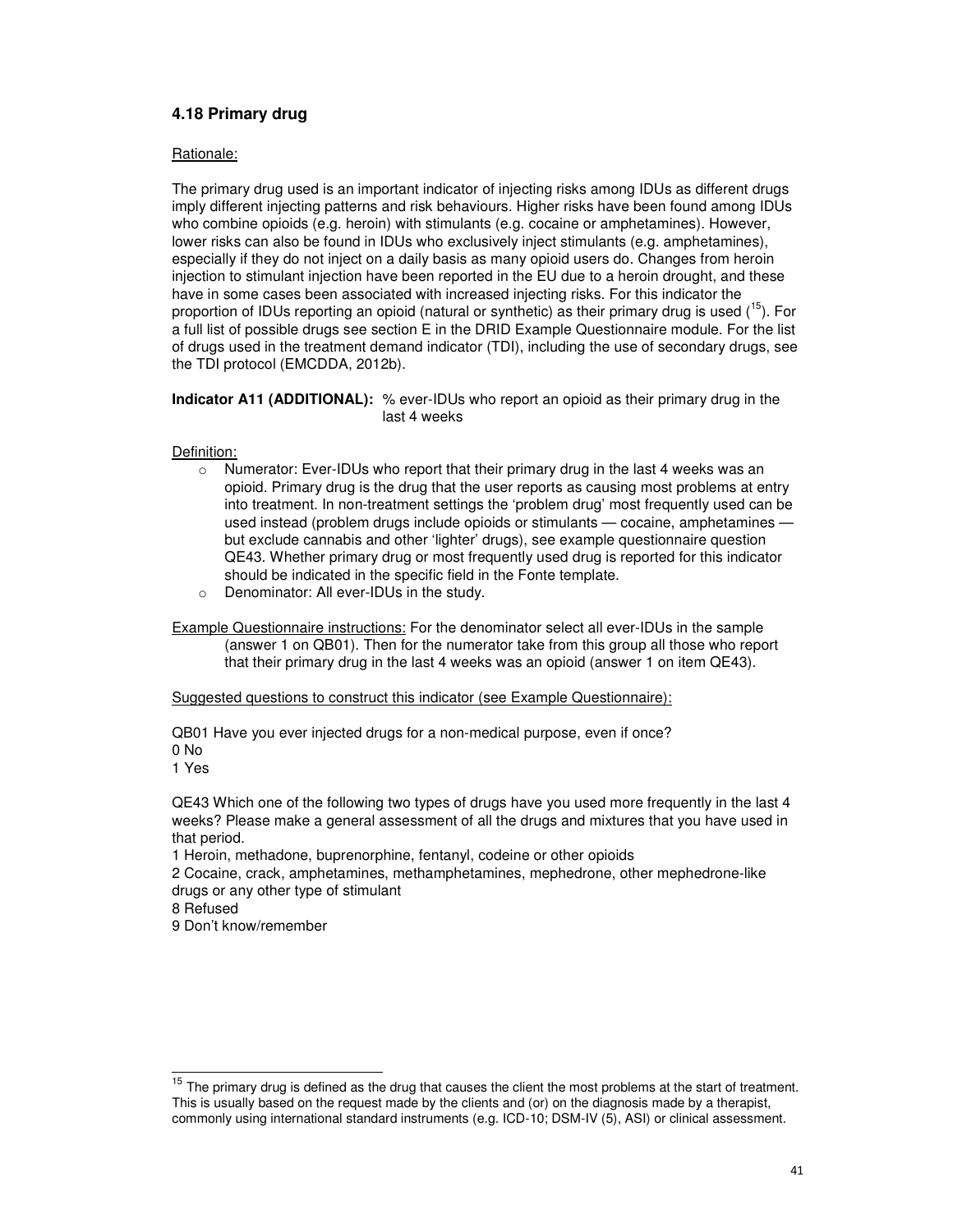## **4.19 Prison**

#### Rationale:

Having ever been in prison is often associated with a higher risk of HIV (and other) infections. In addition it informs about a history of serious legal problems that often coincide with marginalisation and lack of access to services. For consistency with ST9 part 2 here the proposed Additional indicator is 'having ever been in prison'. As a more specific Optional indicator that is often used in studies, 'having ever injected in prison' is proposed (indicator O22). While 'having ever shared a needle/syringe in prison' could also be asked this was deemed to increase the number of indicators too much and was unlikely to give more specific information, given the high likelihood of needle/syringe sharing in prison once drugs are being injected (due to lack of sterile syringes).

**Indicator A12 (ADDITIONAL):** % ever-IDUs who report having ever been in prison

#### Definition:

- o Numerator: Ever-IDUs who report having ever been in prison, including pre-trial custody or remands.
- o Denominator: All ever-IDUs in the study.

Example Questionnaire instructions: For the denominator select all ever-IDUs in the sample (answer 1 on QB01). Then for the numerator take from this group all those who report having ever been in prison (answer 2 on item QI03).

**Indicator O22 (OPTIONAL):** % ever-IDUs who report having ever injected in prison

Definition:

- o Numerator: Ever-IDUs who report having ever injected in prison, including pre-trial custody or remands.
- o Denominator: All ever-IDUs in the study.

Example Questionnaire instructions: For the denominator select all ever-IDUs in the sample (answer 1 on QB01). Then for the numerator take from this group all those who report having ever injected in prison (answer 1 on item QI09).

Suggested questions to construct these indicators (see Example Questionnaire):

QB01 Have you ever injected drugs for a non-medical purpose, even if once? 0 No 1 Yes

QI03 Have you ever been in prison? This includes remands in custody. 0 No 1 Yes 8 Refused 9 Don´t know/remember

QI09 Have you ever injected drugs whilst inside prison or in custody? 0 No 1 Yes 8 Refused 9 Don´t know/remember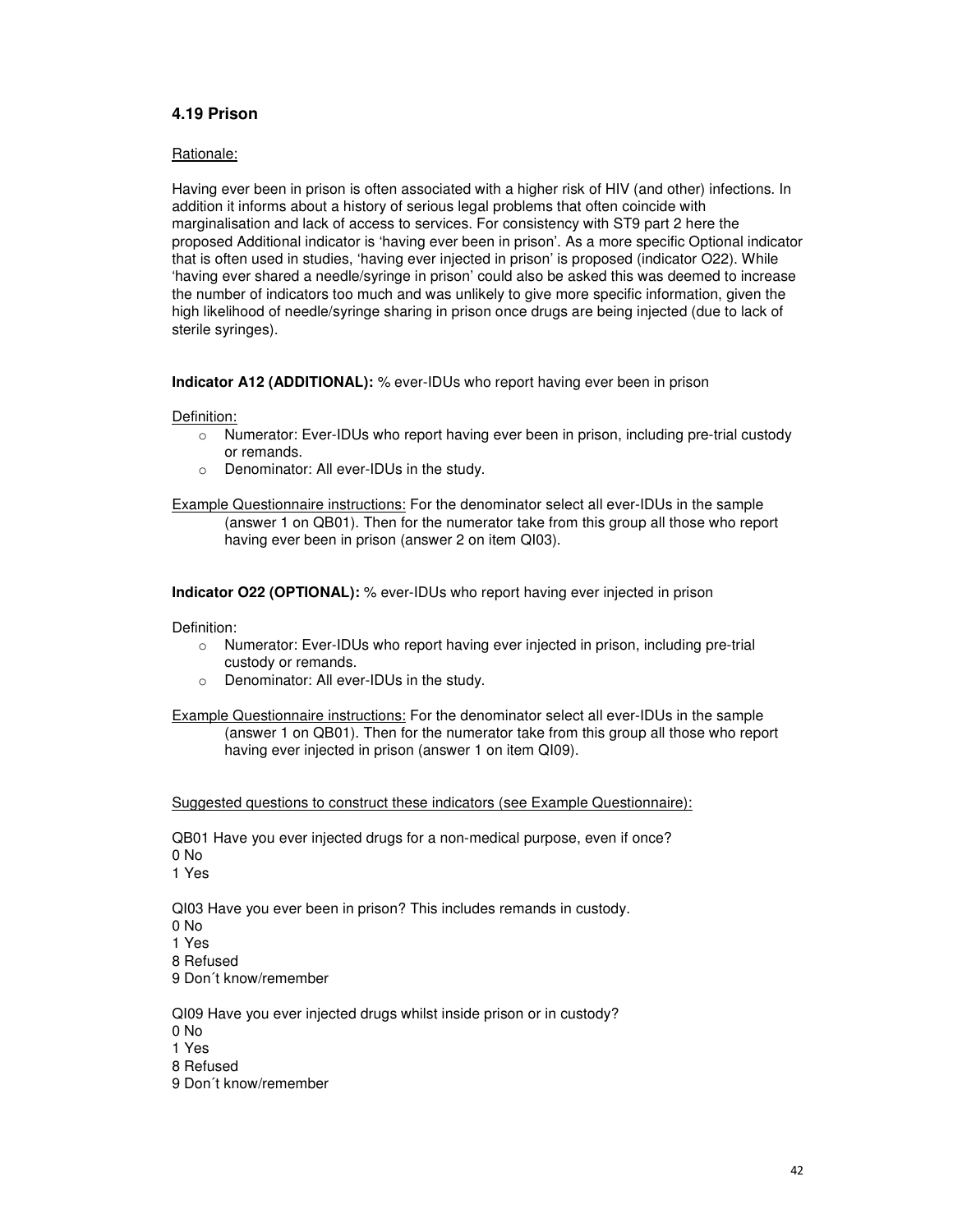## **4.20 Country of birth**

#### Rationale:

This indicator is important to understand associations with migration status. Migrants from certain countries are often found to have high prevalence of HIV, HBV and occasionally HCV infections. This can be due to factors affecting migrants in their new home country, e.g. linked to lower socio-economic status and/or access to services, or factors relating to the country where the individual has come from that are associated with the risk of infection.

**Indicator A13 (ADDITIONAL):** % ever-IDUs born outside the country of study

#### Definition:

- o Numerator: Ever-IDUs born outside the country of study.
- o Denominator: All ever-IDUs in the sample.

Example Questionnaire instructions: For the denominator select all ever-IDUs in the sample (answer 1 on QB01). Then for the numerator take all those who report not having been born in the country of the study (answer 2 on item QC03).

Suggested questions to construct this indicator (see Example Questionnaire):

QB01 Have you ever injected drugs for a non-medical purpose, even if once? 0 No 1 Yes

QC03 In which country were you born? 1 Country of study 2 Another country…………...... Leave blank for codification: / / / / 888 Refused 999 Don't know/remember

## **4.21 Homelessness**

#### Rationale:

Homelessness is an indicator of marginalisation that can be strongly associated with HIV infection and other health and social problems including access to care and treatment. Knowing the proportion of IDUs who report having been homeless in the last 12 months is important for planning services as well as to understand HIV risks in the population of IDUs.

In this definition it is attempted to exclude people who live permanently in hostels or shelters, as well as to count any instance of homelessness regardless of its duration. It is thought that even a one night episode of homelessness is usually associated with stress and increased risk of adverse events, which may include risky injecting behaviour.

Homelessness is here referring to the stability of the living situation. People without a steady home are people who have lived in different places (friends' home, street, shelters, etc.), moving from one place to another in the period prior to the interview. If a person is living in an institution, he/she should not be included. The situation refers to any occurrence of homelessness during the last 12 months before the interview.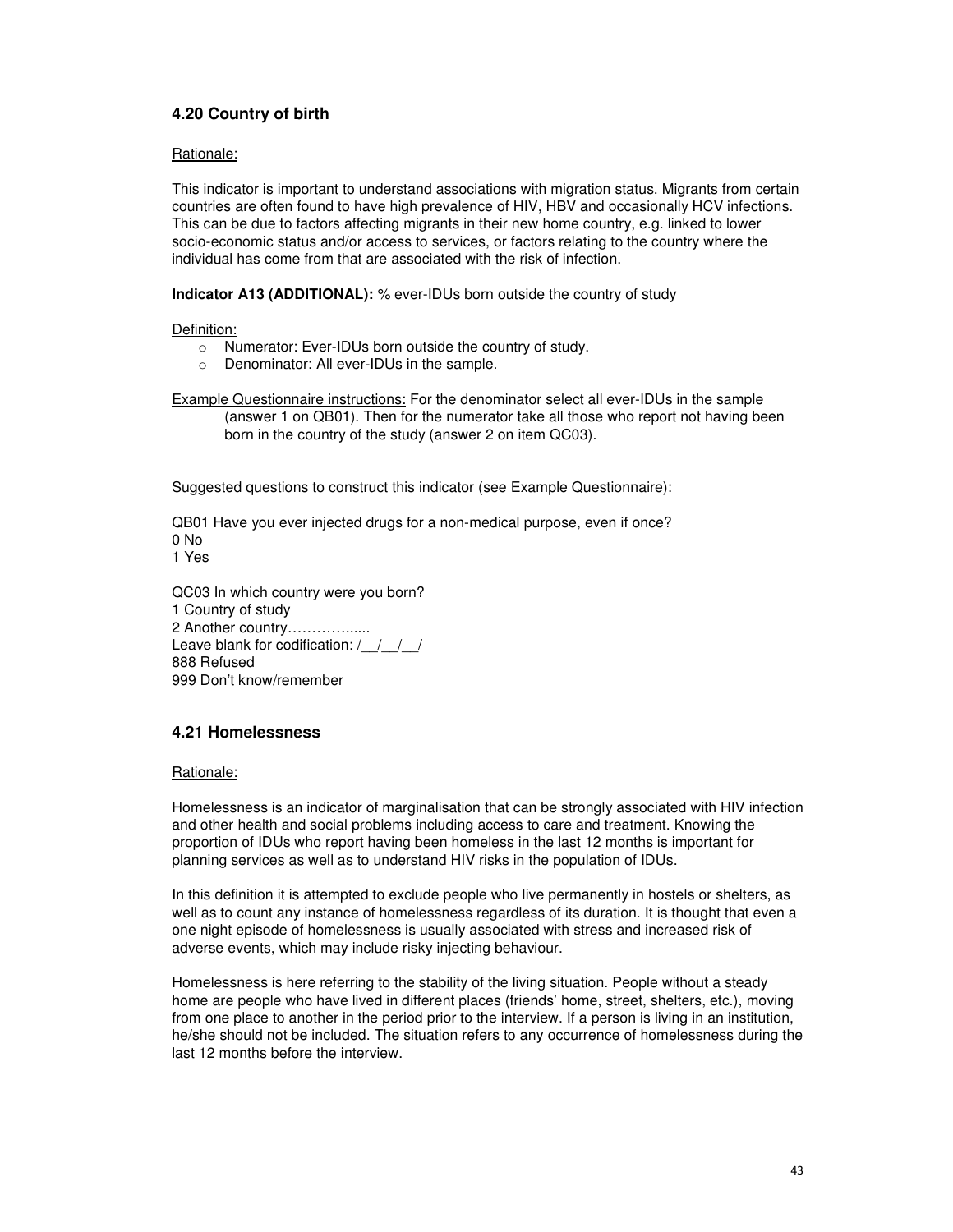**Indicator A14 (ADDITIONAL):** % ever-IDUs who lived without a steady home, on the streets or temporarily in a hostel or shelter, any time in the last 12 months

Definition:

- $\circ$  Numerator: Ever-IDUs who lived without a steady home, on the streets or temporarily in a hostel or shelter, any time in the last 12 months.
- o Denominator: All ever-IDUs in the sample.

Example Questionnaire instructions: For the denominator select all ever-IDUs in the sample (answer 1 on QB01). Then for the numerator take all those living without a steady home, on the streets or temporarily in a hostel or shelter, any time in the last 12 months (answer 1 on item QM03).

Suggested questions to construct this indicator (see Example Questionnaire):

QB01 Have you ever injected drugs for a non-medical purpose, even if once? 0 No 1 Yes

QM03 Have you been homeless, such as living without a steady home, on the streets or temporarily in a hostel or shelter, any time in the last 12 months?  $0 N<sub>o</sub>$ 1 Yes

8 Refused

9 Don't know/remember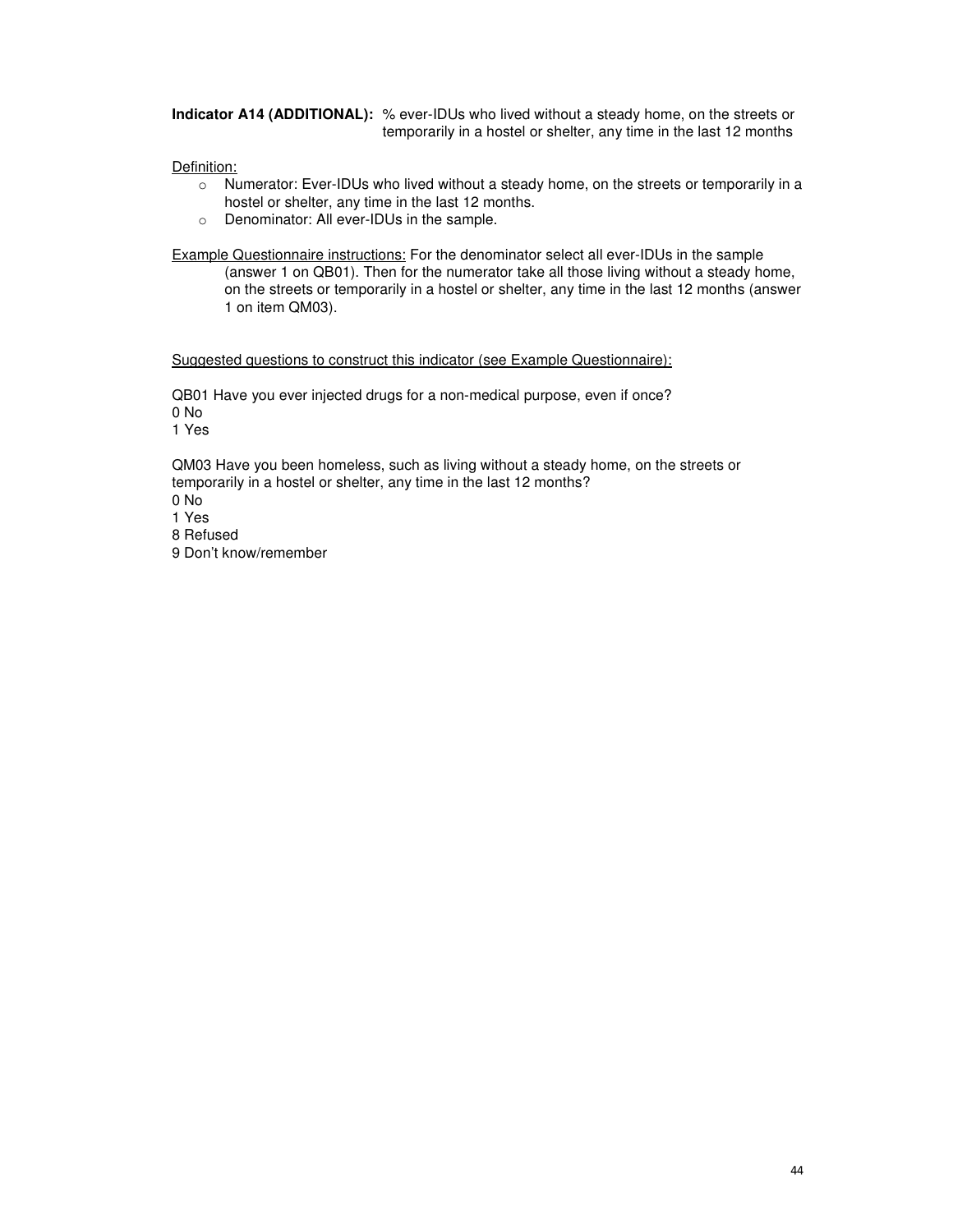### **References**

Allen, D. R., Finlayson, T., Abdul-Quader, A. and Lansky, A. (2009), 'The role of formative research in the National HIV Behavioral Surveillance System', Public Health Reports 124, pp. 26– 33.

Bravo, M. J., Royuela, L., Barrio, G., Rodriguez-Arenas, M. A. and de la Fuente, L., (2004), [Prevalence of indirect sharing of drug-injecting paraphernalia in Galicia, Madrid, Seville and Valencia (Spain)], [in Spanish], Gac Sanit. 18, pp. 472–478.

Czech NFP (Czech National Focal Point) (2003), 'Questionnaires of seroincidence and seroprevalence studies of hepatitis C among injection drug users', Czech NFP, Prague.

Des Jarlais, D., Perlis, T. E., Stimson, G. V. and Poznyak, V. (2006), 'Using standardized methods for research on HIV and injecting drug use in developing/transitional countries: Case study from the WHO Drug Injection Study Phase II', BMC Public Health 6, p. 54.

Dubois-Arber, F., Jeannin, A., Spencer, B., Hope, V., Elford, J., Lert, F., Ward, H., Haour-Knipe, M. and Gervasoni, J. P. (2011), 'Behavioural and second generation surveillance regarding HIV and STI', University Institute of Social and Preventive Medicine, document presented at the ECDC meeting, Lausanne.

EMCDDA (European Monitoring Centre for Drugs and Drug Addiction) (2000a), Draft guidelines for developing the key indicator: Infectious diseases in injecting drug users, EMCDDA, Lisbon.

EMCDDA (2000b), Feasibility study on the implementation of longitudinal studies on changing patterns of use, health risks, careers and needs in young problem drug users (YPDUs), EMCDDA, Lisbon.

EMCDDA (2006), 'Protocol for the implementation of the EMCDDA key indicator drug related infectious diseases (DRID)', draft version 6 October 2006, EMCDDA, Lisbon (www.emcdda.europa.eu/themes/key-indicators).

EMCDDA (2011), Report of the EMCDDA expert consultation on the revision of behavioural variables in Standard Table 9 part 3, EMCDDA, Lisbon.

EMCDDA (2012a), EMCDDA Annual report series, EMCDDA, Lisbon (www.emcdda.europa.eu/publications/searchresults?action=list&type=publications&series\_pub= w36).

EMCDDA (2012b), Treatment demand indicator (TDI) standard protocol 3.0: Guidelines for reporting data on people entering drug treatment in European countries, EMCDDA Manuals, Lisbon (www.emcdda.europa.eu/publications/manuals/tdi-protocol-3.0).

EMCDDA (2013), 'Example questionnaire for bio-behavioural surveys in people who inject drugs: DRID guidance module, version 2.0', EMCDDA, Lisbon.

ECDC (European Centre for Disease Prevention and Control) (2009), Technical report: Mapping of HIV/STI behavioural surveillance in Europe, ECDC, Stockholm.

ECDC (2010), Implementing the Dublin Declaration on Partnership to Fight HIV/AIDS in Europe and Central Asia: 2010 progress report, ECDC, Stockholm.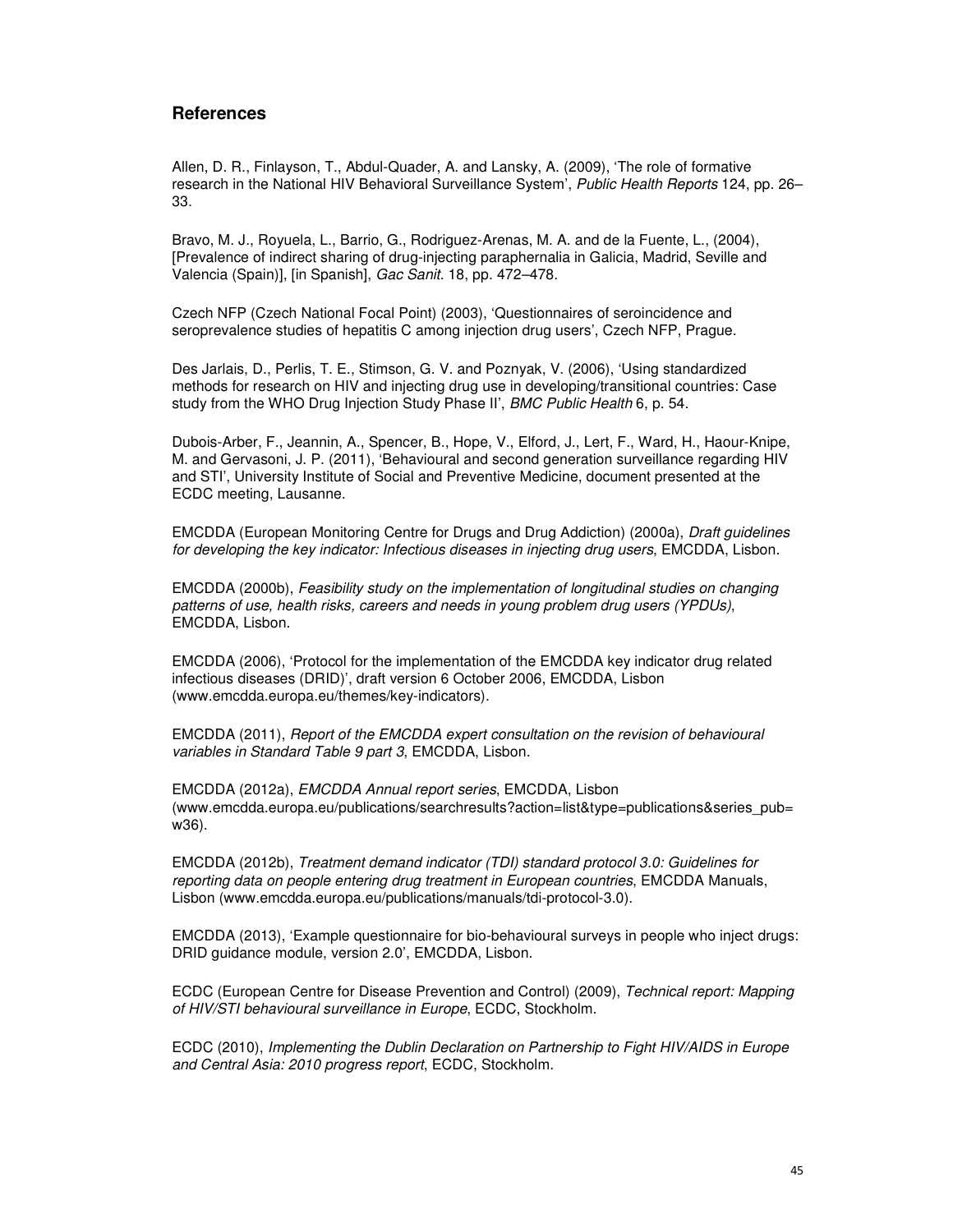FHI (Family Health International) (2000), Behavioral surveillance surveys: Guidelines for repeated behavioural surveys in population at risk of HIV, FHI. Arlington.

Gallagher, K. M., Sullivan, P. S., Lansky, A. and Onorato, I. M. (2007), 'Behavioral surveillance among people at risk for HIV infection in the US: The National HIV Behavioral Surveillance System', Public Health Reports 122(Suppl. 1), pp. 32–38.

Hagan, H., Campbell, J., Thiede, H., Strathdee, S., Ouellet, L., Kapadia, F., Hudson, S. and Garfein, R. S. (2006), 'Self-reported hepatitis C virus antibody status and risk behavior in young injectors', Public Health Reports 121, pp. 710–719.

Hagan, H., Pouget, E. R., Williams, I. T., Garfein, R. L., Strathdee, S. A., Hudson, S. M., Latka, M. H. and Ouellet, L. J. (2010), 'Attribution of hepatitis C virus seroconversion risk in young injection drug users in 5 US cities', Journal of Infectious Diseases 201, pp. 378-385.

Hope, V. D., Hickman, M., Ngui, S. L., Jones, S., Telfer, M., Bizzarri, M., Ncube, F. and Parry, J. V. (2011a), 'Measuring the incidence, prevalence and genetic relatedness of hepatitis C infections among a community recruited sample of injecting drug users, using dried blood spots', Journal of Viral Hepatitis 18, pp. 262–270.

Hope, V., Jeannin, A., Spencer, B., Gervasoni, J.P., van de Laar, M.J., Dubois-Arber, F. and ECDC HIV and STI Behavioural Surveillance Mapping Group (2011b), 'Mapping HIV-related behavioural surveillance among injecting drug users in Europe, 2008', Euro Surveillance 16(36), pii=19960 (www.eurosurveillance.org/viewarticle.aspx?articleid=19960).

HPA (Health Protection Agency, UK) (2003), 'Revised and updated June 2003 questionnaire for the collaborative unlinked anonymous survey of antibodies to HIV, and hepatitis in injecting drug users', HPA, London.

ISCIII (Instituto de Salud 'Carlos III' [Health Institute 'Carlos III']) National Center of Epidemiology (2001), 'ITINERE questionnaires for cohorts of heroin users, and cocaine users', ISCIII, Madrid.

Iversen, J., Topp. L., Wand, H. and Maher, L. (2011), 'Individual-level syringe coverage among needle and syringe program attendees in Australia', Drug and Alcohol Dependence, doi:10.1016/j.drugalcdep.2011.09.030.

Lansky, A., Abdul-Quader, A. S., Cribbin, M., Hall, T., Finlayson, T. J., Garfein, R. S., Lin, L. S. and Sullivan, P. S. (2007), 'Developing an HIV behavioral surveillance system for injecting drug users: the National HIV Behavioral Surveillance System', Public Health Reports 122(Suppl. 1), pp. 48–55.

PAHO/WHO [OPS/OMS] (Pan American Health Organization/World Health Organization) (2008a), 'Encuestas de Comportamiento en Consumidores de Drogas con Alto Riesgo (CODAR). Cuaderno1: Diseño del studio, adaptación del cuestionario e indicadores' [Behavioural surveys among problem drug users: Questionnaire study design, adaptation of questionnaire and indicators], PAHO/WHO, Washington

(new.paho.org/hq/index.php?option=com\_content&view=article&id=689%3aencuestas-decomportamiento-en-consumidores-de-drogas-con-alto-riesgo-codar&catid=1090%3afchhiv-pcodar&lang=en).

PAHO/WHO [OPS/OMS] (2008b), 'Encuestas de Comportamiento en Consumidores de Drogas con Alto Riesgo (CODAR). Cuaderno2: Manual de entrevista y aplicación del cuestionario' [Behavioural surveys among problem drug users: Questionnaires — interviewer manual], PAHO/WHO, Washington

(new.paho.org/hq/index.php?option=com\_content&view=article&id=689%3aencuestas-de-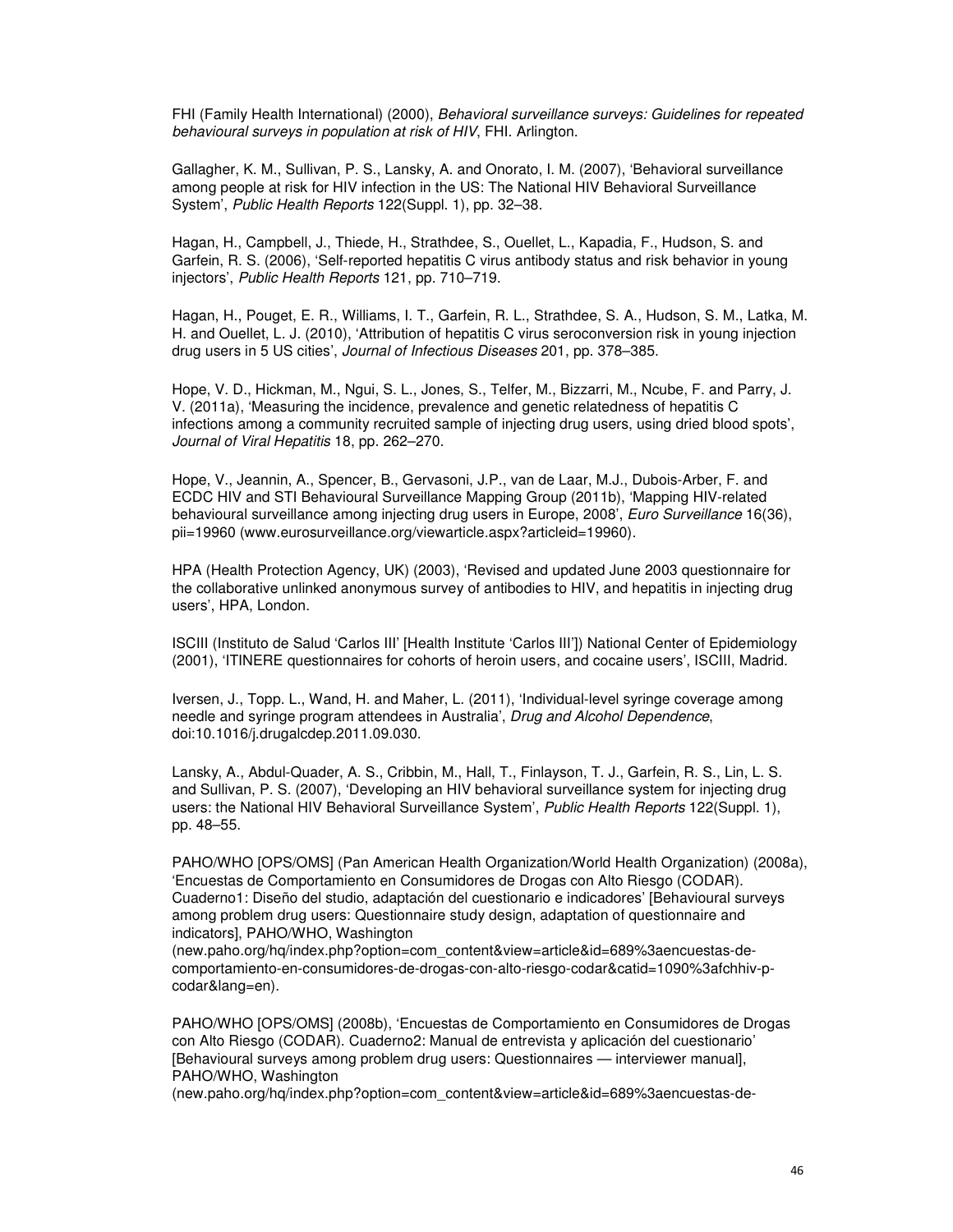comportamiento-en-consumidores-de-drogas-con-alto-riesgo-codar&catid=1090%3afchhiv-pcodar&lang=en).

PAHO/WHO [OPS/OMS] (2008c), 'Encuestas de Comportamiento en Consumidores de Drogas con Alto Riesgo (CODAR). Cuaderno3: Cuestionario C-CODAR' [Behavioural surveys among problem drug users: Questionnaires — Questionnaire C-CODAR], PAHO/WHO, Washington (new.paho.org/hq/index.php?option=com\_content&view=article&id=689%3aencuestas-decomportamiento-en-consumidores-de-drogas-con-alto-riesgo-codar&catid=1090%3afchhiv-pcodar&lang=en).

Pharris, A., Wiessing, L., Sfetcu, O., Hedrich, D., Botescu, A., Fotiou, A., Nikolopoulos, G. K., Malliori, M., Salminen, M., Suk, J. E., Griffiths, P. and van de Laar, M. J. (2011), 'Human immunodeficiency virus in injecting drug users in Europe following a reported increase of cases in Greece and Romania, 2011', Euro Surveillance, 16(48), pii=20032 (www.eurosurveillance.org/viewarticle.aspx?articleid=20032).

Reintjes, R. and Wiessing, L. (2007), '2nd-generation HIV surveillance and injecting drug use: Uncovering the epidemiological ice-berg', International Journal of Public Health 52(3), pp. 166– 172.

RIVM (National Institute for Public Health and the Environment, Bilthoven) (2002), 'Questionnaire for HIV survey of injecting drug users in the Netherlands: Study Rotterdam 2002', RIVM, The Netherlands.

Schlicting, E. G., Johnson, M. E., Brems, C., Wells, R. S., Fisher, D. G. and Reynolds, G., (2003), 'Validity of injecting drug users' self report of hepatitis A, B, and C', Clinical Laboratory Science 16, pp. 99–106.

SCIEH (Scottish Centre for Infection and Environmental Health) (1999), 'West Glasgow Hospitals, University of Glasgow: HCV infection questionnaire', SCIEH, Glasgow.

Stimson, G. V., Jones, S., Chalmers, C. and Sullivan, D. (1998), 'A short questionnaire (IRQ) to asses injecting risk behaviour', Addiction 93, pp. 337–347.

Thorpe, L. E., Ouellet, L. J., Hershow, R., Bailey, S. L., Williams, I. T., Williamson, J., Monterroso, E. R. and Garfein, R. S. (2002), 'Risk of hepatitis C virus infection among young adult injection drug users who share injection equipment', American Journal of Epidemiology 155, pp. 645-653.

UNAIDS (Joint United Nations Programme on HIV/AIDS) (2009), Guidelines on construction of core indicators: Monitoring the Declaration on Commitment on HIV/AIDS — 2010 reporting, UNAIDS, Geneva.

UNAIDS (2011), 'Global AIDS progress reporting 2012: Monitoring the 2011 Political Declaration on HIV/AIDS — Update for WCA 5 October 2011', PowerPoint presentation, RMA, UNAIDS, Geneva (www.unaids.org/AIDSReporting).

UNAIDS, WHO and Others (2000), National AIDS programmes: A guide to monitoring and evaluation, UNAIDS, Geneva.

WHO (World Health Organization) (2000), Drug injecting study questionnaire: Phase II, version 2ª, WHO, Geneva.

WHO and UNAIDS (2000), Guidelines for second generation HIV surveillance: The next decade, WHO and UNAIDS, Geneva.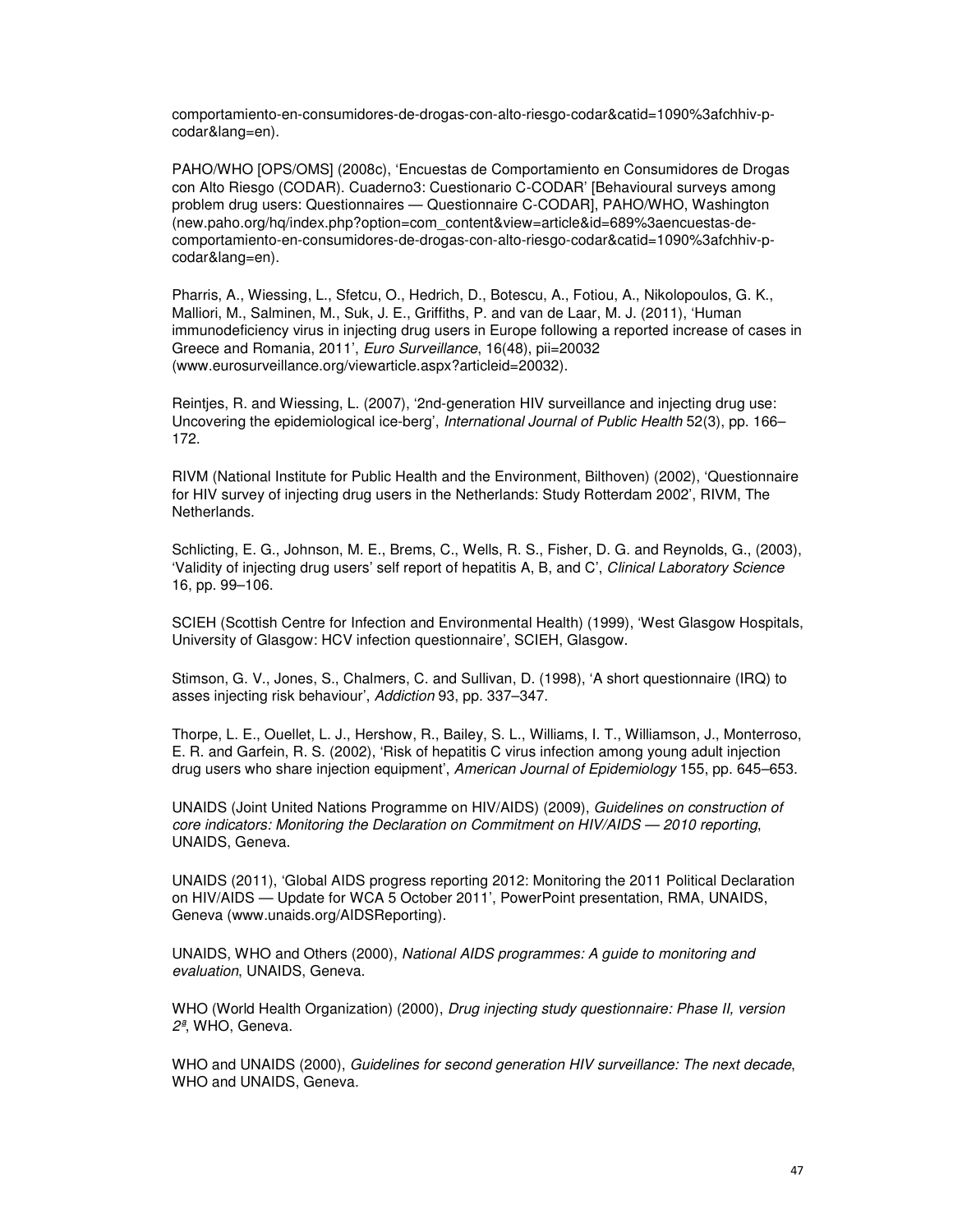WHO and UNAIDS (2002), Initiating second generation surveillance systems: Practical guidelines, WHO, Geneva.

WHO, UNODC (United Nations Office on Drugs and Crime) and UNAIDS (2009), Technical guide for countries to set targets for universal access to HIV prevention, treatment and care for injecting drug users, WHO, Geneva.

Wiessing, L. and Nardone, A. (2006), 'Ongoing HIV and viral hepatitis infections in IDUs across the EU, 2001–2005' Euro Surveillance 11(47), pii=3084 (www.eurosurveillance.org/viewarticle.aspx?articleid=3084).

Wiessing, L., Ncube, F., Hedrich, D., Griffiths, P., Hope, V., Gill, N., Hamers, F. F., de la Fuente, L., Klavs, I., Leinikki, P., Blystad, H., Meheus, A., Rezza, G., Stimson, G. and Goldberg, D. (2004), 'Surveillance of infectious diseases in IDUs across the EU: Information from the EU expert network', Euro Surveillance 8(4), pii=2368 (www.eurosurveillance.org/ViewArticle.aspx?ArticleId=2368).

Wiessing, L., Guarita, B., Giraudon, I., Brummer-Korvenkontio, H., Salminen, M. and Cowan, S. A. (2008a). 'European monitoring of notifications of hepatitis C virus infection in the general population and among injecting drug users (IDUs): The need to improve quality and comparability', Euro Surveillance 13(21), pii=18884 (www.eurosurveillance.org/ViewArticle.aspx?ArticleId=18884).

Wiessing, L., van de Laar, M. J., Donoghoe, M. C., Guarita, B., Klempová, D. and Griffiths, P. (2008b), 'HIV among injecting drug users in Europe: Increasing trends in the East', *Euro* Surveillance 13(50), pii=19067 (www.eurosurveillance.org/ViewArticle.aspx?ArticleId=19067).

Wiessing, L., Likatavicius, G., Hedrich, D., Guarita, B., van de Laar, M. J. and Vicente, J. (2011), 'Trends in HIV and hepatitis C virus infections among injecting drug users in Europe, 2005 to 2010', Euro Surveillance, 16(48), pii=20031

(www.eurosurveillance.org/ViewArticle.aspx?ArticleId=20031).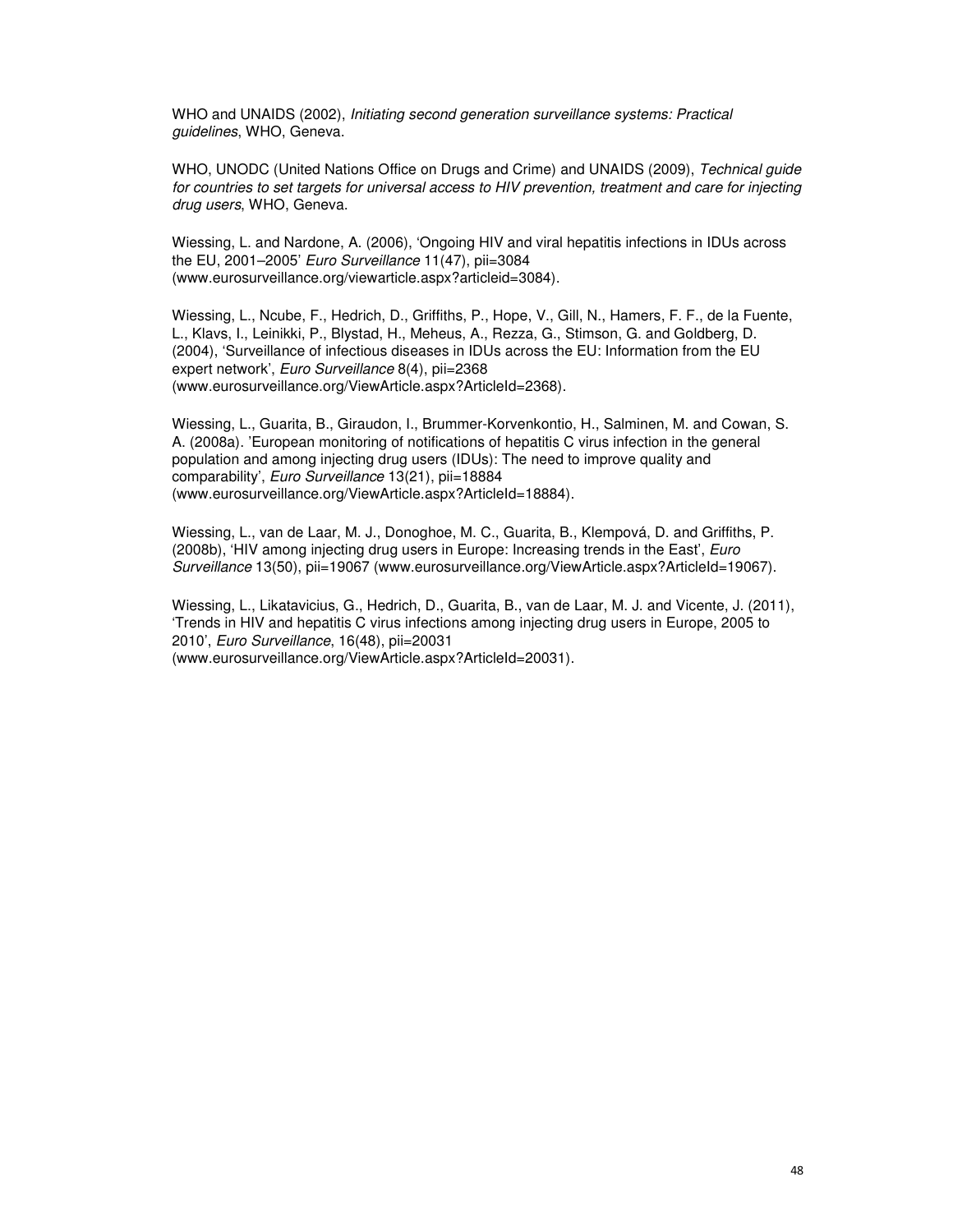## **Abbreviations**

**CDC** — Centers for Disease Control and Prevention

**CIBERESP** — Consortium for Biomedical Research in Epidemiology and Public Health

**DRID** — drug related infectious diseases

**ECDC** — European Centre for Disease Prevention and Control

**EMCDDA** — European Monitoring Centre for Drugs and Drug Addiction

**FHI** — Family Health International

**GHB/GBL** — Gamma-Hydroxybutyric acid/Gamma-ButyroLactone

- **HBV**  hepatitis B virus
- **HCl**  hydrochloride
- **HCV**  hepatitis C virus
- **HIV**  human immunodeficiency virus

**HPA** — Health Protection Agency, UK

- **ISCIII** Instituto de Salud 'Carlos III' [Health Institute 'Carlos III']
- **IDUs**  people who inject drugs [injecting drug users]
- **ISCED** International Standard Classification of Education

**MDMA** — 3,4-MethyleneDioxyMethAmphetamine

- **MSM**  men who have sex with men
- **NFP**  national focal point
- **NSP**  needle and syringe programmes
- **OPS/OMS** Organización Panamericana de la Salud/Organización Mundial de la Salud (Pan American Health Organization/World Health Organization)
- **OST** opioid substitution treatment
- **PAHO**  Pan American Health Organization
- **Reitox**  Réseau Européen d'Information sur les drogues et les Toxicomanies (European Information Network on Drugs and Drug Addiction)
- **SCIEH**  Scottish Centre for Infection and Environmental Health
- **ST9**  Standard Table 9
- **STI** sexually transmitted infections
- **TDI** treatment demand indicator
- **UNAIDS**  Joint United Nations Programme on HIV/AIDS
- **UNODC**  United Nations Office on Drugs and Crime
- **WHO**  World Health Organization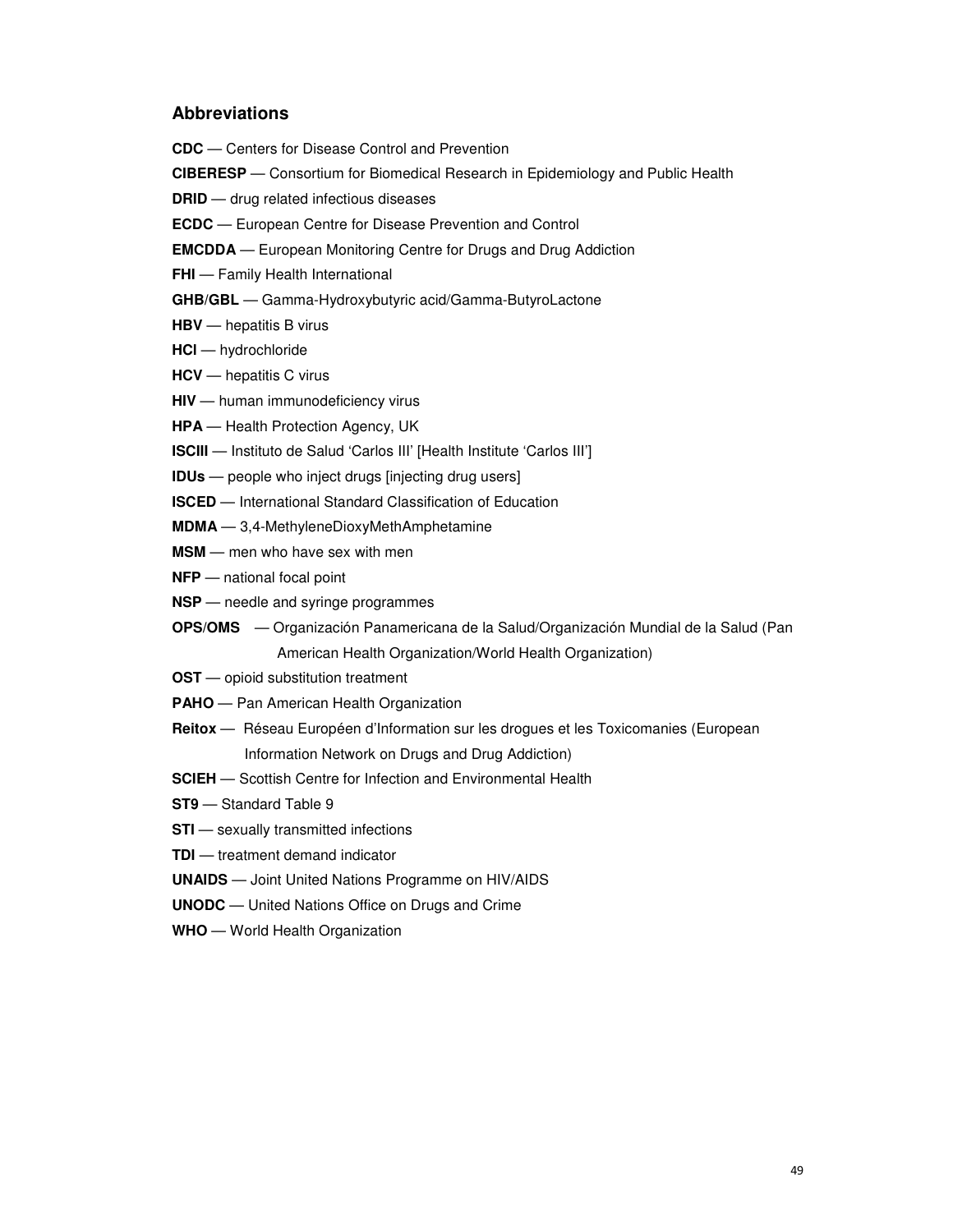| PRIORITY<br><b>STATUS</b> | <b>THEMATIC</b><br><b>AREA</b>  | <b>INDICATOR</b>                                                                                                               | DRID EXAMPLE<br>QUESTIONNAIRE   | Section | Page |
|---------------------------|---------------------------------|--------------------------------------------------------------------------------------------------------------------------------|---------------------------------|---------|------|
|                           | <b>INJECTING</b>                | O1 % current IDUs injecting with needles/syringes that had been used by others in the last 4 weeks                             | QF05, QF11                      | 4.1     | 15   |
|                           | <b>RISK</b>                     | O2 % current IDUs passing on used needles/syringes to others in the last 4 weeks                                               | QF05, QF23                      | 4.1     | 15   |
|                           |                                 | O3 % ever-IDUs, excluding known HIV-positives, who received an HIV test in the last 12 months and<br>who know their results    | QB01, QJ02, QJ03                | 4.3     | 18   |
|                           | <b>TESTING</b>                  | O4 % ever-IDUs who have ever been tested for HIV                                                                               | QB01, QJ01                      | 4.3     | 18   |
|                           |                                 | O5 % ever-IDUs who have ever been tested for HCV                                                                               | QB01, QJ06                      | 4.4     | 20   |
|                           |                                 | O6 % current IDUs who report using their last needle or syringe more than once                                                 | QF05, QF08, QF09                | 4.6     | 23   |
|                           |                                 | O7 Mean and median number of times current IDUs report using their last needle or syringe                                      | QF05, QF08, QF09                | 4.6     | 23   |
|                           | <b>INJECTING</b>                | O8 Mean and median number of injections in the last 4 weeks, among current IDUs                                                | QF05, QF06, QF07                | 4.7     | 24   |
|                           | <b>RISK</b>                     | O9 % current IDUs receiving and injecting with used needles/syringes from 3 or more people, in the last<br>4 weeks             | QF05, QF15                      | 4.8     | 26   |
|                           |                                 | O10 Mean and median number of sharing partners among current IDUs, in the last 4 weeks (including<br>those with zero partners) | QF05, QF15                      | 4.8     | 26   |
|                           | <b>SEXUAL RISK</b>              | O11 % female ever-IDUs who received money, drugs or other benefits in exchange for sex in the last<br>12 months                | QB01, QC02, QH15                | 4.9     | 27   |
|                           |                                 | O12 % male ever-IDUs who report anal sex with a male partner in the last 12 months                                             | QB01, QC02, QH02                | 4.10    | 28   |
| OPTIONAL INDICATORS       |                                 | O13 % ever-IDUs who report the use of a condom at last sexual intercourse with a steady partner in the<br>last 12 months       | QB01, QH04, QH07                | 4.11    | 29   |
|                           |                                 | O14 % ever-IDUs who report the use of a condom at last sexual intercourse with a casual partner in the<br>last 12 months       | QB01, QH10, QH13                | 4.11    | 29   |
|                           |                                 | O15 % ever-IDUs who report the use of a condom at last sexual intercourse with a sex work client in<br>the last 12 months      | QB01, QH15, QH18                | 4.11    | 29   |
|                           |                                 | O16 Mean and median number of partners with whom ever-IDUs have had sexual intercourse in the<br>last 12 months                | QB01, QH05, QH11,<br>QH16, QH20 | 4.12    | 32   |
|                           | <b>INTERVENTION</b><br>COVERAGE | O17 Mean and median number of sterile needles/syringes available for personal use in the last 4 weeks<br>among current IDUs    | QF05, QG04                      | 4.13    | 33   |
|                           |                                 | O18 Mean and median age of ever-IDUs                                                                                           | QA01, QB01, QC01                | 4.15    | 37   |
|                           |                                 | O19 Mean and median age of new IDUs among all ever-IDUs                                                                        | QA01, QB01, QC01,<br>QF01       | 4.15    | 37   |
|                           | SOCIO-<br><b>DEMOGRAPHIC</b>    | O20 % ever-IDUs with less than 5 years since their first injection                                                             | QA01, QB01, QC01,<br>QF01       | 4.17    | 39   |
|                           |                                 | O21 Mean and median number of years since first injection among ever-IDUs                                                      | QA01, QB01, QC01,<br>QF01       | 4.17    | 39   |
|                           |                                 | O22 % ever-IDUs who report having ever injected in prison.                                                                     | QB01, QI09                      | 4.19    | 42   |

## **Annex 1. Optional behavioural indicators in ST9 part 3**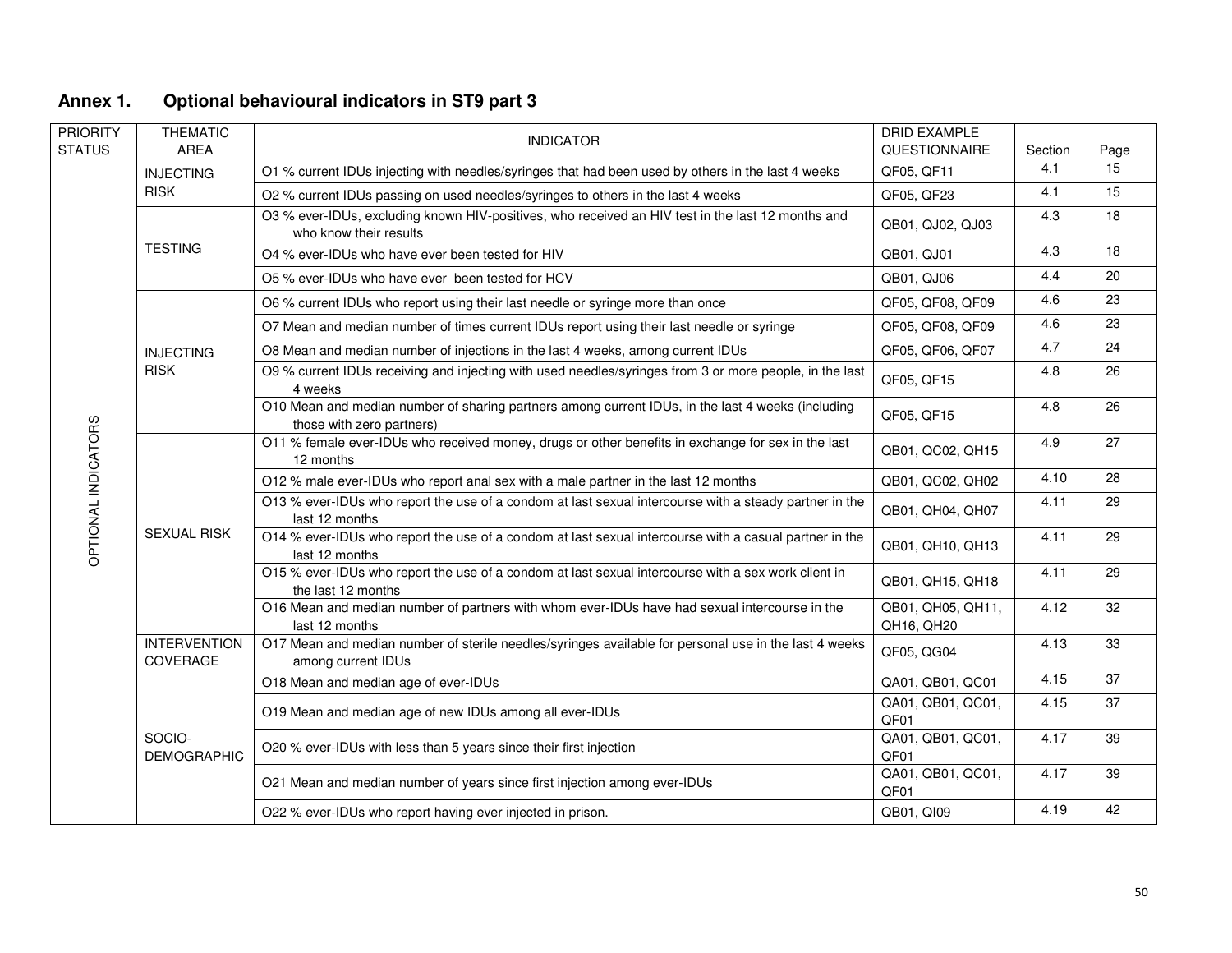## **Annex 2. Main changes in the DRID Guidance Module in comparison to the 2006 pilot version of ST9 part 3**

Note: A) This annex does not include all newly proposed indicators (see Table 2 and Annex 1 for the full list). As the aim here is to show changes since the previous pilot version, the annex includes the pilot indicators and only the new indicators that will be collected by the EMCDDA (i.e. those included in ST9 part 3). B) Indicators that are based on the pilot version for use at national level but not included in Fonte are shown in grey. C) The table follows the order of indicators in the pilot version (in the first column).

|       | Fonte template pilot version 2007-12                                                                                                                                                                      | DRID Guidance Module: behavioural indicators for people who inject drugs |                                                                                                                                                                                                                |            |           |                                                                                                                                                                      |
|-------|-----------------------------------------------------------------------------------------------------------------------------------------------------------------------------------------------------------|--------------------------------------------------------------------------|----------------------------------------------------------------------------------------------------------------------------------------------------------------------------------------------------------------|------------|-----------|----------------------------------------------------------------------------------------------------------------------------------------------------------------------|
| No.   | Label and data requested                                                                                                                                                                                  | No.                                                                      | <b>Label and definition</b>                                                                                                                                                                                    | <b>New</b> | In Fonte  | <b>Changes and comparability</b>                                                                                                                                     |
| 1.3.1 | Mean age of total sample<br>Data requested<br>- Total sample size of ever injectors<br>(IDUs).<br>2 - Number of IDUs with a valid answer                                                                  | A <sub>8</sub>                                                           | % ever-IDUs under age 25<br>Definition:<br>Numerator: Ever-IDUs under age 25.<br>$\circ$<br>Denominator: All ever-IDUs in the study.<br>$\circ$                                                                | Yes        | Yes       | Changes:<br>Definition: Yes<br>$\circ$<br>Reference period: Does not apply<br>$\Omega$<br>Format: Yes, from mean to percentage<br>$\circ$<br>Comparable: No          |
|       | for age.<br>3 - Mean age of total sample.                                                                                                                                                                 | O <sub>18</sub>                                                          | Mean and median age of ever-IDUs<br>Definition:<br>Mean and median age in years of all ever-<br>$\circ$<br>IDU <sub>s</sub> .                                                                                  | <b>No</b>  | <b>No</b> | Changes:<br>Definition: No<br>$\circ$<br>Reference period: Does not apply<br>$\Omega$<br>Format: Mean unchanged, a median is<br>$\circ$<br>added<br>Comparable: Yes  |
| 1.3.2 | Mean age (New injectors who injected<br>for the first time less than 2 years ago)<br>Data requested<br>4 - Number of new IDUs with a valid<br>answer for age.<br>5 - Mean age of new injectors.           | O <sub>19</sub>                                                          | Mean and median age of new IDUs among all ever-<br><b>IDUS</b><br>Definition:<br>Mean and median age in years of ever-<br>$\circ$<br>IDUs who injected for the first time less than<br>2 years ago (new IDUs). | <b>No</b>  | <b>No</b> | Changes:<br>Definition: No<br>$\circ$<br>Reference period: Does not apply<br>$\Omega$<br>Format: Mean unchanged, a median is<br>$\Omega$<br>added<br>Comparable: Yes |
| 1.3.3 | Proportion of female gender<br>Data requested<br>6 - Number of females among the ever-<br>IDU <sub>s</sub><br>7 - Number of ever-IDUs with valid<br>information for gender.<br>8 - Proportion of females. | A <sub>9</sub>                                                           | % females among ever-IDUs<br>Definition:<br>Numerator: Female ever-IDUs.<br>$\circ$<br>Denominator: All ever-IDUs in the sample.<br>$\Omega$                                                                   | <b>No</b>  | Yes       | Changes:<br>Definition: Minor changes<br>$\circ$<br>Reference period: No<br>$\circ$<br>Format: No<br>$\circ$<br>Comparable: Yes                                      |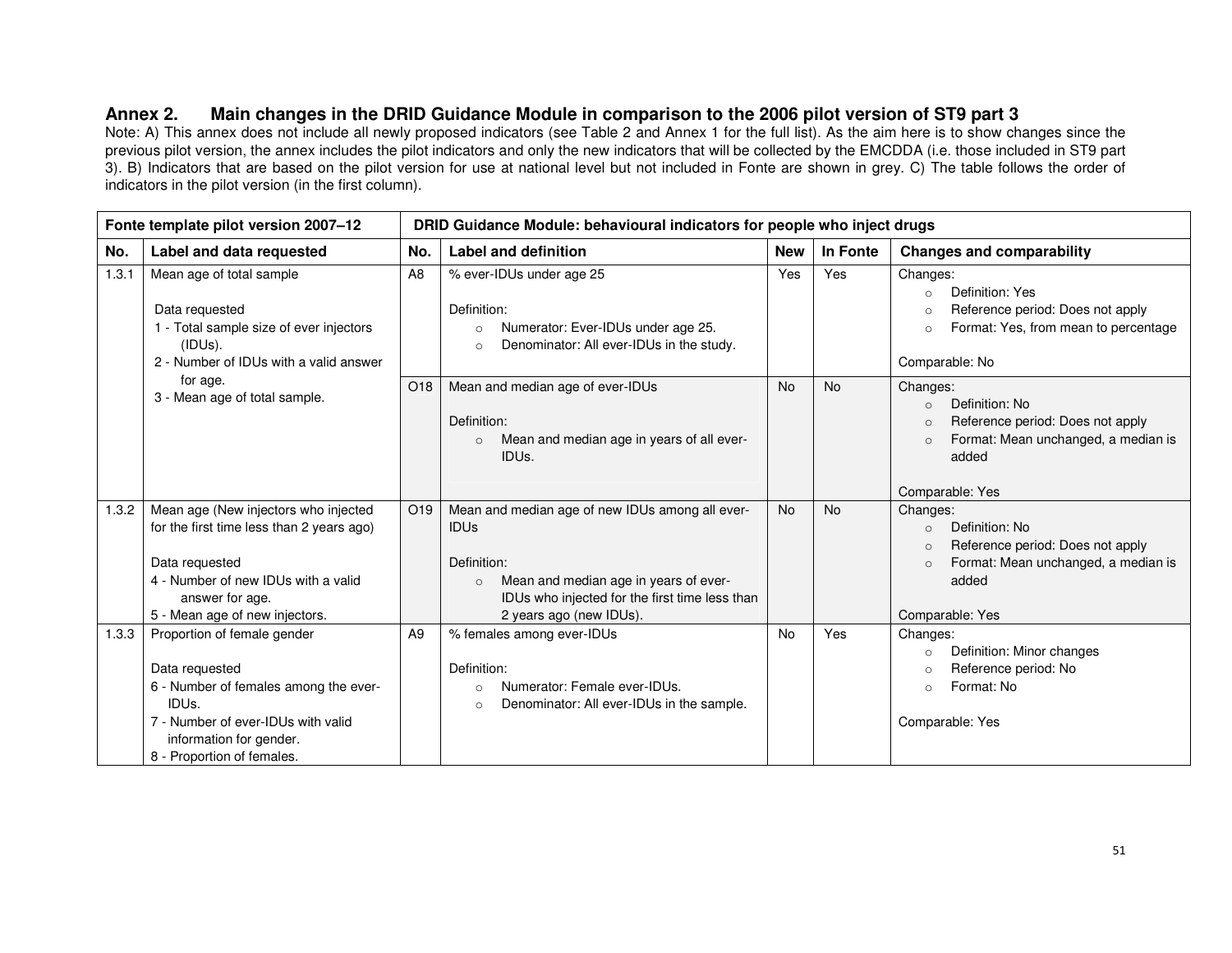| 1.4.2 | Sharing needles/syringes (includes both<br>lending and borrowing as well as<br>otherwise using a needle/syringe already<br>used by someone else, even if cleaned)<br>Data requested<br>9 - Number of current IDUs sharing<br>needles/syringes.<br>10 - Number of current IDUs with a valid<br>answer for needles/syringes.<br>11 - Proportion sharing needles/syringes                                                                                                                              | C <sub>1</sub> | % current IDUs sharing used needles/syringes in the<br>last 4 weeks (receiving or passing on)<br>Definition:<br>Numerator: IDUs injecting with<br>$\circ$<br>needles/syringes that have been used by<br>others, or passing their used<br>needles/syringes to others, even if cleaned,<br>in the last 4 weeks.<br>Denominator: IDUs who have injected in the<br>$\circ$<br>last 4 weeks.                                                                                                     | <b>No</b> | Yes | Changes:<br>Definition: Minor changes Reference<br>period: No<br>Format: No<br>$\circ$<br>Comparable: Yes                                                                                                                      |
|-------|-----------------------------------------------------------------------------------------------------------------------------------------------------------------------------------------------------------------------------------------------------------------------------------------------------------------------------------------------------------------------------------------------------------------------------------------------------------------------------------------------------|----------------|---------------------------------------------------------------------------------------------------------------------------------------------------------------------------------------------------------------------------------------------------------------------------------------------------------------------------------------------------------------------------------------------------------------------------------------------------------------------------------------------|-----------|-----|--------------------------------------------------------------------------------------------------------------------------------------------------------------------------------------------------------------------------------|
| 1.4.4 | Sharing needles/syringes or other<br>injecting equipment (includes both<br>lending and borrowing as well as<br>otherwise using any injecting materials<br>already used by someone else, even if<br>cleaned - e.g. needle/syringe, water,<br>cotton/filter, cooker, spoon, acid/lemon<br>etc.)<br>Data requested<br>12 - Number of current IDUs sharing<br>paraphernalia.<br>13 - Number of current IDUs with a valid<br>answer for sharing paraphernalia.<br>14 - Proportion sharing paraphernalia. | C <sub>2</sub> | % current IDUs sharing any used injecting<br>paraphernalia in the last 4 weeks other than<br>needles/syringes (using together, receiving or<br>passing on)<br>Definition:<br>Numerator: IDUs sharing any other used<br>$\circ$<br>injecting materials than needles/syringes<br>(using together, receiving or passing on),<br>even if cleaned - e.g. water, cotton/filter,<br>cooker, spoon, acid/lemon juice etc.<br>Denominator: IDUs who have injected in the<br>$\circ$<br>last 4 weeks. | <b>No</b> | Yes | Changes:<br>Definition: Yes, pilot version included<br>$\circ$<br>needles/syringes, these have been<br>taken out, and other changes in<br>wording<br>Reference period: No<br>Format: No<br>$\circ$<br>Comparable: No $(^{16})$ |

<sup>&</sup>lt;sup>16</sup> Note that if there is a very large overlap between needle/syringe sharing and other paraphernalia sharing (in the sense that in an IDU population all those who have shared<br>other paraphernalia also shared the needles/s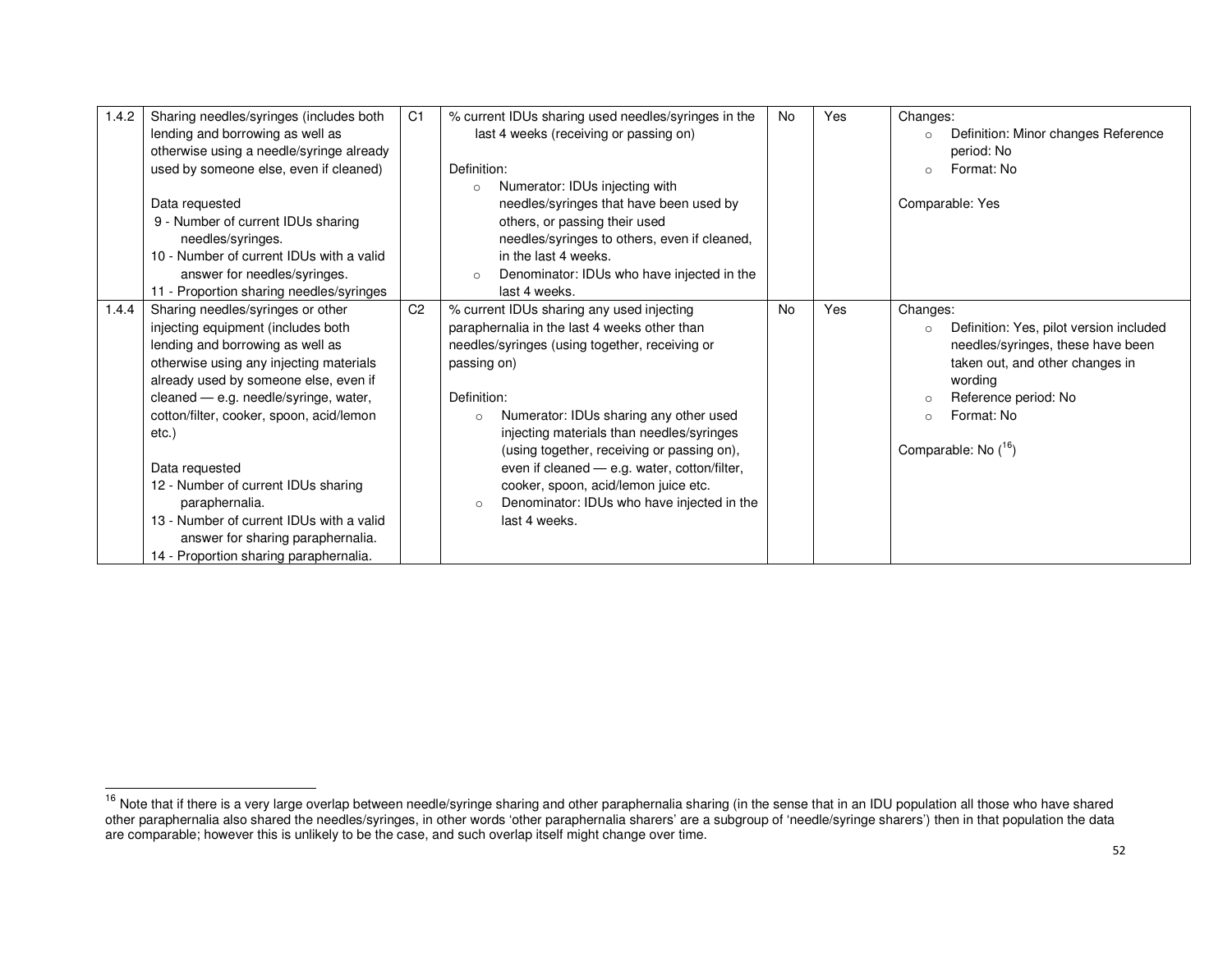| 1.4.6 | Recent HIV testing uptake. (Has the user<br>been tested for HIV infection in the last<br>12 months (before this survey or<br>screening)?<br>Data requested<br>15 - Number of ever-IDUs tested for HIV.<br>16 - Number of ever-IDUs with a valid<br>answer for recent HIV testing.<br>17 - Proportion HIV tested.<br>18 - Proportion HIV tested and knowing                    | C <sub>3</sub> | % ever-IDUs, excluding known HIV-positives, who<br>received an HIV test in the last 12 months<br>Definition:<br>Numerator: Ever-IDUs tested for HIV<br>$\circ$<br>infection in the last 12 months, excluding<br>those with known positive serostatus.<br>Denominator: All ever-IDUs excluding those<br>$\circ$<br>with known positive status.                                                                                        | <b>No</b> | Yes | Changes:<br>Definition: Yes, cases with a known<br>$\circ$<br>positive status are now excluded. If<br>excluding these cases is not possible<br>data can still be provided indicating this<br>Reference period: No<br>$\circ$<br>Format: No<br>$\circ$<br>Comparable: Depending on HIV prevalence,<br>data can be compared where prevalence is<br>low $(^{17})$ |
|-------|-------------------------------------------------------------------------------------------------------------------------------------------------------------------------------------------------------------------------------------------------------------------------------------------------------------------------------------------------------------------------------|----------------|--------------------------------------------------------------------------------------------------------------------------------------------------------------------------------------------------------------------------------------------------------------------------------------------------------------------------------------------------------------------------------------------------------------------------------------|-----------|-----|----------------------------------------------------------------------------------------------------------------------------------------------------------------------------------------------------------------------------------------------------------------------------------------------------------------------------------------------------------------|
|       | test result.                                                                                                                                                                                                                                                                                                                                                                  | O <sub>3</sub> | % ever-IDUs, excluding known HIV-positives, who<br>received an HIV test in the last 12 months and who<br>know their results<br>(UNGASS indicator)<br>Definition:<br>Numerator: Ever-IDUs tested for HIV<br>$\circ$<br>infection in the last 12 months, who know<br>their test result, excluding those with known<br>positive serostatus.<br>Denominator: All ever-IDUs excluding those<br>$\circ$<br>with known positive serostatus. | <b>No</b> | Yes | Changes:<br>Definition: Yes, cases with known<br>$\circ$<br>positive status are now excluded. If this<br>is not possible data can still be<br>provided indicating this.<br>Reference period: No<br>$\circ$<br>Format: No<br>$\circ$<br>Comparable: Depending on HIV prevalence,<br>data can be compared where prevalence is<br>low $(^{17})$                   |
| 1.4.8 | Recent HCV testing uptake (Has the<br>user been tested for HCV infection in the<br>last 12 months (before this survey or<br>screening)?)<br>Data requested<br>19 - Number of ever-IDUs tested for<br>HCV.<br>20 - Number of ever-IDUs with a valid<br>answer for recent HCV testing.<br>21 - Proportion HCV tested.<br>22 - Proportion HCV tested and knowing<br>test result. | C <sub>4</sub> | % ever-IDUs, excluding known HCV-infected, who<br>received an HCV test in the last 12 months<br>Definition:<br>Numerator: Ever-IDUs tested for HCV in the<br>$\circ$<br>last 12 months, excluding those with known<br>chronic infection or self-reported antibody<br>positive.<br>Denominator: All ever-IDUs, excluding<br>$\circ$<br>those with known chronic infection or self-<br>reported antibody positive.                     | <b>No</b> | Yes | Changes:<br>Definition: Yes, excludes cases with a<br>$\circ$<br>known chronic infection or self-reported<br>antibody positive.<br>Reference period: No<br>$\circ$<br>Format: No<br>$\circ$<br>Comparable: No                                                                                                                                                  |

<sup>&</sup>lt;sup>17</sup> In practice the difference will be small unless prevalence is very high, in countries where prevalence is very high data may only be compared if test uptake is not<br>substantially different among positives and negatives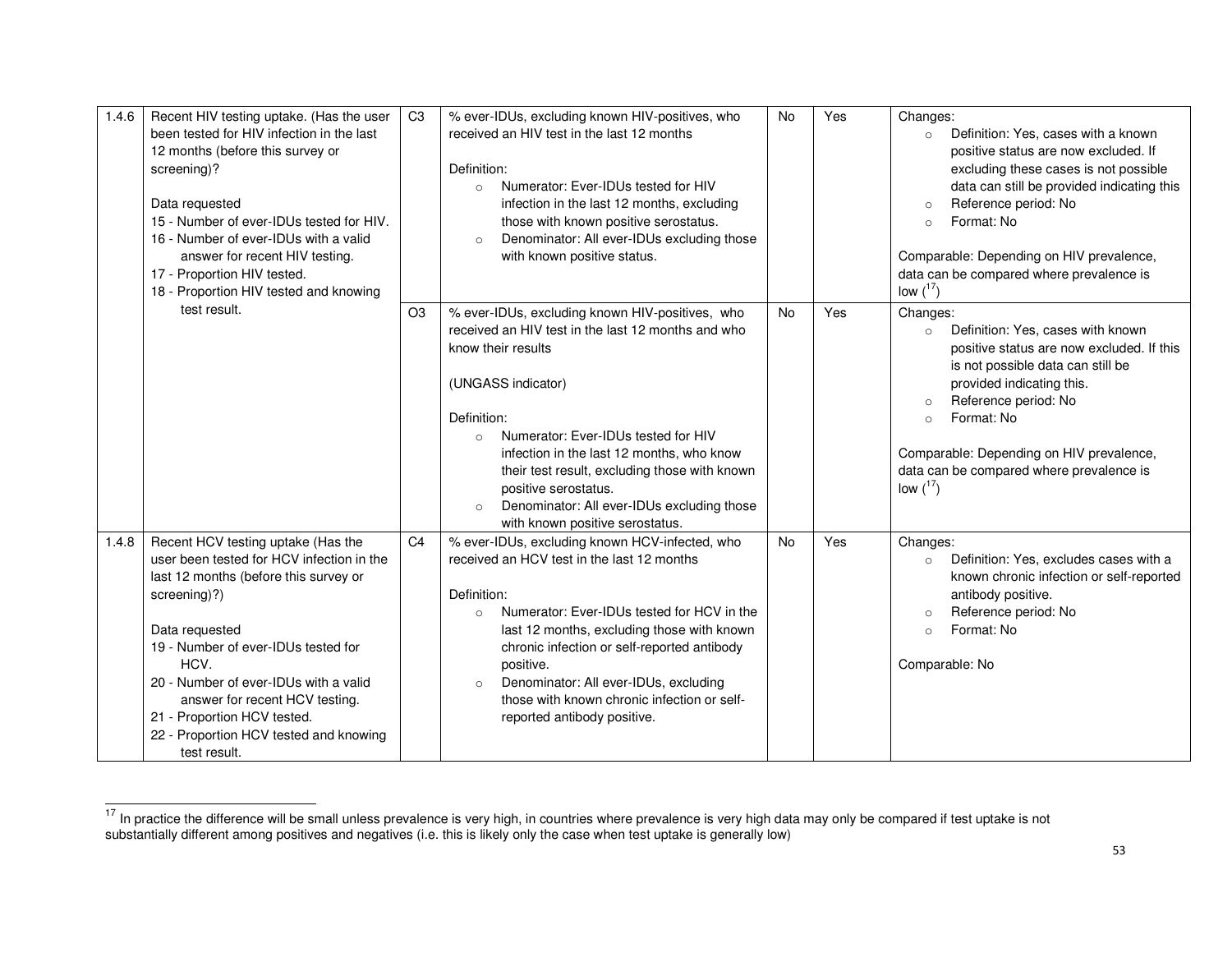| 1.5.1 | Injecting frequency (How many times did<br>the user (ever-IDUs) inject in the last 4<br>weeks?)<br>Data requested<br>23 - Number of ever-IDUs with a valid<br>answer for injecting frequency.<br>24 - Proportion not injecting in the last 4<br>weeks.<br>25 - Proportion injecting once a week or<br>less.<br>26 - Proportion injecting 2–6 times per<br>week.<br>27 - Proportion injecting daily.<br>28 - Proportion injecting several times a<br>day. | A2             | % current IDUs injecting once per day or more, in the<br>last 4 weeks<br>Definition:<br>Numerator: IDUs who report injecting daily<br>$\circ$<br>or more than daily, in the last 4 weeks.<br>Denominator: IDUs who have injected in the<br>$\circ$<br>last 4 weeks. | No | Yes | Changes:<br>Definition: Yes<br>$\circ$<br>Reference period: No<br>$\circ$<br>Format: Yes<br>$\circ$<br>Zero category was dropped by<br>changing to current IDUs; this<br>results in different proportions<br>Of the original 5 proportions only<br>the sum of daily injecting and<br>injecting several times a day is<br>now asked<br>Comparable: No<br>Note: could attempt to make comparable by<br>recalculating (adding two categories together, |
|-------|----------------------------------------------------------------------------------------------------------------------------------------------------------------------------------------------------------------------------------------------------------------------------------------------------------------------------------------------------------------------------------------------------------------------------------------------------------|----------------|---------------------------------------------------------------------------------------------------------------------------------------------------------------------------------------------------------------------------------------------------------------------|----|-----|-----------------------------------------------------------------------------------------------------------------------------------------------------------------------------------------------------------------------------------------------------------------------------------------------------------------------------------------------------------------------------------------------------------------------------------------------------|
|       | 29 - Mean times injected in the last 4<br>weeks.                                                                                                                                                                                                                                                                                                                                                                                                         | O <sub>8</sub> | Mean and median number of injections in the last 4<br>weeks, among current IDUs<br>Definition:<br>Population mean and median of the number<br>$\circ$<br>of injections in the last 4 weeks, among<br>IDUs who have injected in the last 4 weeks<br>(current IDUs).  | No | Yes | leaving out non-injectors)<br>Changes:<br>Definition: Yes<br>$\circ$<br>Reference period: No<br>$\circ$<br>Format: Yes<br>$\circ$<br>Original zero category has been<br>dropped by changing to current<br>IDUs, this results in a different<br>mean<br>Mean number of injections moved<br>to Optional<br>Comparable: Yes, if recalculated (taking out<br>those not injecting in the last 4 weeks)                                                   |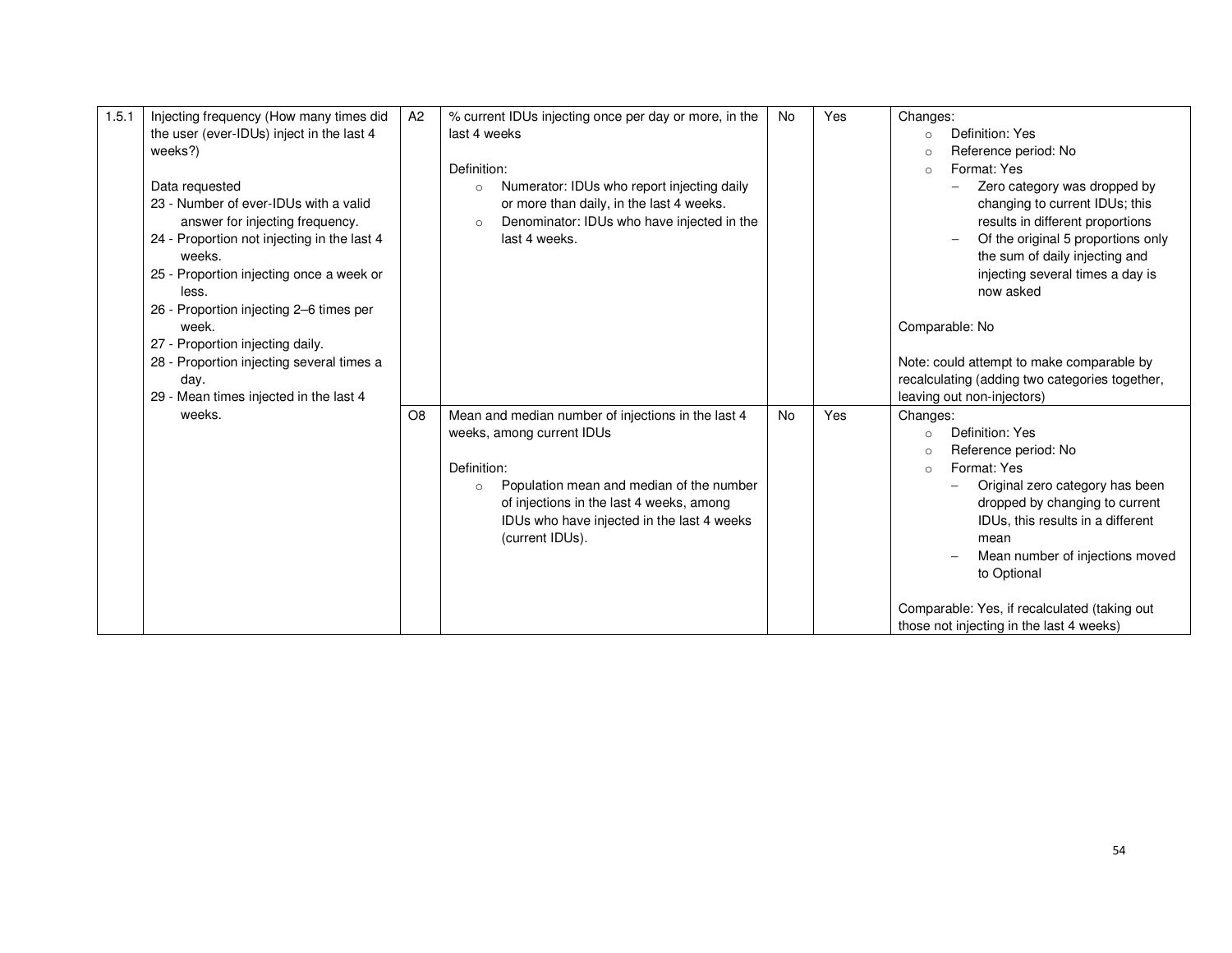| 1.5.3 | Personal reuse of needles/syringes (For<br>the last needle and syringe that was<br>already discarded, how many times did<br>the respondent use it; if applicable:<br>before sharing it?)<br>Data requested<br>30 - Number of current IDUs with a valid<br>answer for personal reuse of<br>needles/syringes.                                                                                                                                                                                                                                                                                                                                           | O <sub>6</sub> | % current IDUs who report using their last needle or<br>syringe more than once<br>Definition:<br>Numerator: Current IDUs who report using<br>$\circ$<br>their last needle or syringe more than once<br>before disposing of it and before anyone<br>else used it.<br>Denominator: IDUs who have injected in the<br>$\circ$<br>last 4 weeks (current IDUs). | <b>No</b> | No        | Changes:<br>Definition: Yes, from 'reuse' to 'use'<br>$\circ$<br>and minor changes in wording.<br>Reference period: No<br>$\circ$<br>Format: From mean to percentage<br>$\circ$<br>Comparable: No                                                                          |
|-------|-------------------------------------------------------------------------------------------------------------------------------------------------------------------------------------------------------------------------------------------------------------------------------------------------------------------------------------------------------------------------------------------------------------------------------------------------------------------------------------------------------------------------------------------------------------------------------------------------------------------------------------------------------|----------------|-----------------------------------------------------------------------------------------------------------------------------------------------------------------------------------------------------------------------------------------------------------------------------------------------------------------------------------------------------------|-----------|-----------|----------------------------------------------------------------------------------------------------------------------------------------------------------------------------------------------------------------------------------------------------------------------------|
|       | 31 - Mean times of safe reuse per<br>needle/syringe.                                                                                                                                                                                                                                                                                                                                                                                                                                                                                                                                                                                                  | <b>O7</b>      | Mean and median number of times current IDUs<br>report using their last needle or syringe<br>Definition:<br>Mean and median number of times IDUs<br>$\circ$<br>report using their last needle or syringe<br>before disposing of it and before anyone<br>else used it, among IDUs who have injected<br>in the last 4 weeks (current IDUs).                 | <b>No</b> | <b>No</b> | Changes:<br>Definition: Yes, from 'reuse' to 'use'<br>$\circ$<br>and minor changes in wording<br>Reference period: No<br>$\circ$<br>Format: No, median added<br>$\Omega$<br>Comparable: No<br>Note: could attempt to make comparable by<br>recalculating (use = reuse + 1) |
| 1.5.5 | Number of different sharing partners<br>(From how many different people did the<br>user borrow needles/syringes in the last<br>4 weeks? Note that this variable refers<br>only to borrowing needles/syringes, not<br>the sharing of other paraphernalia. If<br>data are only available on the combined<br>variable 'number of borrowing or lending<br>partners' or 'number of injecting<br>partners', then please provide the data<br>and the definition used.)<br>Data requested<br>32 - Number of current IDUs with a valid<br>answer for different sharing<br>partners.<br>33 - Proportion receiving<br>needles/syringes from 2 or more<br>people. | O <sub>9</sub> | % current IDUs receiving and injecting with used<br>needles/syringes from 3 or more people, in the last 4<br>weeks<br>Definition:<br>Numerator: Current IDUs receiving and<br>$\circ$<br>injecting with used needles/syringes from 3<br>or more people, in the last 4 weeks.<br>Denominator: IDUs who have injected in the<br>$\circ$<br>last 4 weeks.    | <b>No</b> | <b>No</b> | Changes:<br>Definition: Yes, from '2 or more' to '3 or<br>$\circ$<br>more', also minor changes in wording<br>Reference period: No<br>$\circ$<br>Format: No<br>$\Omega$<br>Comparable: No                                                                                   |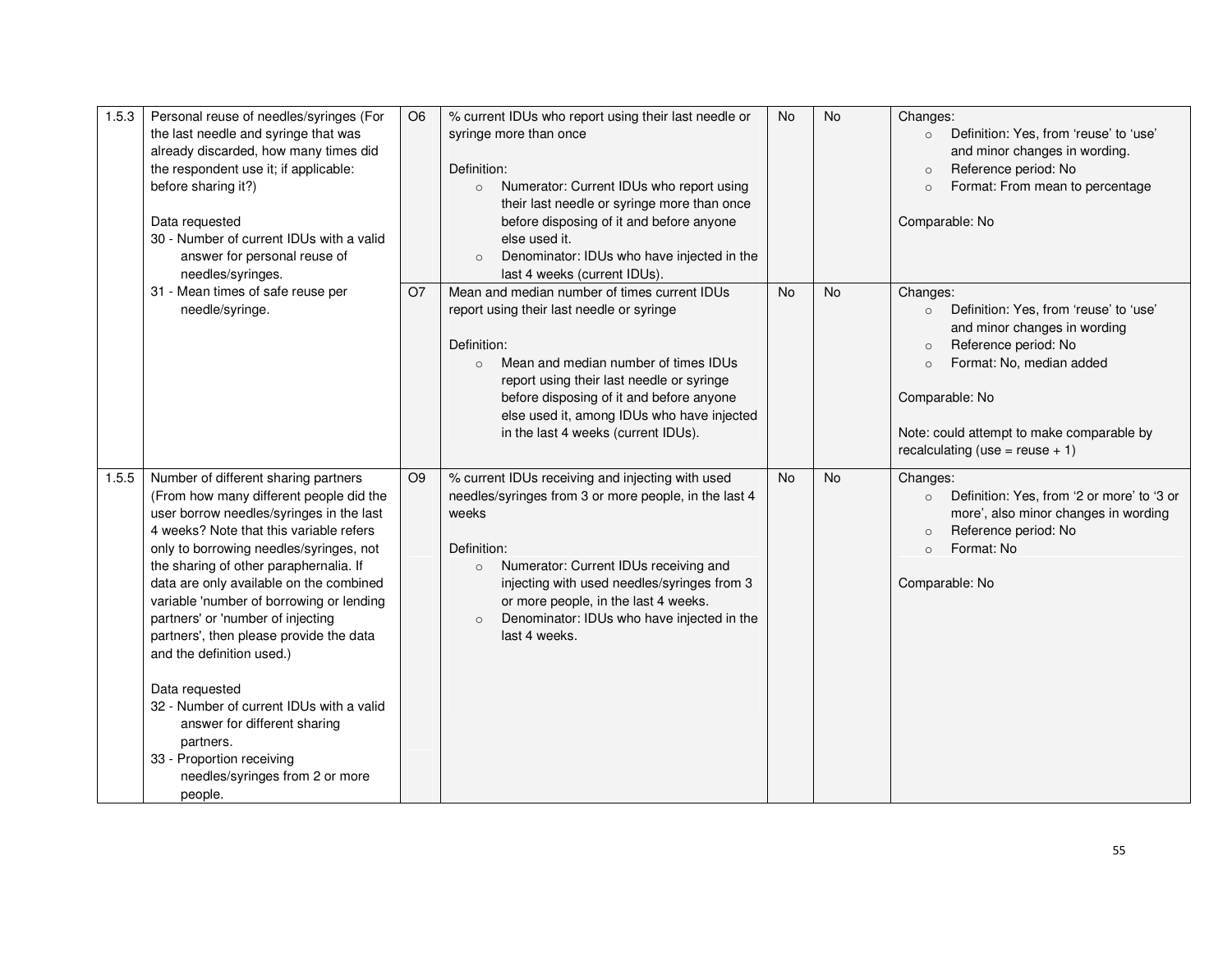|       | 34 - Mean number of sharing partners in<br>the last 4 weeks.                    | O <sub>10</sub> | Mean and median number of sharing partners<br>among current IDUs, in the last 4 weeks (including | <b>No</b> | <b>No</b> | Changes:<br>Definition: No, minor changes in<br>$\circ$                                            |
|-------|---------------------------------------------------------------------------------|-----------------|--------------------------------------------------------------------------------------------------|-----------|-----------|----------------------------------------------------------------------------------------------------|
|       |                                                                                 |                 | those with zero partners)                                                                        |           |           | wording<br>Reference period: No<br>$\circ$                                                         |
|       |                                                                                 |                 | Definition:<br>Population mean among current IDUs (all<br>$\circ$                                |           |           | Format: Uncertain; no details were<br>$\circ$<br>provided about the inclusion of zero              |
|       |                                                                                 |                 | who injected in the last 4 weeks) of the<br>number of people from whom they received             |           |           | partners on the pilot version. Median<br>added                                                     |
|       |                                                                                 |                 | used needles/syringes in the last 4 weeks.                                                       |           |           |                                                                                                    |
|       |                                                                                 |                 |                                                                                                  |           |           | Comparable: No                                                                                     |
|       |                                                                                 |                 |                                                                                                  |           |           | Note: Due to lack of an accurate definition in the<br>pilot version the comparability is uncertain |
| 1.5.7 | Sex workers (What proportion of ever-                                           | A3              | % ever-IDUs who received money, drugs or other                                                   | <b>No</b> | Yes       | Changes:                                                                                           |
|       | IDUs in the sample report having<br>provided vaginal or anal sex to clients for |                 | benefits in exchange for sex in the last 12 months                                               |           |           | Definition: Minor changes<br>$\circ$<br>Reference period: Yes<br>$\circ$                           |
|       | money, drugs or other benefits in the last                                      |                 | Definition:                                                                                      |           |           | Format: No<br>$\circ$                                                                              |
|       | 4 weeks?)                                                                       |                 | Numerator: Ever-IDUs who report having<br>$\circ$                                                |           |           |                                                                                                    |
|       | Data requested                                                                  |                 | provided vaginal or anal sex to clients for<br>money, drugs or other benefits in the last 12     |           |           | Comparable: No                                                                                     |
|       | 35 - Number of ever-IDUs doing sex                                              |                 | months.                                                                                          |           |           | Note: Comparability may depend on regularity of                                                    |
|       | work in the last 4 weeks.                                                       |                 | Denominator: All ever-IDUs in the study.<br>$\circ$                                              |           |           | sex work practices                                                                                 |
|       | 36 - Number of IDUs with a valid answer<br>for sex work.                        |                 |                                                                                                  |           |           |                                                                                                    |
|       | 37 - Proportion IDUs reporting sex work<br>in the last 4 weeks.                 |                 |                                                                                                  |           |           |                                                                                                    |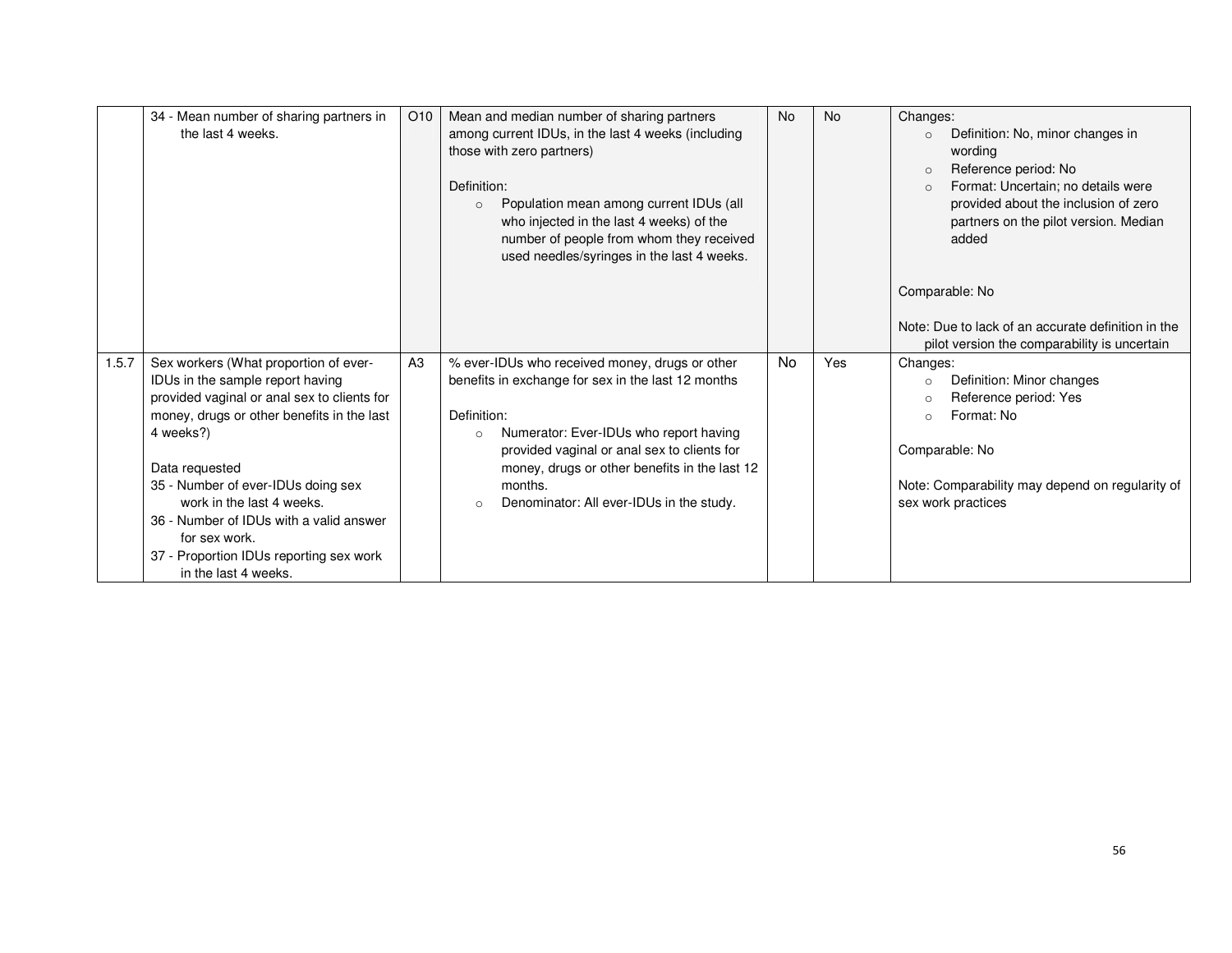| 1.5.9 | Condom use at last intercourse (Of the<br>ever-IDUs reporting sexual intercourse in<br>the last 4 weeks, what proportion of them<br>used a condom at the last intercourse?<br>The questions could be formulated as<br>follows: 'Have you had sexual<br>intercourse in the last 4 weeks?' If yes:<br>'Did you or your partner use a condom<br>when you last had sex?')<br>Data requested<br>38 - Number of ever-IDUs with<br>intercourse last 4 weeks.<br>39 - Number of IDUs using a condom at<br>last intercourse.<br>40 - Number of IDUs with valid answer<br>on condom use.<br>41 - Proportion using a condom at last | A4              | % ever-IDUs who report the use of a condom at last<br>sexual intercourse<br>(UNGASS indicator)<br>Definition:<br>Numerator: Ever-IDUs who report that a<br>$\circ$<br>condom was used the last time they had<br>sexual (vaginal or anal) intercourse.<br>Denominator: Ever-IDUs who report having<br>$\circ$<br>injected drugs and having had sexual<br>intercourse in the last 12 months. | <b>No</b> | Yes | Changes:<br>Definition: No<br>$\circ$<br>Reference period: In the pilot version<br>$\circ$<br>last intercourse was defined as in the<br>last 4 weeks and now it is in the last 12<br>months. This should have minor effects<br>on comparability of data as both are<br>still referring to 'last sexual intercourse'<br>Format: No<br>$\circ$<br>Comparable: Yes, with caution |
|-------|--------------------------------------------------------------------------------------------------------------------------------------------------------------------------------------------------------------------------------------------------------------------------------------------------------------------------------------------------------------------------------------------------------------------------------------------------------------------------------------------------------------------------------------------------------------------------------------------------------------------------|-----------------|--------------------------------------------------------------------------------------------------------------------------------------------------------------------------------------------------------------------------------------------------------------------------------------------------------------------------------------------------------------------------------------------|-----------|-----|-------------------------------------------------------------------------------------------------------------------------------------------------------------------------------------------------------------------------------------------------------------------------------------------------------------------------------------------------------------------------------|
| 1.6.1 | intercourse.<br>Number of sterile needles/syringes (How<br>many sterile needles/syringes did the<br>user obtain in the last 4 weeks? Note this<br>can be from any source.)<br>Data requested<br>42 - Number of current IDUs with a valid<br>answer for sterile needles/syringes.<br>43 - Mean number of sterile needles last<br>4 weeks.                                                                                                                                                                                                                                                                                 | A <sub>6</sub>  | % current IDUs who report having 15 or more sterile<br>needles/syringes available for personal use in the<br>last 4 weeks<br>Definition:<br>Numerator: Current IDUs who report having<br>$\circ$<br>15 or more sterile needles/syringes<br>available for personal use in the last 4<br>weeks.<br>Denominator: All current IDUs in the study.<br>$\circ$                                    | <b>No</b> | Yes | Changes:<br>Definition: Yes, change in wording from<br>$\circ$<br>'obtained' to 'available'<br>Reference period: No<br>$\circ$<br>Format: Yes, from mean to percentage<br>$\circ$<br>Comparable: No                                                                                                                                                                           |
|       |                                                                                                                                                                                                                                                                                                                                                                                                                                                                                                                                                                                                                          | O <sub>17</sub> | Mean and median number of sterile needles/syringes<br>available for personal use in the last 4 weeks among<br>current IDUs<br>Definition:<br>Mean and median number of sterile<br>$\circ$<br>needles/syringes available for personal use<br>in the last 4 weeks among IDUs who have<br>injected in the last 4 weeks.                                                                       | <b>No</b> | No  | Changes:<br>Definition: Yes, change in wording from<br>$\circ$<br>'obtained' to 'available'<br>Reference period: No<br>$\circ$<br>Format: Not in mean, median added<br>$\circ$<br>Comparable: Yes (with caution)                                                                                                                                                              |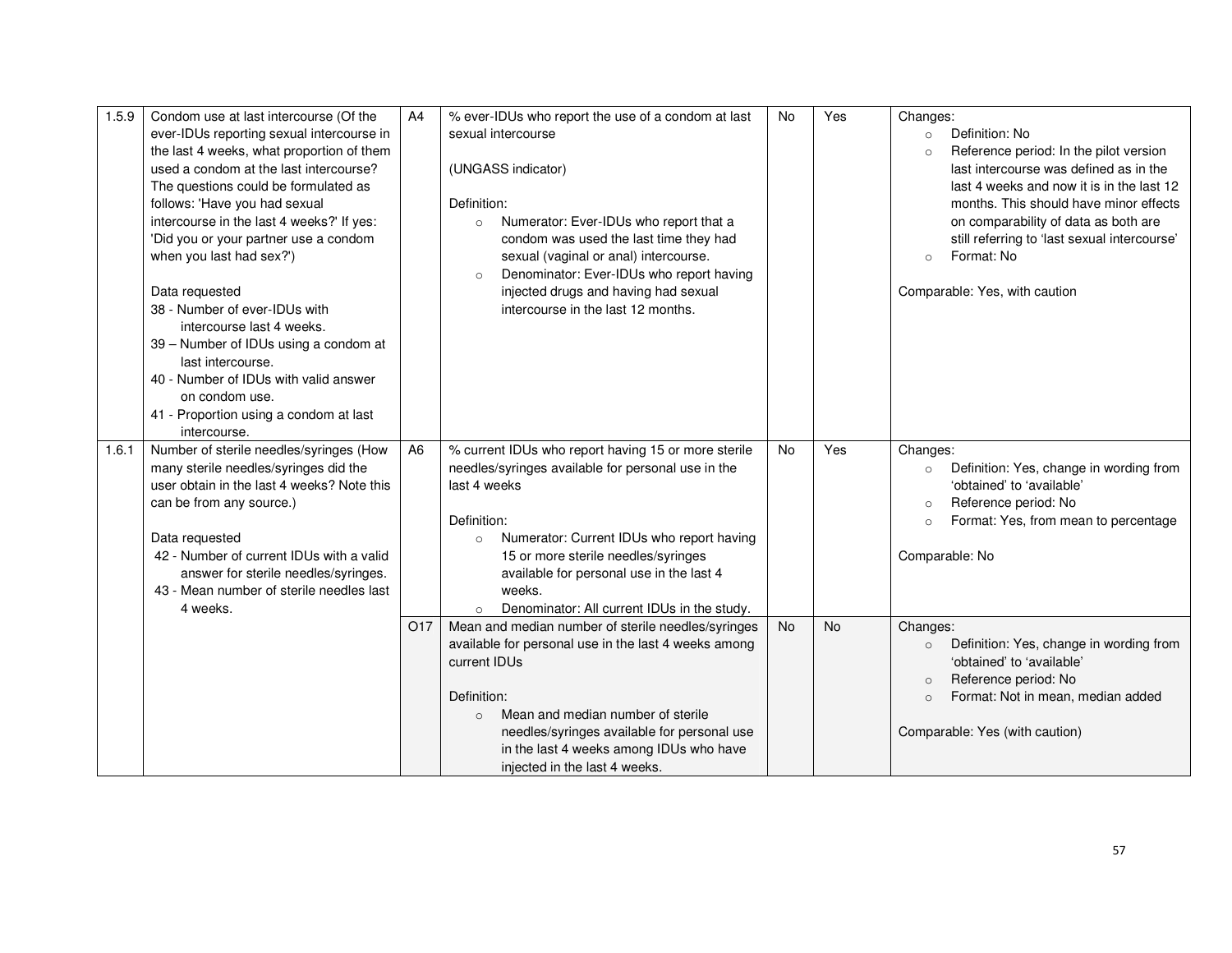| 1.6.3 | Opioid maintenance (Has the user been<br>in opioid maintenance in the last 4<br>weeks? i.e. using prescribed methadone,<br>buprenorphine, heroin, etc.)<br>Note that total sample for this question<br>should be restricted to opioid users only.<br>Data requested<br>44 – Number of opioid users (among the<br>ever-IDUs).<br>45 - Number of IDUs in opioid<br>maintenance. | A7              | % opioid using ever-IDUs who were in opioid<br>substitution therapy in the last 4 weeks<br>Definition:<br>Numerator: Ever-IDUs who were in opioid<br>$\circ$<br>substitution therapy in the last 4 weeks, i.e.<br>using prescribed methadone,<br>buprenorphine, heroin, etc.<br>Denominator: Ever-IDUs who report using<br>$\circ$<br>any opioids in the last 4 weeks (injected or<br>not injected, prescribed or not prescribed). | <b>No</b> | Yes | Changes:<br>Definition: No, minor changes in<br>$\circ$<br>wordina<br>Reference period: Yes, reference<br>$\circ$<br>period for 'opioid user' was undefined<br>in pilot version (only the period for<br>opioid maintenance was defined), both<br>are now 'last 4 weeks', this should not<br>have big effects<br>Format: No<br>$\circ$<br>Comparable: Yes (with caution) |
|-------|-------------------------------------------------------------------------------------------------------------------------------------------------------------------------------------------------------------------------------------------------------------------------------------------------------------------------------------------------------------------------------|-----------------|------------------------------------------------------------------------------------------------------------------------------------------------------------------------------------------------------------------------------------------------------------------------------------------------------------------------------------------------------------------------------------------------------------------------------------|-----------|-----|-------------------------------------------------------------------------------------------------------------------------------------------------------------------------------------------------------------------------------------------------------------------------------------------------------------------------------------------------------------------------|
|       | 46 - Number of primary opioid IDUs with<br>valid answer.<br>47 - Proportion in opioid maintenance.                                                                                                                                                                                                                                                                            |                 |                                                                                                                                                                                                                                                                                                                                                                                                                                    |           |     |                                                                                                                                                                                                                                                                                                                                                                         |
| 1.7.1 | Country of birth (Please provide data, if<br>available, on the proportion with country<br>of birth outside the country of survey. If<br>country of birth is not available you may<br>use nationality instead (then provide the<br>proportion with nationality other than the<br>country of survey, please state the<br>variable used clearly in definition box<br>below).)    | A <sub>13</sub> | % ever-IDUs born outside the country of study<br>Definition:<br>Numerator: Ever-IDUs born outside the<br>$\circ$<br>country of study.<br>Denominator: All ever-IDUs in the sample.<br>$\circ$                                                                                                                                                                                                                                      | <b>No</b> | Yes | Changes:<br>Definition: No, minor changes in<br>$\circ$<br>wording<br>Reference period: Does not apply<br>$\circ$<br>Format: No<br>$\circ$<br>Comparable: Yes                                                                                                                                                                                                           |
|       | Data requested<br>48 - Number of ever-IDUs who are<br>immigrants.<br>49 - Number with a valid answer on<br>country of birth.<br>50 - Proportion immigrants.                                                                                                                                                                                                                   |                 |                                                                                                                                                                                                                                                                                                                                                                                                                                    |           |     |                                                                                                                                                                                                                                                                                                                                                                         |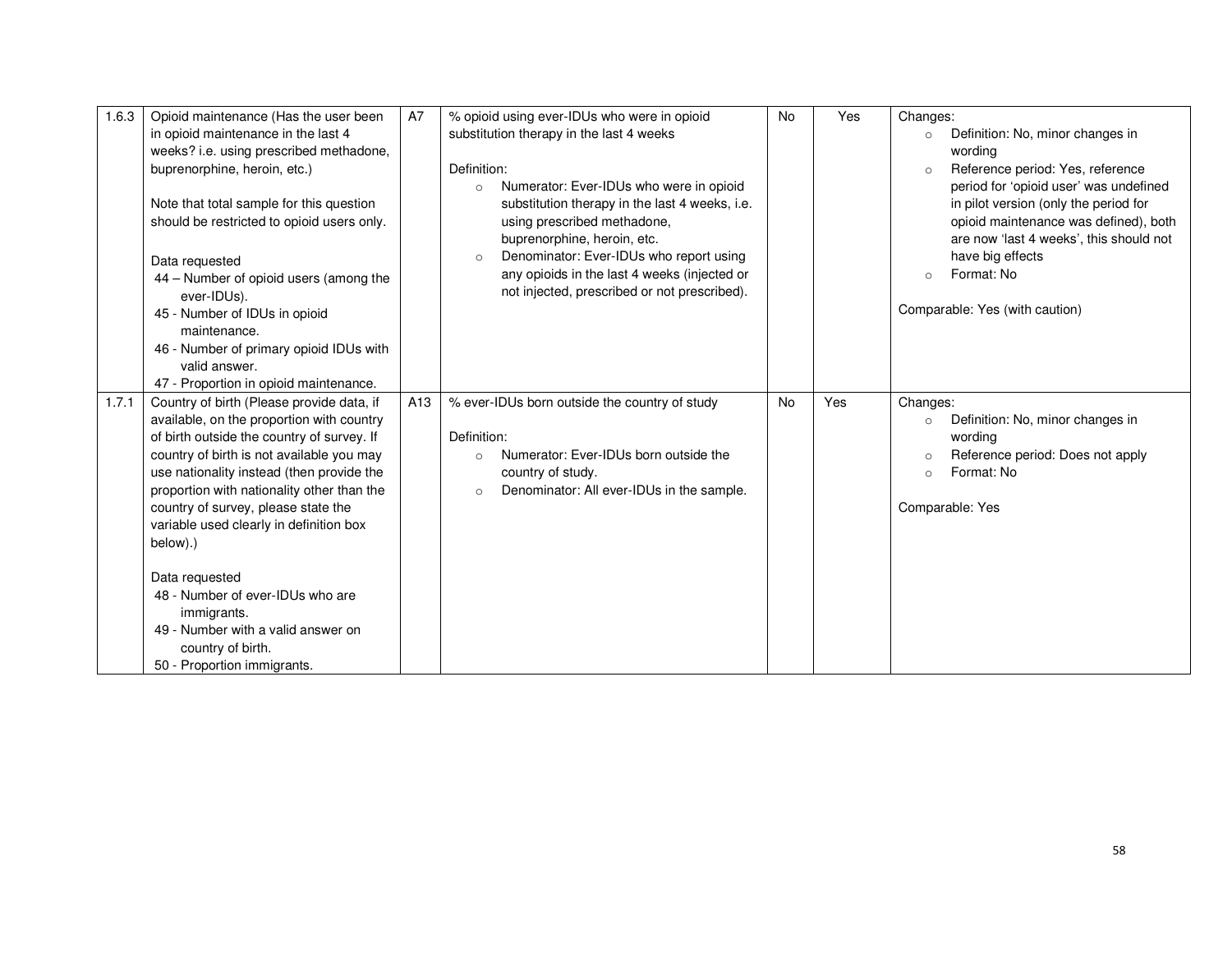| 1.7.3 | Homelessness (Please provide data, if<br>available, on the proportion of recent-<br>homeless IDUs. Recent homelessness is<br>defined as living in a hostel, without a<br>steady address or on the streets during<br>more than 1 week in the last 12 months.)<br>Data requested<br>51 - Number of ever-IDUs who were<br>recently homeless.<br>52 - Number ever-IDUs with a valid<br>answer for homelessness.<br>53 - Proportion recently homeless.                  | A14             | % ever-IDUs who lived without a steady home, on<br>the streets or temporarily in a hostel or shelter, any<br>time in the last 12 months<br>Definition:<br>Numerator: Ever-IDUs who lived without a<br>$\circ$<br>steady home, on the streets or temporarily<br>in a hostel or shelter, any time in the last 12<br>months.<br>Denominator: All ever-IDUs in the sample.<br>$\circ$ | <b>No</b> | Yes       | Changes:<br>Definition: Minor changes in wording<br>$\circ$<br>Reference period: No<br>$\circ$<br>Format: No<br>$\circ$<br>Comparable: Yes<br>Note: in practice the changes in definition are<br>not likely to make a large difference                                                                                                                                                                                                                                                                                      |
|-------|--------------------------------------------------------------------------------------------------------------------------------------------------------------------------------------------------------------------------------------------------------------------------------------------------------------------------------------------------------------------------------------------------------------------------------------------------------------------|-----------------|-----------------------------------------------------------------------------------------------------------------------------------------------------------------------------------------------------------------------------------------------------------------------------------------------------------------------------------------------------------------------------------|-----------|-----------|-----------------------------------------------------------------------------------------------------------------------------------------------------------------------------------------------------------------------------------------------------------------------------------------------------------------------------------------------------------------------------------------------------------------------------------------------------------------------------------------------------------------------------|
| 1.7.5 | History of injecting (Please provide data,<br>if available, on the years of injecting.)<br>Data requested<br>54 - Number of ever-IDUs with a valid<br>answer for history of injection.<br>55 - Proportion <2 years since 1st<br>injection.<br>56 - Proportion 2 to <5 years since 1st<br>injection.<br>57 - Proportion 5 to <10 years since 1st<br>injection.<br>58 - Proportion 10 years or more since<br>1st injection.<br>59 - Median years of injecting in the | A10             | % ever-IDUs with less than 2 years since their first<br>injection<br>Definition:<br>Numerator: Ever-IDUs with less than 2<br>$\circ$<br>years since their first injection.<br>Denominator: All ever-IDUs in the sample.<br>$\circ$                                                                                                                                                | No        | Yes       | Changes:<br>Definition: No<br>$\circ$<br>Reference period: No<br>$\circ$<br>Format: Yes, from the original four<br>$\circ$<br>proportions the proportion 'injecting<br>less than 2 years' is Additional and<br>remains unchanged, and the proportion<br>'injecting less than 5 years', which was<br>formerly 'injecting 2-5 years', has been<br>moved to Optional. Other proportions<br>are no longer asked in ST9 part 3 ('5-<br>10 years' and 'more than 10 years' -<br>note they continue in part 2).<br>Comparable: Yes |
|       | sample.                                                                                                                                                                                                                                                                                                                                                                                                                                                            | O <sub>20</sub> | % ever-IDUs with less than 5 years since their first<br>injection<br>Definition:<br>Numerator: Ever-IDUs with less than 5<br>$\circ$<br>years since their first injection.<br>Denominator: All ever-IDUs in the sample.<br>$\circ$                                                                                                                                                | No.       | <b>No</b> | Changes:<br>Definition: Yes<br>$\circ$<br>Reference period: Yes<br>$\circ$<br>Format: No<br>$\Omega$<br>Comparable:<br>Data can be compared over time if recalculated<br>(adding the first two categories together)                                                                                                                                                                                                                                                                                                         |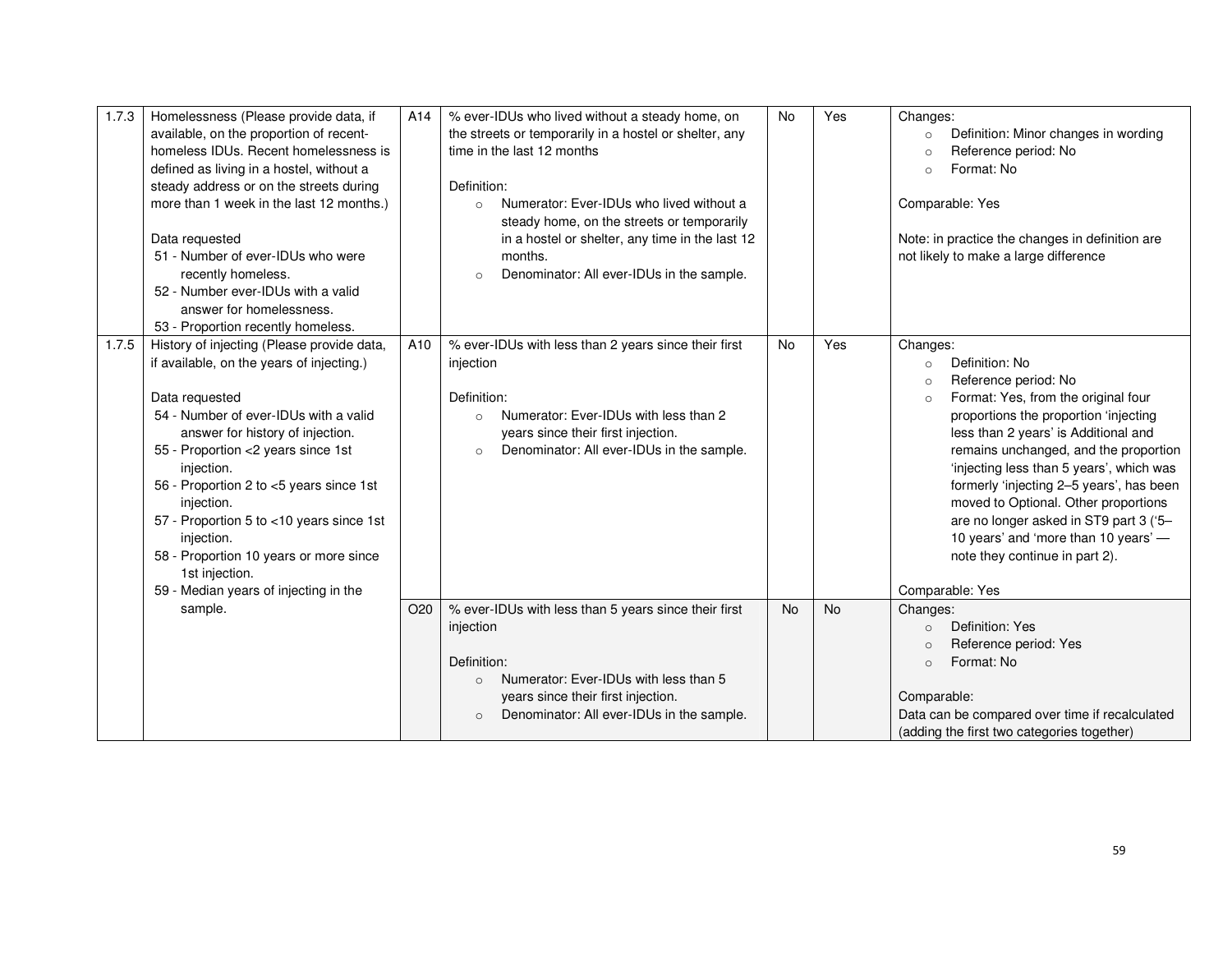|  | O <sub>21</sub> | Mean and median number of years since first           | <b>No</b> | <b>No</b> | Changes:                                    |
|--|-----------------|-------------------------------------------------------|-----------|-----------|---------------------------------------------|
|  |                 | injection among ever-IDUs                             |           |           | Definition: No<br>$\circ$                   |
|  |                 |                                                       |           |           | Reference period: does not apply<br>$\circ$ |
|  |                 | Definition:                                           |           |           | Format: No<br>$\circ$                       |
|  |                 | Mean and median value of years since first<br>$\circ$ |           |           |                                             |
|  |                 | injection among ever-IDUs.                            |           |           | Comparable: Yes                             |
|  | A <sub>1</sub>  | % current IDUs who report the use of a sterile        | Yes       | Yes       |                                             |
|  |                 | needle/syringe the last time they injected            |           |           |                                             |
|  |                 |                                                       |           |           |                                             |
|  |                 | (UNGASS Indicator $(^{18})$ )                         |           |           |                                             |
|  |                 |                                                       |           |           |                                             |
|  |                 | Definition:                                           |           |           |                                             |
|  |                 | Numerator: IDUs who have injected in the<br>$\circ$   |           |           |                                             |
|  |                 | last 4 weeks and who report the use of a              |           |           |                                             |
|  |                 | sterile needle/syringe the last time they             |           |           |                                             |
|  |                 | injected.                                             |           |           |                                             |
|  |                 | Denominator: IDUs who have injected in the<br>$\circ$ |           |           |                                             |
|  |                 | last 4 weeks.                                         |           |           |                                             |
|  | A <sub>5</sub>  | % ever-IDUs who report sexual intercourse with        | Yes       | Yes       |                                             |
|  |                 | more than one partner in the last 12 months           |           |           |                                             |
|  |                 |                                                       |           |           |                                             |
|  |                 | Definition:                                           |           |           |                                             |
|  |                 | Numerator: Ever-IDUs who report sexual<br>$\circ$     |           |           |                                             |
|  |                 | intercourse (vaginal or anal) with more than          |           |           |                                             |
|  |                 | one partner in the last 12 months. This is            |           |           |                                             |
|  |                 | the total number of partners, including               |           |           |                                             |
|  |                 | steady, casual, client and paid partners.             |           |           |                                             |
|  |                 | Denominator: All ever-IDUs in the study.<br>$\circ$   |           |           |                                             |

<sup>&</sup>lt;sup>18</sup> Although the name/label of the indicator seems different, in reality the UNGASS indicator measures the use of a sterile 'needle/syringe' and not 'equipment' (UNAIDS, 2009,<br>p. 65).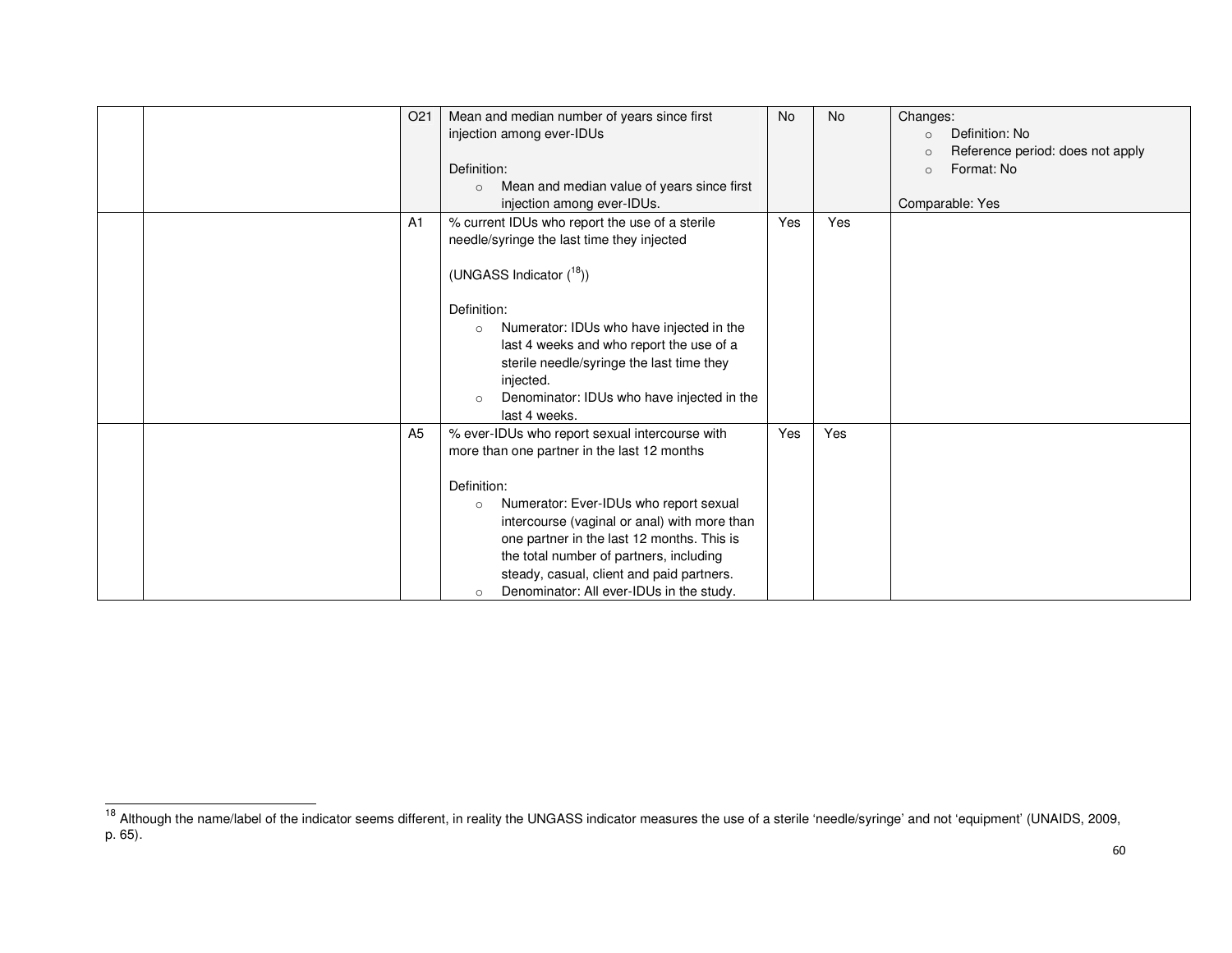| A <sub>11</sub> | % ever-IDUs who report an opioid as their primary<br>drug in the last 4 weeks                                                                                                                                                                                                                                                                                                                                                                                                                                                                                                                                                                                                                                        | Yes | Yes | New in ST9 part 3, taken from ST9 part 2 |
|-----------------|----------------------------------------------------------------------------------------------------------------------------------------------------------------------------------------------------------------------------------------------------------------------------------------------------------------------------------------------------------------------------------------------------------------------------------------------------------------------------------------------------------------------------------------------------------------------------------------------------------------------------------------------------------------------------------------------------------------------|-----|-----|------------------------------------------|
|                 | Definition:<br>Numerator: Ever-IDUs who report that their<br>$\circ$<br>primary drug in the last 4 weeks was an<br>opioid. Primary drug is the drug that the<br>user reports as causing most problems at<br>entry into treatment. In non-treatment<br>settings the 'problem drug' most frequently<br>used can be used instead (problem drugs<br>include opioids or stimulants - cocaine,<br>amphetamines - but exclude cannabis and<br>other 'lighter' drugs), see example<br>questionnaire question QE43. Whether<br>primary drug or most frequently used drug<br>is reported for this indicator should be<br>indicated in the specific field in the Fonte<br>template.<br>Denominator: All ever-IDUs in the study. |     |     |                                          |
| A <sub>12</sub> | % ever-IDUs who report having ever been in prison.                                                                                                                                                                                                                                                                                                                                                                                                                                                                                                                                                                                                                                                                   | Yes | Yes | New in ST9 part 3, taken from ST9 part 2 |
|                 | Definition:<br>Numerator: Ever-IDUs who report having<br>$\circ$<br>ever been in prison, including pre-trial<br>custody or remands.<br>Denominator: All ever-IDUs in the study<br>$\circ$                                                                                                                                                                                                                                                                                                                                                                                                                                                                                                                            |     |     |                                          |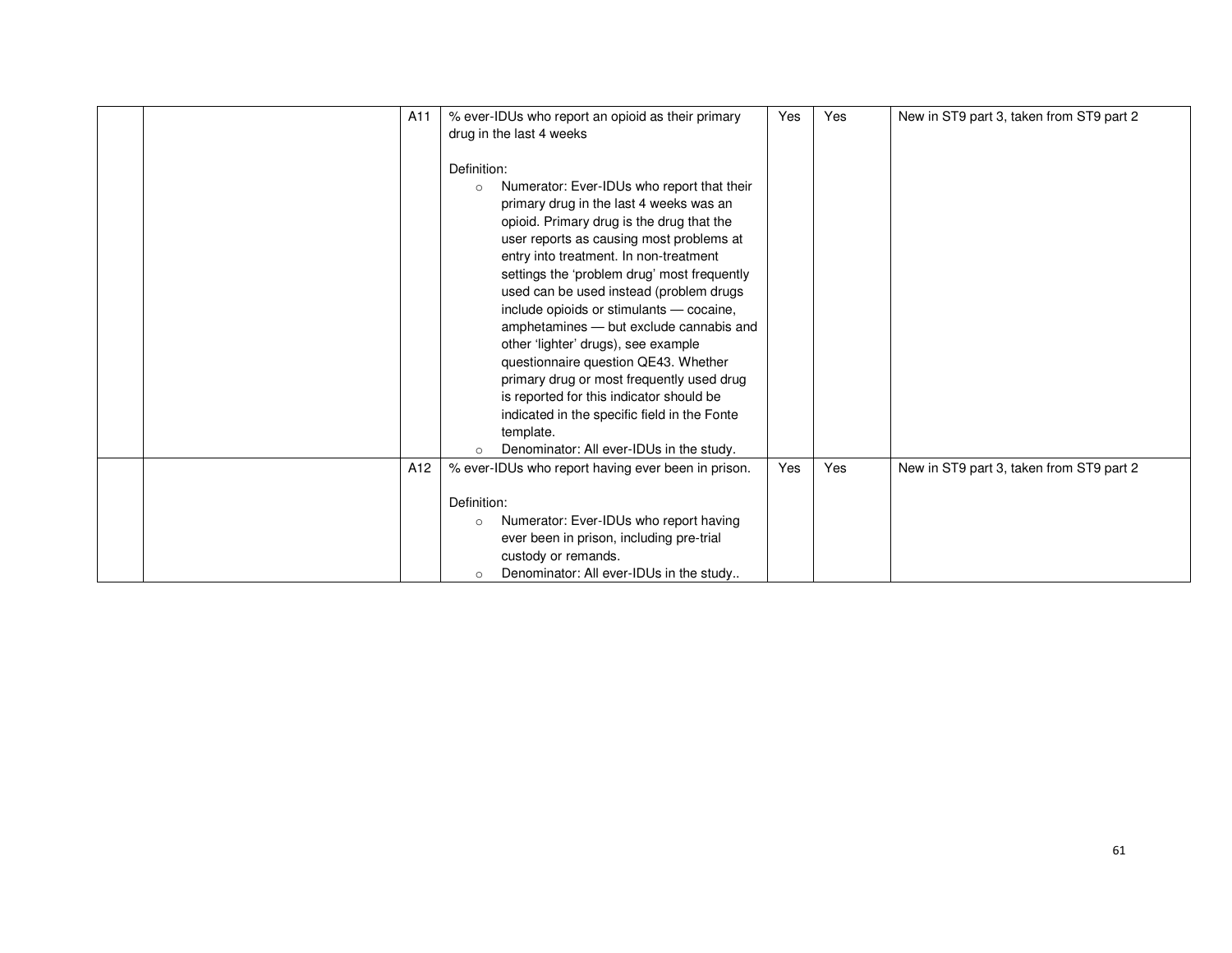## **Annex 3. Behavioural information in the other parts of ST9**

#### ST9 part 2

ST9 part 2 is the template for reporting aggregated biomarkers prevalence in the sample. Although it is not primarily aimed at collecting behavioural or demographic information, by asking for prevalence breakdowns these data are implicitly collected. For example, if prevalence is reported broken down by gender and sample sizes for both sexes are provided then the percentage of females can be calculated from these sample sizes. However, when prevalence is low the breakdowns are often not provided; this could then still be done through ST9 part 3.

Some demographic and behavioural information can thus be extracted from ST9 part 3 by analysing the sample sizes of the following prevalence breakdowns:

- PREVALENCE BY GENDER
	- o Male
	- o Female
- PREVALENCE BY AGE
	- o <25
	- o 25–34
	- $\circ$  >34
- PREVALENCE BY YEARS SINCE FIRST INJECTION
	- $\circ$  <2
	- o 2<5
	- $\circ$  5 < 10
	- $\circ$  10 or more
- PREVALENCE BY PRIMARY DRUG
	- o Opioids
	- o Other than opioids
- PREVALENCE BY FIRST TREATMENT DEMAND
	- o IDUs entering first treatment ever
	- o All other IDUs (both in treatment and not in treatment)
- PREVALENCE BY EVER IN PRISON
	- o Ever in prison
	- o Never in prison

#### ST9 part 1

ST9 part 1 is the template for reporting methodological information about the study sample. As sample size is not reported here the following information is available at sample level that might be related to the behavioural data:

- DEFINITION OF INJECTORS
	- o Ever-IDUs (give estimated % of these in the sample)
	- o Current IDUs (give recall period used for 'current', give estimated % of these in the sample)
	- o IDU status is not known, sample may include never-IDUs
- HAS THE SAMPLE BEEN RESTRICTED BY
	- $\circ$  TIME SINCE FIRST INJECTION (only <2 yrs, other  $-$  specify)
	- o GENDER (males only, females only)
	- o AGE (if yes, give min. and max. age)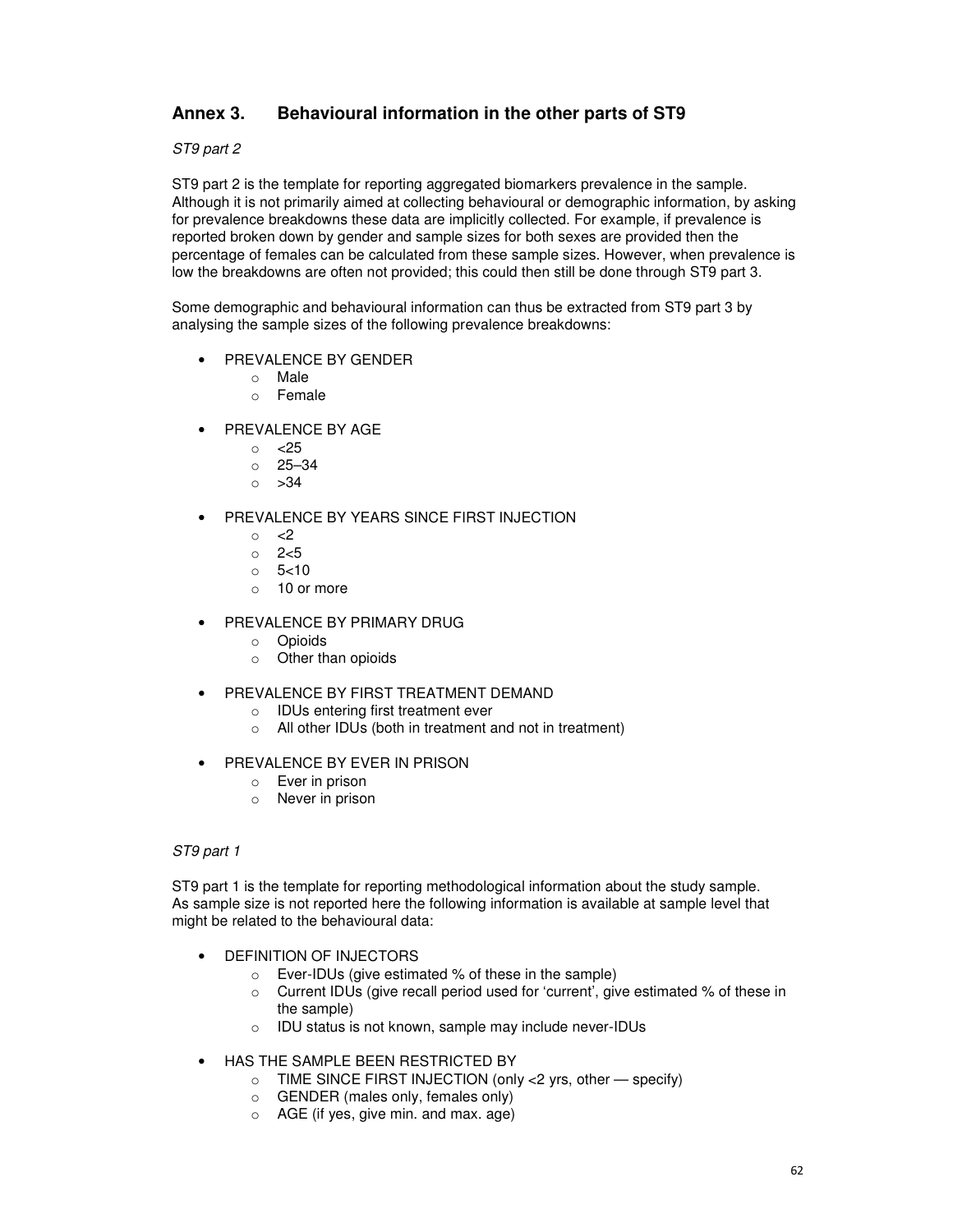- RECRUITMENT SETTING
	- o Overdose deaths (forensic institutes)
	- o (Drug) emergency (clinics)
	- o Drug treatment centres
	- o Drug treatment centres (drug free/detox)
	- o Drug treatment centres (inpatient)
	- o Drug treatment centres (maintenance)
	- o Drug treatment centres (outpatient)
	- o Needle/syringe programmes
	- o Other low-threshold services including outreach
	- o Public health laboratories
	- o STI clinics
	- o Antenatal clinics
	- o Other hospital/clinics
	- o Prisons
	- o Arrests (police)
	- o General practitioners
	- o HIV testing centres
	- o Street recruitment
	- o Other (please specify below)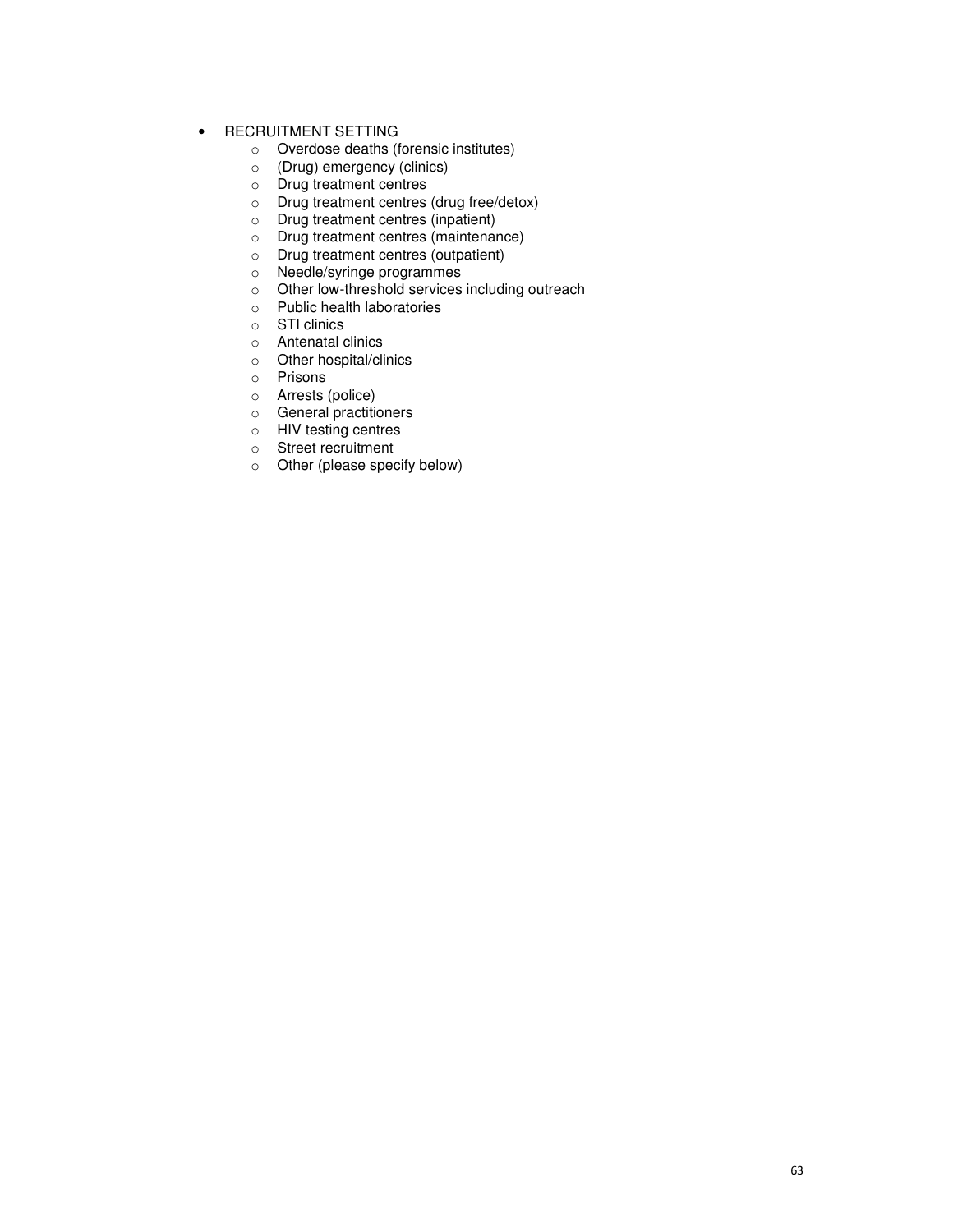## **Annex 4. Behavioural information in other areas of EMCDDA monitoring**

For more detail see www.emcdda.europa.eu/themes/key-indicators and www.emcdda.europa.eu/stats10/hsr

- NSP COVERAGE: In the area of 'health and social responses' the coverage of NSP is estimated at population level, using estimates of the total population of IDUs as denominator and number of syringes/needles distributed as the numerator. www.emcdda.europa.eu/stats10/hsrfig3
- OST COVERAGE: In the area of 'health and social responses' the coverage of OST is estimated at population level, using estimates of the total population of opioid users as denominator and numbers in OST treatment as numerator. Although this indicator is not specific to IDUs it may in many cases be used as a proxy for OST coverage among opioid using IDUs.

www.emcdda.europa.eu/stats10/hsrfig1

- IDU AND OPIOID USING POPULATION SIZE ESTIMATES: In the area 'problem drug use' national and sub-national estimates are being collected of the IDU and opioid using population that are being used for population level OST and NSP coverage indicators. www.emcdda.europa.eu/stats10/pdufig2
- In the TREATMENT DEMAND INDICATOR area data are being collected on clients entering drug treatment (according to three overlapping groups: first time ever entrants, all treatment entrants, all prevalent cases in treatment). A number of indicators are collected in the TDI data that can be provided by injection status. Recent discussions in the TDI area have resulted in including four new variables to the TDI protocol that are relevant to DRID, these being: 1) years since first injection; 2) sharing needles/syringes in the last 4 weeks; 3) HIV testing in the last 12 months; and 4) HCV testing in the last 12 months. Currently the following demographic or behavioural indicators can be provided for IDUs (TDI indicators that are less relevant for DRID are omitted here) (EMCDDA, 2012b).

www.emcdda.europa.eu/themes/key-indicators/tdi

- $\geq 1$ . Treatment-centre type
	- 1. outpatient treatment centres/programmes
	- 2. inpatient treatment centres/programmes
	- 3. treatment units in prison/programmes
	- 4. general practitioners/programmes
	- 5. low threshold agencies/programmes
	- 6. other (please specify which type of treatment centre/programme)
	- 99. not known
- $\geq$  3. Ever previously treated
	- 1. never previously treated
	- 2. previously treated
	- 99. not known
- $\geq$  5. Sex
	- 1. male
	- 2. female
	- 99. not known
- $\geq$  7. Living status (with whom)
	- 1. alone
	- 2. with the family of origin (parents, etc.)
	- 3. with partner/children
	- 4. with friends or other people (with no family relation)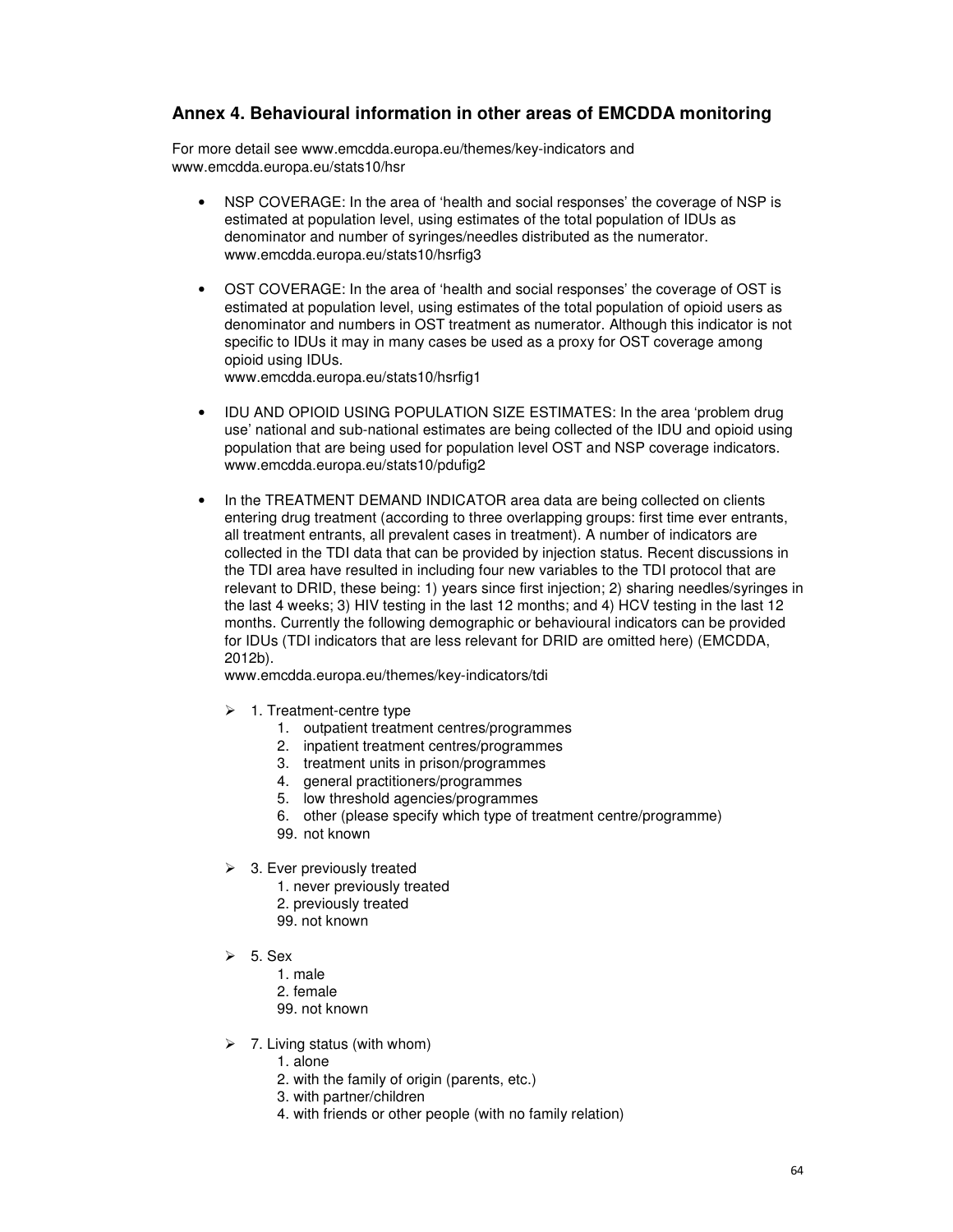- 5. in detention
- 6. in institutions/shelters (not detention)
- 7. others
- 99. not known
- $\geq$  9. Living status (where)
	- 1. stable accommodation
	- 2. unstable accommodation and/or homeless
	- 3. in detention
	- 4. others
	- 99. not known
- $\geq$  10. Labour status
	- 1. occasionally employed
	- 2. regularly employed
	- 3. student
	- 4. unemployed/discouraged
	- 5. receiving social benefits/pensioners/house-makers/disabled
	- 6. others
	- 99. not known
- $\geq$  11. Highest educational level completed
	- 1. never went to school/never completed primary school (ISCED 0)
	- 2. primary level of education (=ISCED 1)
	- 3. secondary level of education (=ISCED 2 and ISCED 3)
	- 4. higher education (=ISCED 4 to 6)
	- 99. not known/missing
- $\geq 12$ . Primary drug (<sup>19</sup>)
	- 1. Opioids (total)
		- **11** heroin
		- -12 methadone misused
		- -13 buprenorphine misused
		- -14 fentanyl illicit/misused
		- -15 other opioids (please specify)
	- 2. Cocaine (total)
		- -21 powder cocaine HCl
		- -22 crack cocaine
		- -23 others (please specify)
	- 3. Stimulants other than cocaine (total)
		- -31 amphetamines
		- -32 methamphetamines
		- -33 MDMA and derivatives
		- -34 synthetic cathinones
		- -35 other stimulants (please specify)
	- 4. Hypnotics and sedatives (total)
		- -41 barbiturates misused
		- -42 benzodiazepines misused
		- -43 GHB/GBL
		- -44 other hypnotics and sedatives misused (please specify)
	- 5. Hallucinogens (total)
		- -51 LSD
		- -52 ketamine
		- -53 other hallucinogens (please specify)
	- 6. Volatile inhalants

-

<sup>&</sup>lt;sup>19</sup> Note that several substances in the list can be produced illicitly (e.g. fentanyl or some amphetamines) or diverted from legitimate sources. For the purpose of this protocol, both sources are included.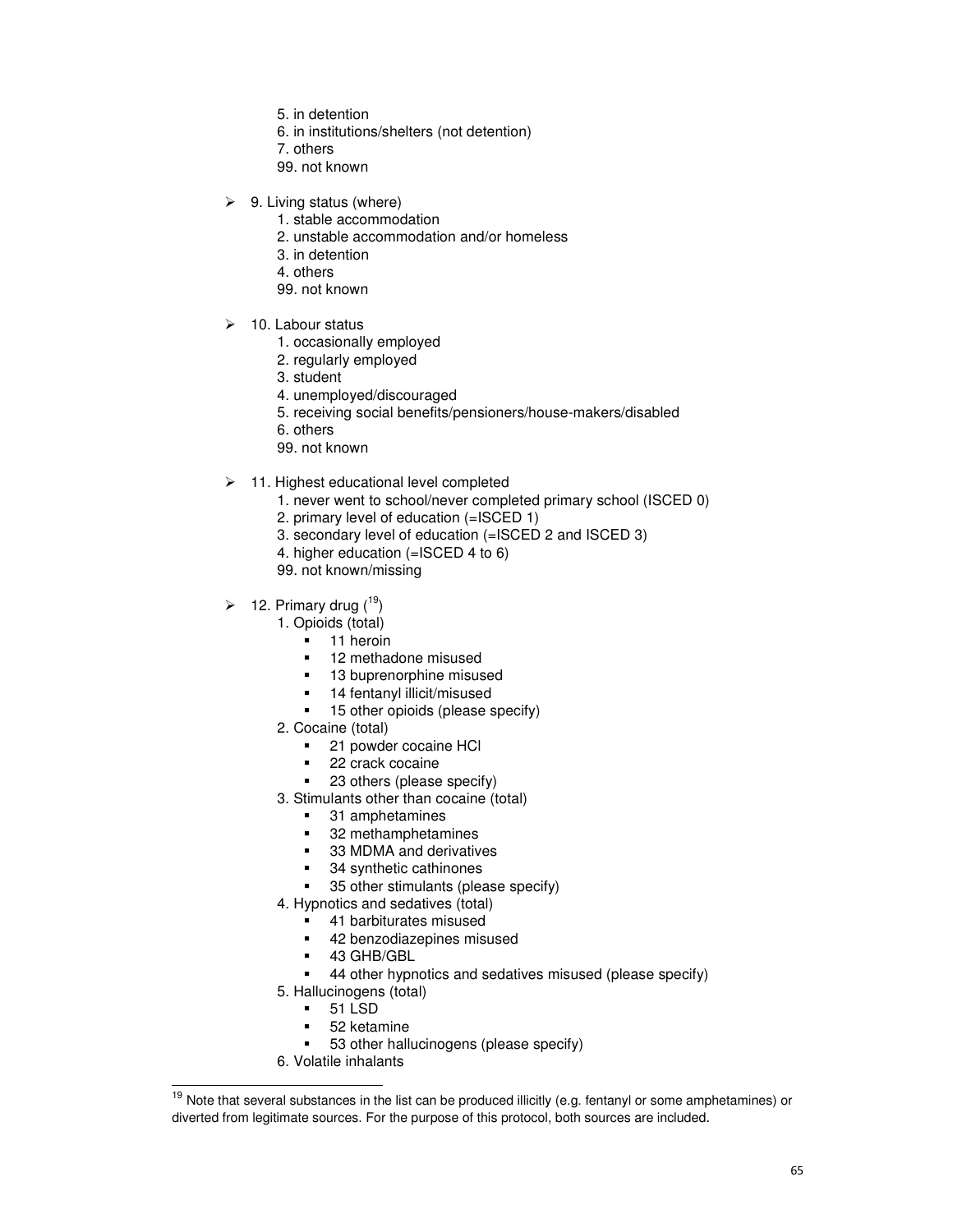- 7. Cannabis (total)
- 8. Other substances (total) (please specify which substance)
- 99. Not known
- $\geq$  13. Usual route of administration of primary drug
	- 1. inject
		- 2. smoke/inhale
		- 3. eat/drink
		- 4. sniff
		- 5. others
		- 99. not known
- $\geq$  14. Frequency of use of primary drug
	- 1. daily
	- 2. 4–6 days per week
	- 3. 2–3 days per week
	- 4. once a week or less
	- 5. not used in the last 30 days
	- 99. not known
- $\geq$  15. Age at first use of primary drug (in years) Age: /\_\_\_\_\_\_/ 99. not known
- $\geq$  16. Secondary drugs (see list of drugs in 12 — primary drug; note, however, secondary drugs include alcohol)
- $\geq$  18. Opioid substitution treatment (OST)
	- 1. never been in OST
	- 2. ever been in OST
	- 99. not known
- $\geq$  20. Ever injected or currently injecting any drug
	- 1. never injected
	- 2. ever injected
		- 2.1 injected, but not in the last 12 months
		- 2.2 injected in the last 12 months, but not in the last 30 days
		- 2.3 currently injecting (in the last 30 days)
	- 3. don't want to answer
	- 99. not known
- $\geq$  21. Age at first injection (in years)
	- Age: /\_\_\_\_\_\_/
		- 99. not known
- $\geq$  22. HIV testing
	- 1. never tested
	- 2. ever tested
		- 2.1 tested, but not in the last 12 months
		- 2.2 tested in the last 12 months
	- 3. don't want to answer
	- 99. not known
- $\geq$  23. HCV testing
	- 1. never tested
		- 2. ever tested